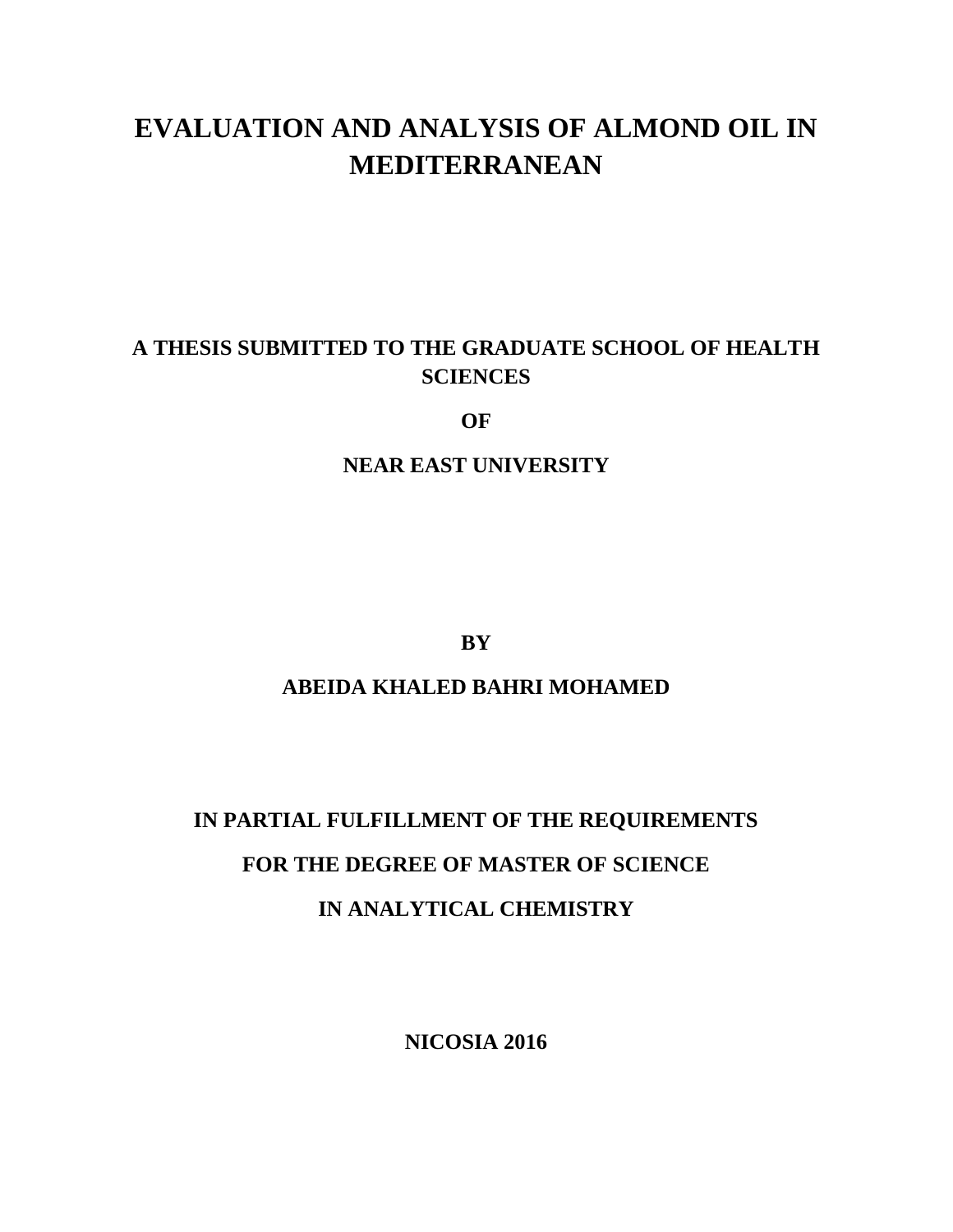I hereby declar that all information in this document has been obtained and presented in accordance with academic rule and ethical conduct. I also declare that, as required by thes rules and conduct , I have fully cited and referenced all material and results that are not original to this work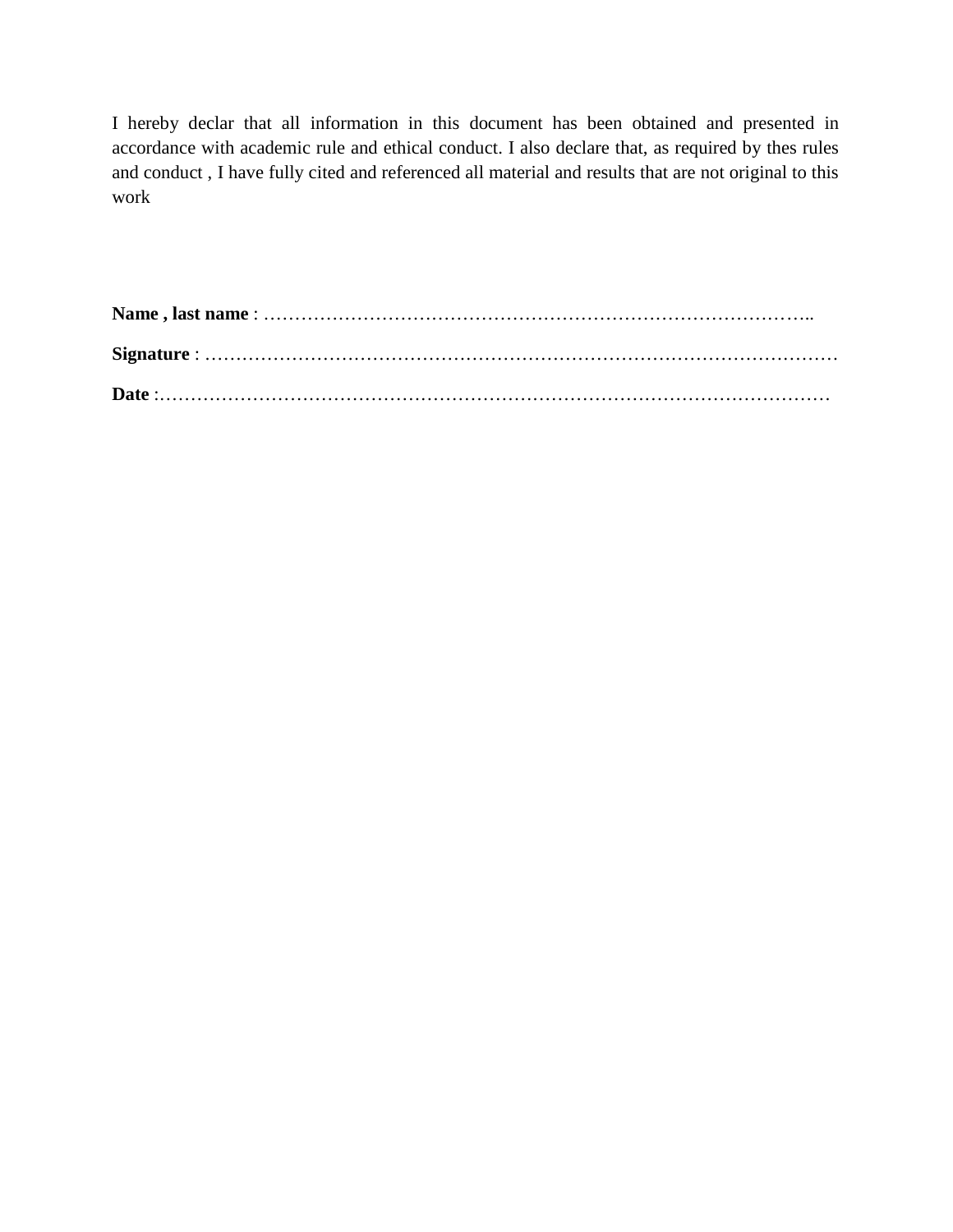# **ABEIDA KHALED BAHRI MOHAMED : EVALUATION AND ANALYSIS OF ALMOND OIL IN MEDITERRANEAN REGION**

We certify that this thesis in satisfactory for the award of the degree of master of science in analytical chemistry.

#### **EXAMINING COMMITTEE IN-CHARGE**

1- Prof.Dr.Filiz.Meriçli ………………………… ( supervisor ) SIGNATURE AND DATE

- 2- Assist. Prof.Dr. Usama Ashana ………………………… Director of the Analytical SIGNATURE AND DATE Chemistry Department
- 3- Assist. Prof.Dr. Eda Becer Director of the Biochemistry Department

| <b>SIGNATURE AND DATE</b> |  |  |  |  |  |  |  |  |  |  |  |  |  |  |  |  |  |  |  |  |  |  |  |  |  |  |  |  |
|---------------------------|--|--|--|--|--|--|--|--|--|--|--|--|--|--|--|--|--|--|--|--|--|--|--|--|--|--|--|--|

Approved by : Prof.Dr . İhsan Çalis Director of Health Sciences Institute …………………………….. Near East University SIGNATURE AND DATE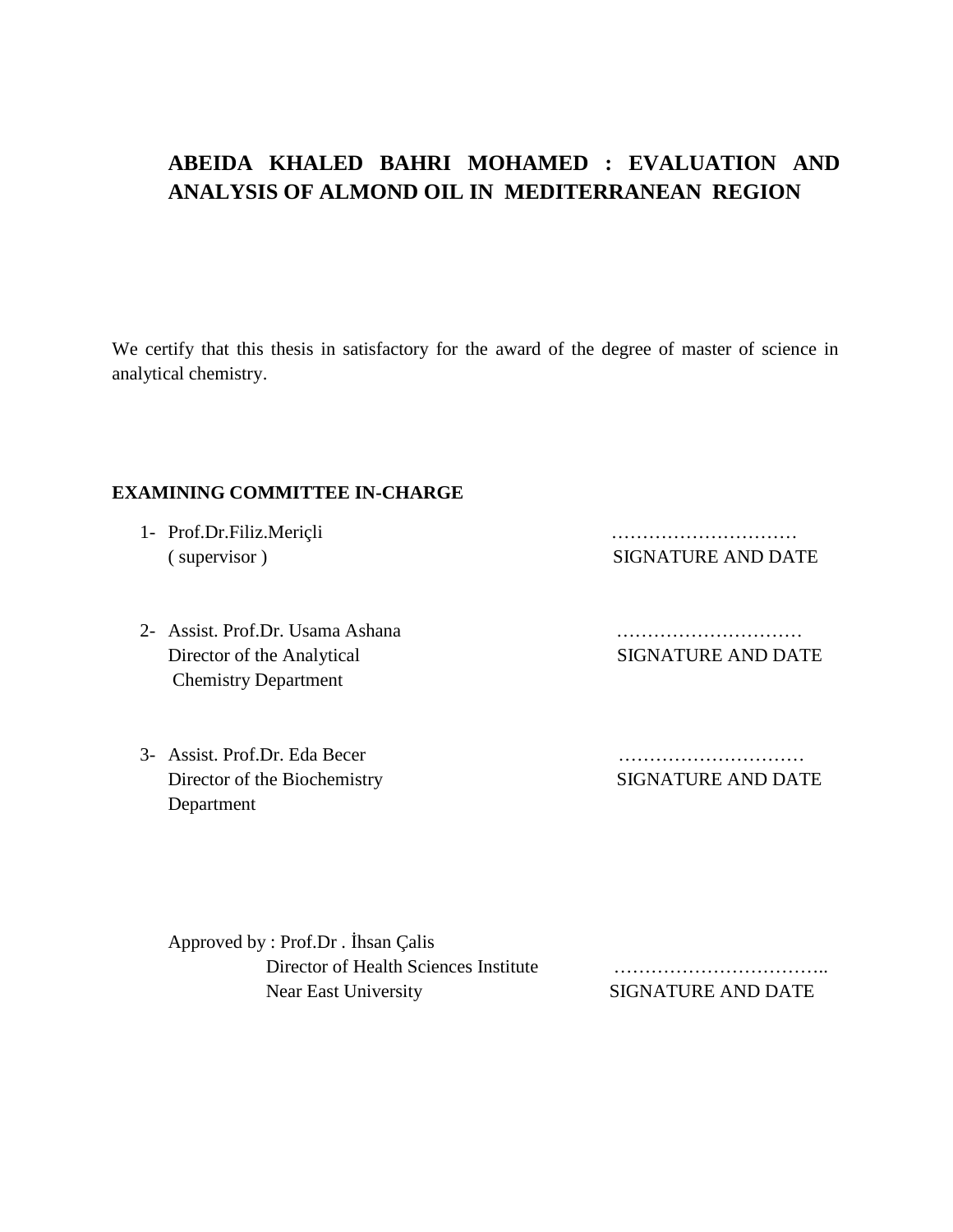#### **1.Introduction**

Almond (*Prunus amygdalus* Batsch, syn. *Prunus dulcis* Miller, syn. *Amygdalus communis* L.) is a species native of South-West Asia , that belongs to the Rosaceae family, Amygdaloideae subfamily . According to phylogenetic studies based on chloroplast DNA analysis, almond and peach (*Prunus persica*) appear to be the most closely related species among cultivated Prunus and are classified into the subgenus *Amygdalus.* Actually almond and peach are thought to have evolved from the same primitive stock: peach seems to have evolved eastward into China at lower elevations in regions of higher humidity, whereas almond spread along the deserts and lower mountain slopes to the West, developing many subspecies along the way . In 3,000 BC, domesticated almond (sweet-seeded) was in use in Mediterranean civilizations. With regard to Italy, almond was first brought to Sicily by the Greeks, in the 5th century B.C. [1]

Almond is the most important nut crop worldwide. According to the last available FAO data (FAOSTAT), the USA were the first almond producing country in 2010, with 1,413,800 tons of shelled almonds (mainly from California), followed by Spain with 221,000, Iran with 158,000 and Italy with 108,160 tons .[1].

Most of traditional varieties are self-incompatible and early-blooming, both facts causing them to have a little production, due to low fertility and frost damage to the flowers. That caused, in the last decades, a regression of traditional almond cultivation in Italy both in terms of lands and production. Such a decline is also due to the application of agronomic techniques not suitable to the needs of a modern almond cultivation.[1] .

Nuts are known as a source of nutritious food with high lipid content. Replacing half of the daily fat intake with nuts has been known to lower total and LDL cholesterol levels significantly in humans. The observed blood cholesterol lowering effects of nuts were far better than what was predicted according to their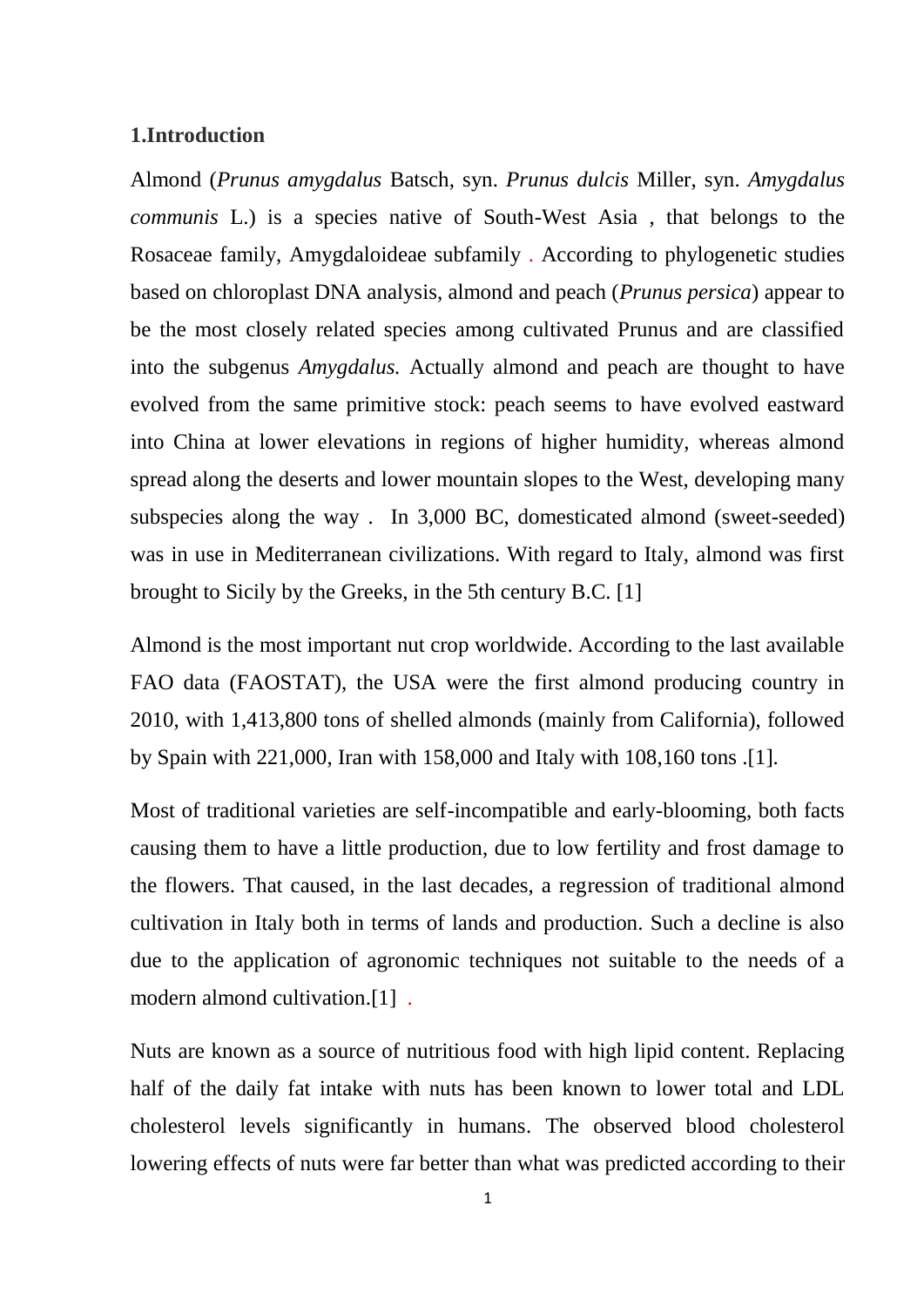dietary fatty acid profiles. Research also shows a connection between regular nut consumption and decreased incidence of coronary heart disease These beneficial physiological effects suggest that bioactive compounds of nuts may possess lipid altering activities due to additive/synergistic effects and/or interactions with each other. Dietary antioxidants provide protection against oxidative attack by decreasing oxygen concentration, intercepting singlet oxygen, preventing first chain initiation by scavenging initial radicals, binding of metal ion catalysts, decomposing primary products of oxidation to non-radical compounds, and chain breaking to prevent continuous hydrogen removal from substrates .[2]

Almonds when incorporated in the diet, have been reported to reduce colon cancer risk in rats and increase HDL cholesterol and reduce LDL cholesterol levels in humans . Extracts of whole almond seed, brown skin, shell, and green shell cover (hull) possess potent free radical-scavenging capacities .These activities may be related to the presence of flavonoids and other phenolic compounds in nuts. Almond hulls have been shown to serve as a rich source of three triterpenoids (about 1% of the hulls), betulinic, urosolic, and oleanolic acids . as well as flavonol glycosides and phenolic acids . In addition, and , isolated catechin, protocatechuic acid, vanillic acid, p-hydroxybenzoic acid, and naringenin glucoside, as well as galactoside, glucoside, and rhamnoglucoside of 3 -O-methylquercetin and rhamnoglucoside of kaempferol. The production of almond hulls, which are mainly used in livestock feed, is estimated to exceed 6 million tons annually, thus being a potentially good source from which to extract antioxidants that are present, if any, in high quantities , [2] .

Almond oil an excellent moisturizer and lubricant, which prevents the skin from drying and keeps you free from chapped and peeling skin. For centuries, almond oil had been used, as a soothing remedy for skin allergies, and to treat minor cuts and wounds. Another common use of almond oil is in massages because it is an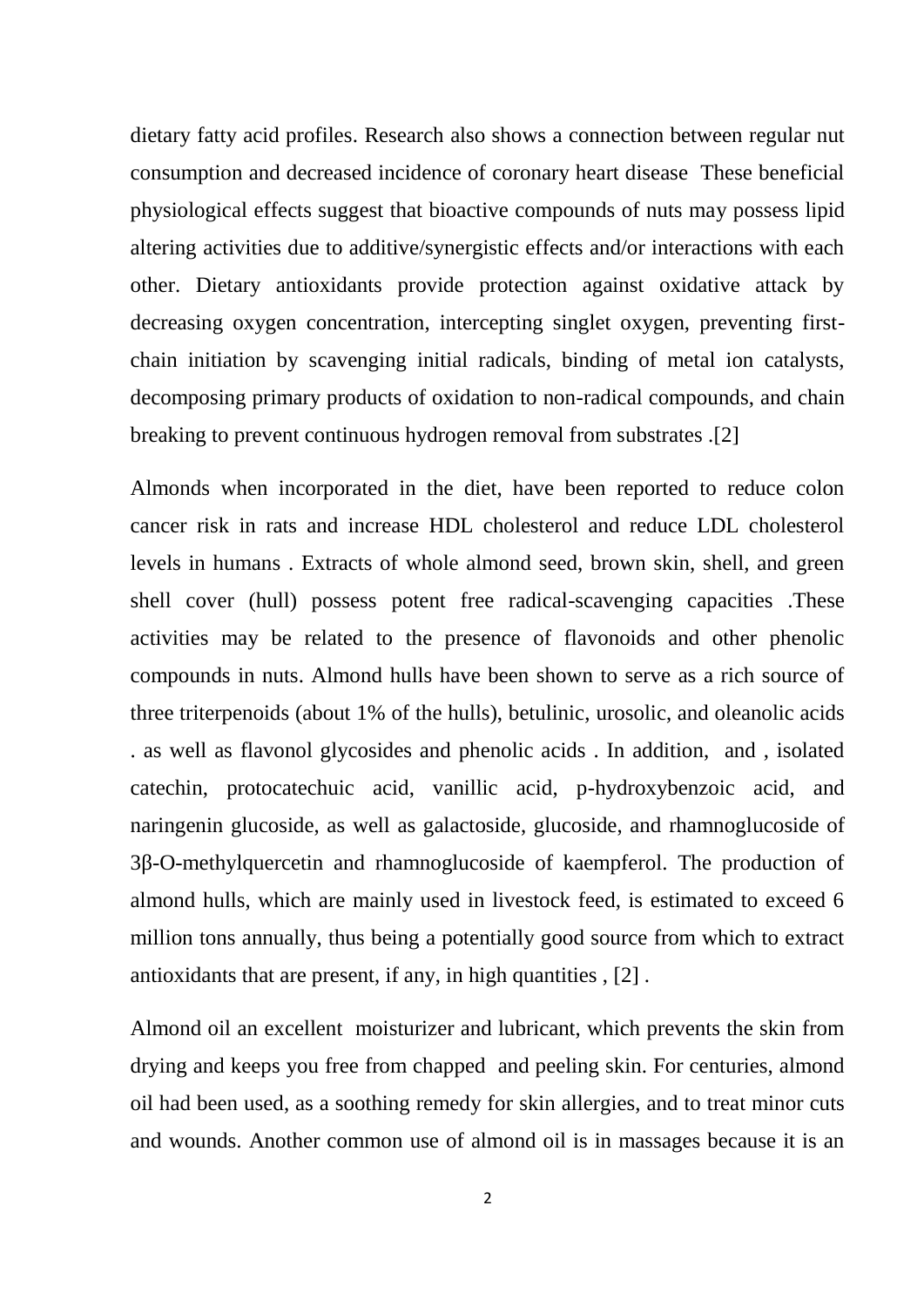excellent skin lubricant. Its properties make it popular with massage therapists' worldwide. It does not have any greasy effect and will take a little bit of time before it is absorbed by the skin. Using it for a massage makes your body feel relaxed and your skin looking healthy. It will definitely relieve the stress you have from a hard day's work. The newly pressed sweet almond oil is a mitigator of pain and all manner of aches; therefore it is good in calming of head, brain, pleurisy and colic.[ 3] .

According to the 3rd edition of the European pharmacopeia , this oil is { the fatty oil obtained by cold expression from the rip seeds of Prunus dulcis ( Miller ) D.A. Webb var . dulcis or Prunus dulcis ( Miller ) D.A. Webb var . amara ( D.C ) Buchheim or a mixture of both varieties } The pharmacopeia also describes refined almond oil . [4]

#### **1.1.Habitat and History of Almond**

The Almond tree is a native of the warmer parts of western Asia and of North Africa, but it has been extensively distributed over the warm temperate region of the Old World, and is cultivated in all the countries bordering on the Mediterranean. It was very early introduced into England, probably by the Romans, and occurs in the Anglo-Saxon lists of plants, but was not cultivated in England before 1562, and then chiefly for its blossom [5] .

The early English name seems to have been Almande: it thus appears in the Romaunt of the Rose. Both this old name and its more modern form came through the French amande, derived from the late Latin amandela, in turn a form of the Greek amygdalus, the meaning of which is obscure [5] .

The tree grows freely in Syria and Palestine: it is mentioned in Scripture as one of the best fruit trees of the land of Canaan, and there are many other biblical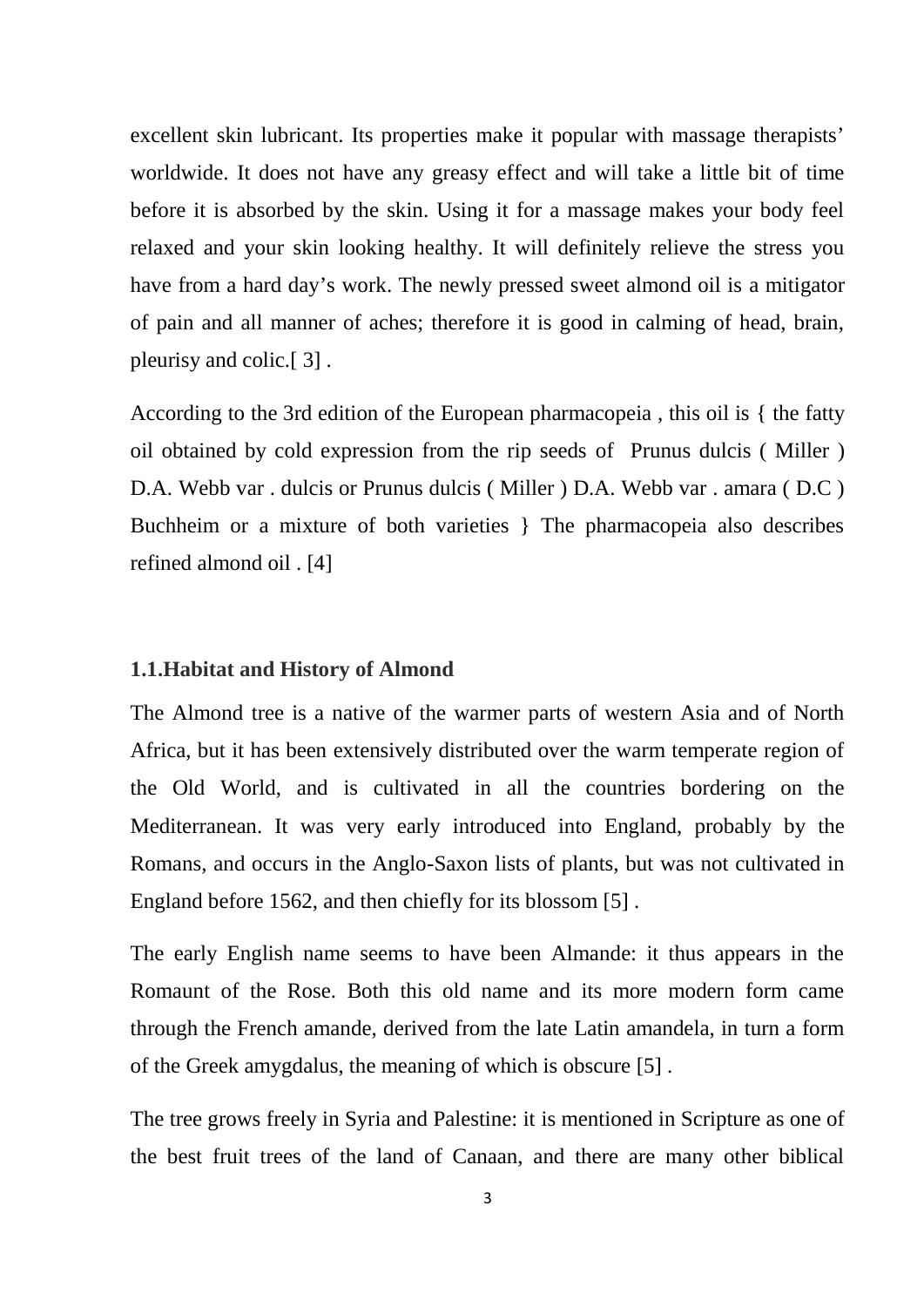references to it. The Hebrew name, shakad, is very expressive: it signifies 'hasty awakening,' or 'to watch for,' hence 'to make haste,' a fitting name for a tree, whose beautiful flowers appearing in Palestine in January, herald the wakening up of Creation. The rod of Aaron was an Almond twig, and the fruit of the Almond was one of the subjects selected for the decoration of the golden candlestick employed in the tabernacle. The Jews still carry rods of Almond blossom to the synagogues on great festivals [6].

As Almonds were reckoned among 'the best fruits of the land' in the time of Jacob we may infer they were not then cultivated in Egypt. Pliny, however, mentions the Almond among Egyptian fruit-trees; and it is not improbable that it was introduced between the days of Jacob and the period of the Exodus[5].

Almonds, as well as the oil pressed from them, were well known in Greece and Italy long before the Christian era. A beautiful fable in Greek mythology is associated with the tree. Servius relates that Phyllis was changed by the gods into an Almond tree as an eternal compensation for her desertion by her lover Demophoon, which caused her death by grief. When too late, Demophoon returned, and when the leafless, flowerless and forlorn tree was shown him, as the memorial of Phyllis, he clasped it in his arms, whereupon it burst forth into bloom - an emblem of true love inextinguishable by death [6].

During the Middle Ages, Almonds became an important article of commerce in Central Europe. Their consumption in medieval cookery was enormous. An inventory, made in 1372, of the effects of Jeanne d'Evreux, Queen of France, enumerates only 20 lb. of sugar, but 500 lb. of Almonds[6].

The ancients attributed many wonderful virtues to the Almond, but it was chiefly valued for its supposed virtue in preventing intoxication. Plutarch mentions a great drinker of wine, who by the use of Bitter Almonds escaped being intoxicated, and Gerard says: 'Five or six, being taken fasting, do keepe a man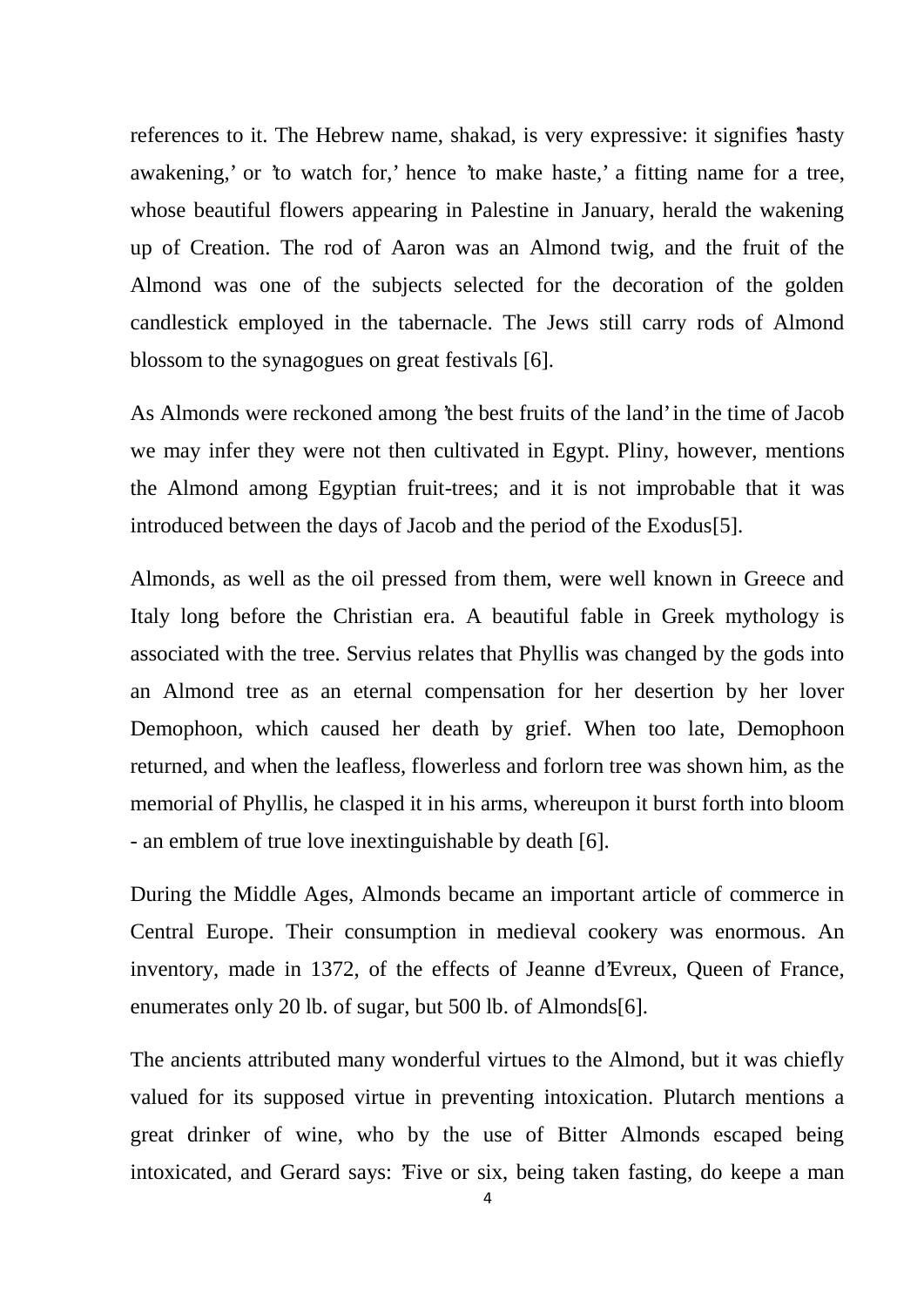from being drunke.' This theory was probably the origin of the custom of eating salted Almonds through a dinner . This oil has been traditionally used by massage therapists to lubricate the skin during a massage session, being considered by many to be an effective emollient. Sweet Almond Oil exhibits excellent penetrating qualities and incredible spread-ability on the skin, making it ideal as a massage oil or as a carrier oil for treatment products. Sweet Almond Oil adds moisturizing attributes to creams and lotions and bar soaps. This particular grade of oil offers superb clarity and light color, desirable attributes for today's high end formulations. Because of its moderate cost, it may be used as a substitute for petroleum based oils. Exhibits low comedogenicity on the skin. May be used in cosmetics, toiletries, bar soaps, massage oils, hair care and sun care applications[6] .

### **1.2 Botanical information**

The peach-like edible almonds fruit ( P. *amygdalus* L ) have three distinct parts: the inner kernel or meat, the middle shell portion, and an outer green shell cover or hull. Almond varieties vary in shell texture; therefore they are termed hard or soft shelled. The harvesting procedure starts when the almonds are partly dried on the trees. In addition the sweet almond is a stone fruit which have several unique features. It is commercially cultivated where there are long, hot, and Mediterranean like summers, such as those in Spain, Morocco, Armenia, Iran, Italy, California (USA), and Australia. It is unique, in that unlike others in its botanical family, such as peach, apricot and plum, where the flesh (mesocarp) of the fruit is eaten and the seed within its shell, or stone (endocarp) is discarded, the reverse is true for the almond early in its maturation cycle, for a period of a few weeks, the entire fruit (seed, endocarp and mesocarp) can be, and is, eaten, in several parts of the world. As the maturation cycle continues, the hull splits open.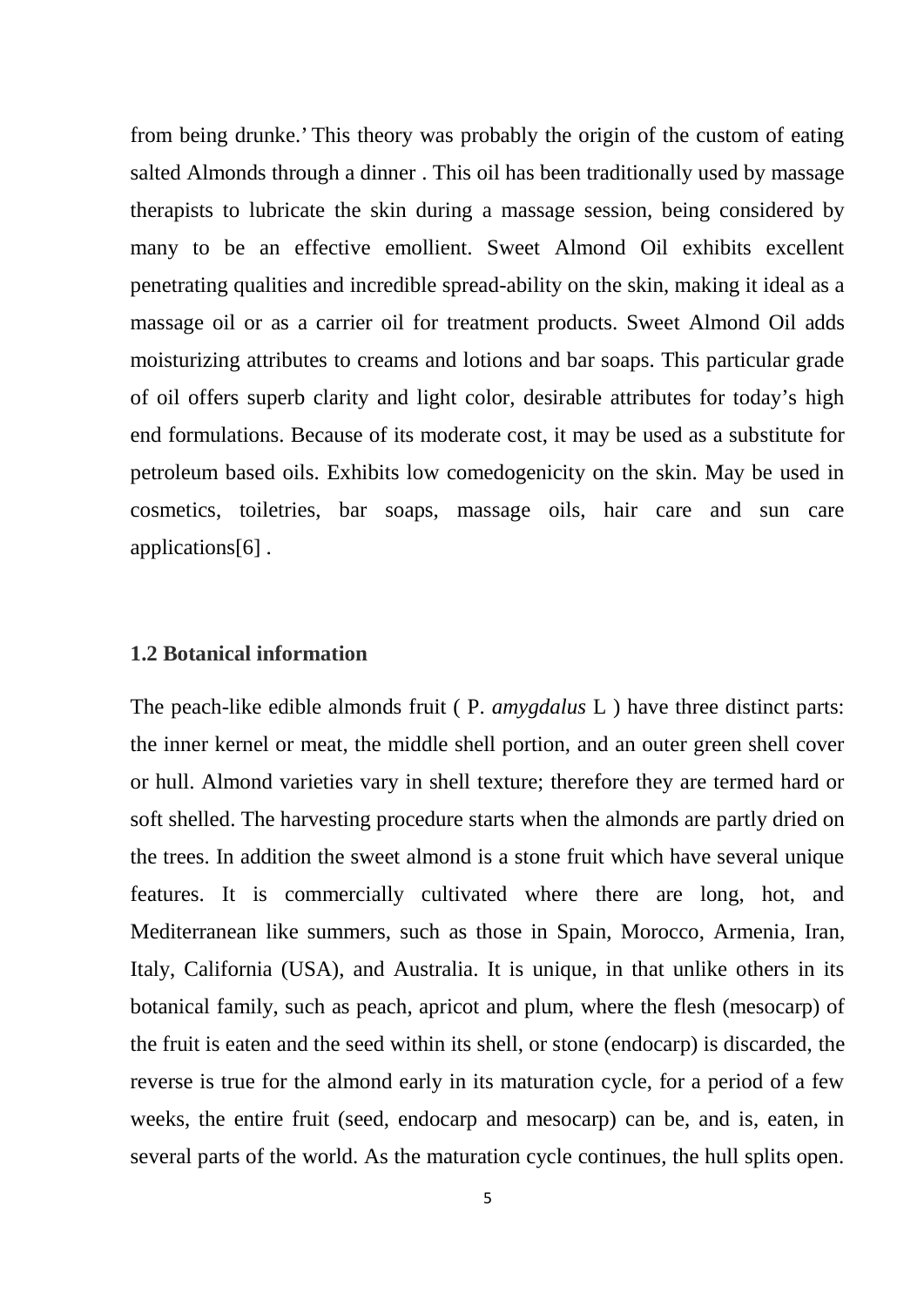When dry, it may be readily separated from the shell. The almond pit, containing a kernel or edible seed, is the nut of commerce, the endocarp (shell), and mesocarp are separated for low value uses, such as cat litter and animal feed .Shelled almonds may be sold as whole natural almonds or processed into various almond forms. The whole natural almonds have their shells removed but still retain their brown skins; blanched whole almonds have both their shells and skins removed. Usually, the removed skins are discarded [7] .

## **1.3 Obtaining Almond Oil**

## **1.3.1 Cold Press Method**

Cold pressed method is one of the best methods to extract essential oils. It is a method of mechanical extraction where heat is reduced and minimized throughout the batching of the raw material. Cold pressed method is also known as scarification method. No external heat is required to let the process go, rather the high temperature to carry out the process is obtained internally. Though it is not considered a practical method of extraction for all vegetable oils but it is highly regarded as the extraction method of choice.[8].

Cold pressed almond oil is an excellent emollient. It also helps to balance the loss and absorption of moisture, making it particularly effective for dull and irritated skin, soothing it while nourishing and protecting. Almond oil high lubricating quality makes many people to use it as their daily skin care product. It well combines with other natural ingredients , such as bee products, essential oils, that makes almond oil a perfect carrier oil for massage.

Cold pressed almond oil has also been proven to have a calming effect on irritated or allergic skin. It has both the ability to soothe as well as treat skin inflammation, therefore it is frequently used in babies and children cosmetic products [9].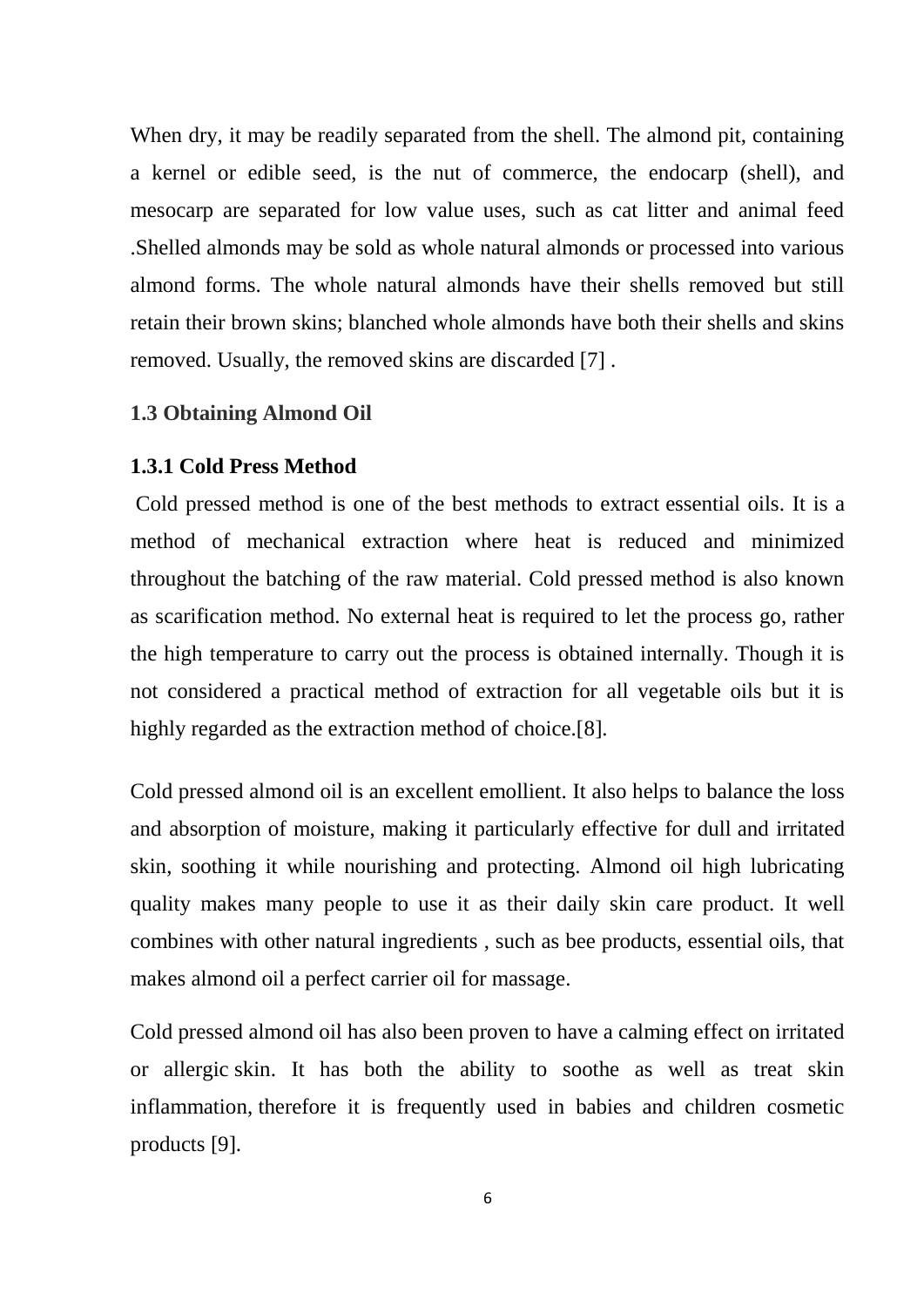#### **1.3.2 Supercritical CO2 Extraction Method**

Supercritical CO2 was found to be selective in the separation of desired compounds without leaving toxic residues in extracts and without the risk of thermal degradation of processed products. Through the exploitation of the solvating power acquired by fluids near their critical points and the sensitivity of this power to small perturbations in temperature, pressure and modification of the solvent with the addition of entrainers, solvent-free extracts were readily obtained due principally to the high volatility of these solvents at ambient conditions. The favorable transport properties of fluids near their critical points also allows deeper penetration into solid plant matrix and more efficient and faster extraction than with conventional organic solvents. For the past three decades, the commercial application of supercritical fluid technology remained restricted to few products due to high investment costs and for being new and unfamiliar operation. With advances in process, equipment and product design and realization of the potentially profitable opportunities in the production of high added value products, industries are becoming more and more interested in supercritical fluid technology . The extraction is carried out in high-pressure equipment in batch (Figure 1) . In both cases, the supercritical solvent is put in contact with the material from which a desirable product is to be separated. The supercritical solvent, now saturated with the extracted product, is expanded to atmospheric conditions and the solubilized product is recovered in the separation vessel permiting the recycle of the supercritical solvent for further use. Supercritical fluid extraction (SFE) of seed oil has been studied by several authors from the processing point of view and a wide range of seed species has been explored: wheat germ [10].

Despite the large number of species processed, only some models of the SFE of seeds have been published. They all agree with the fact that at least the first part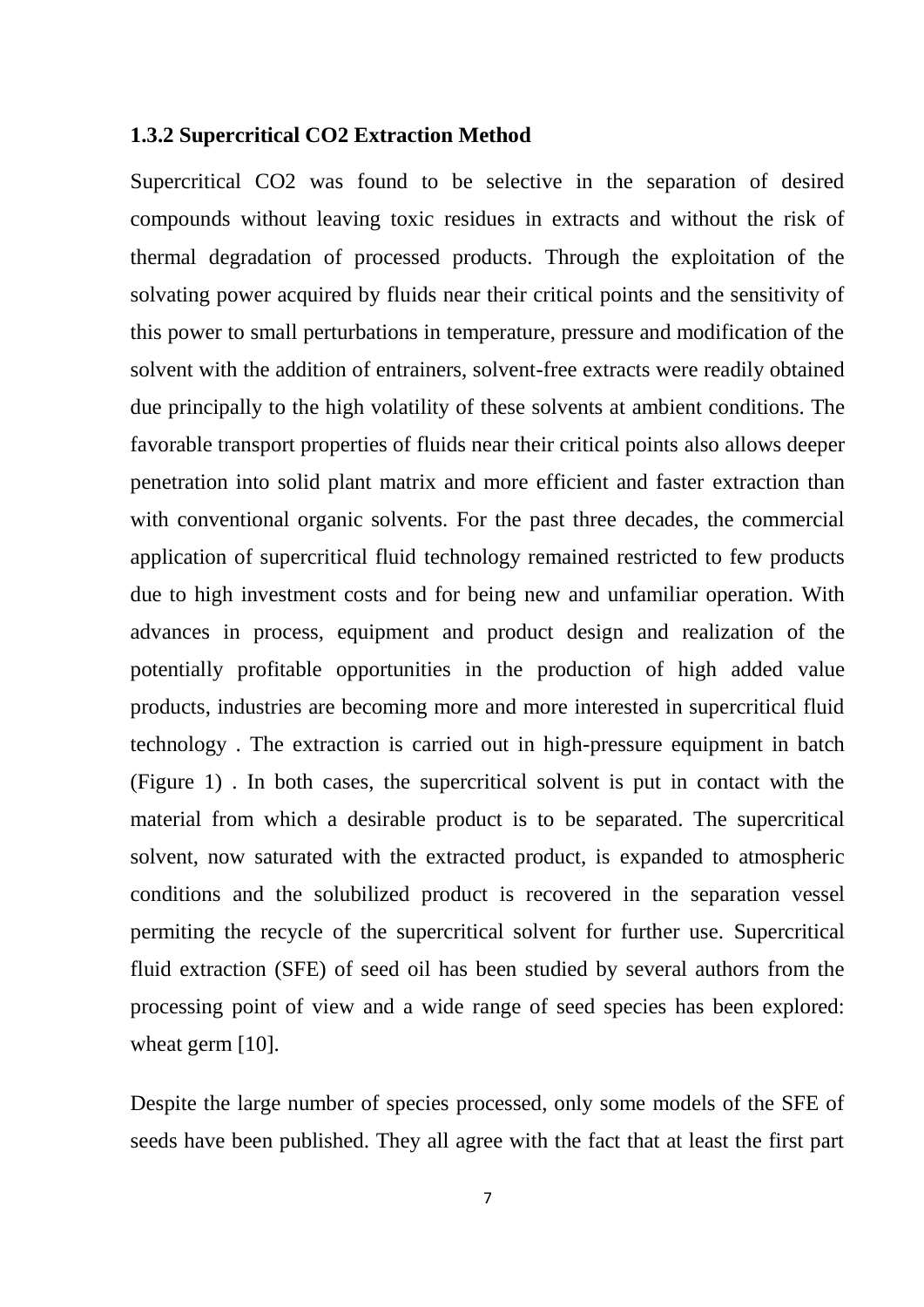of the SFE process is governed by the solubility equilibrium between the oil and the fluid phase. The equilibrium relationship has been generally supposed to be linear since more precise information is not avail- able in such complex systems. From the mathematical point of view, all models proposed are based on differential mass balance integration. used a shrinking core model to describe a variable external resistance where the solute balance on the solid phase determines the thickness of the mass transfer layer in the external part of the particles. considered the solid phase as divided between broken and intact cells. Two separate mass balances were written and different mass transfer resistances in the solvent phase for the broken cells and in the solid phase for the intact ones were considered. This model was based on sound physical hypotheses and represented the first attempt to introduce a description of the structure of the vegetable matter by a mathematical model. However, it required several parameters related to physical properties of the seed which were difficult to be measured or calculated and, therefore, were adjusted by the authors to fit the experimental results.<sup>[11]</sup>

In the first part of the extraction experiments the solvent exits the extractor saturated with the almond oil. This period is longer for smaller particles. This extraction feature can be explained by considering two different phases in which the oil can be found within the seeds .a freely available oil phase contained within broken cavities (cells) on the surface of the crushed particles and a tied oil phase, either contained within closed cells inside the particles or somewhat tied to their internal structure. An extraction model considering these two different phases was proved to describe fairly well the whole extraction process. It is significant that only the mass transfer coefficient, among the many parameters involved,. In particular, scanning electron microscopy was used to evaluate the volume of the free oil phase. This reduction of the arbitrary parameters involved in the model makes the validation of the model itself more significant. Reduction of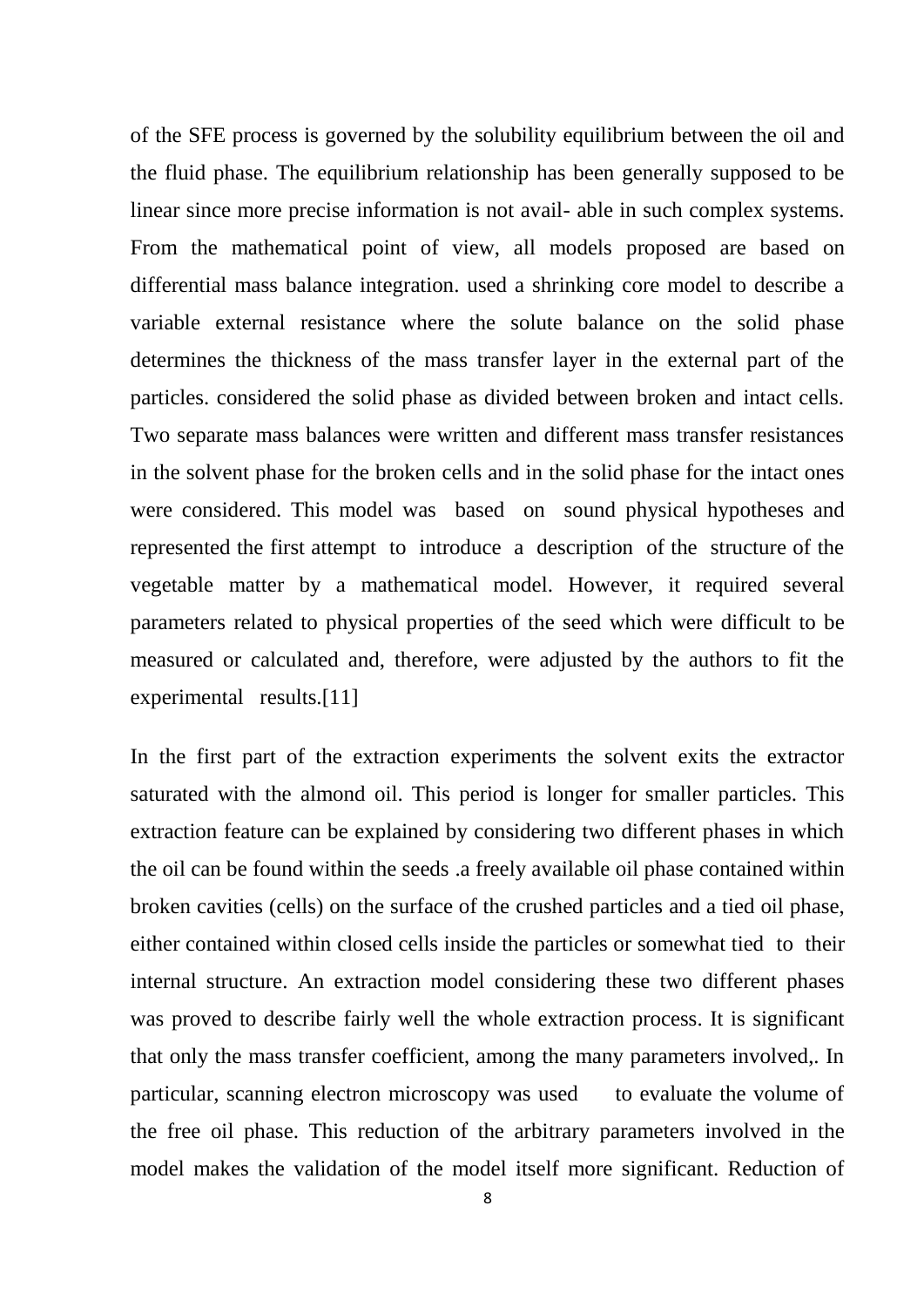arbitrary parameters is important, particularly, if modeling is aimed at determining the most relevant physical phenomenon in a complex process, like the extraction of natural matrices with supercritical fluids. The concentration profiles within the extractor calculated with our model confirm the existence of a marked concentration shock wave during the first extraction stages [11].



**Fig. 1. Scanning electron microscope image of the surface of an almond particle extracted with supercritical CO\* .Broken vegetable structures (cells) that contained the free oil phase are clearly evident. Inside the cells it is possible to see the presence of non-extractable starch grains. The mean cell diameter can be estimated around 20 µm** .( Chemical Engineering Science, Vol. 53, No. 21, pp. 3711Ð3718, 1998 )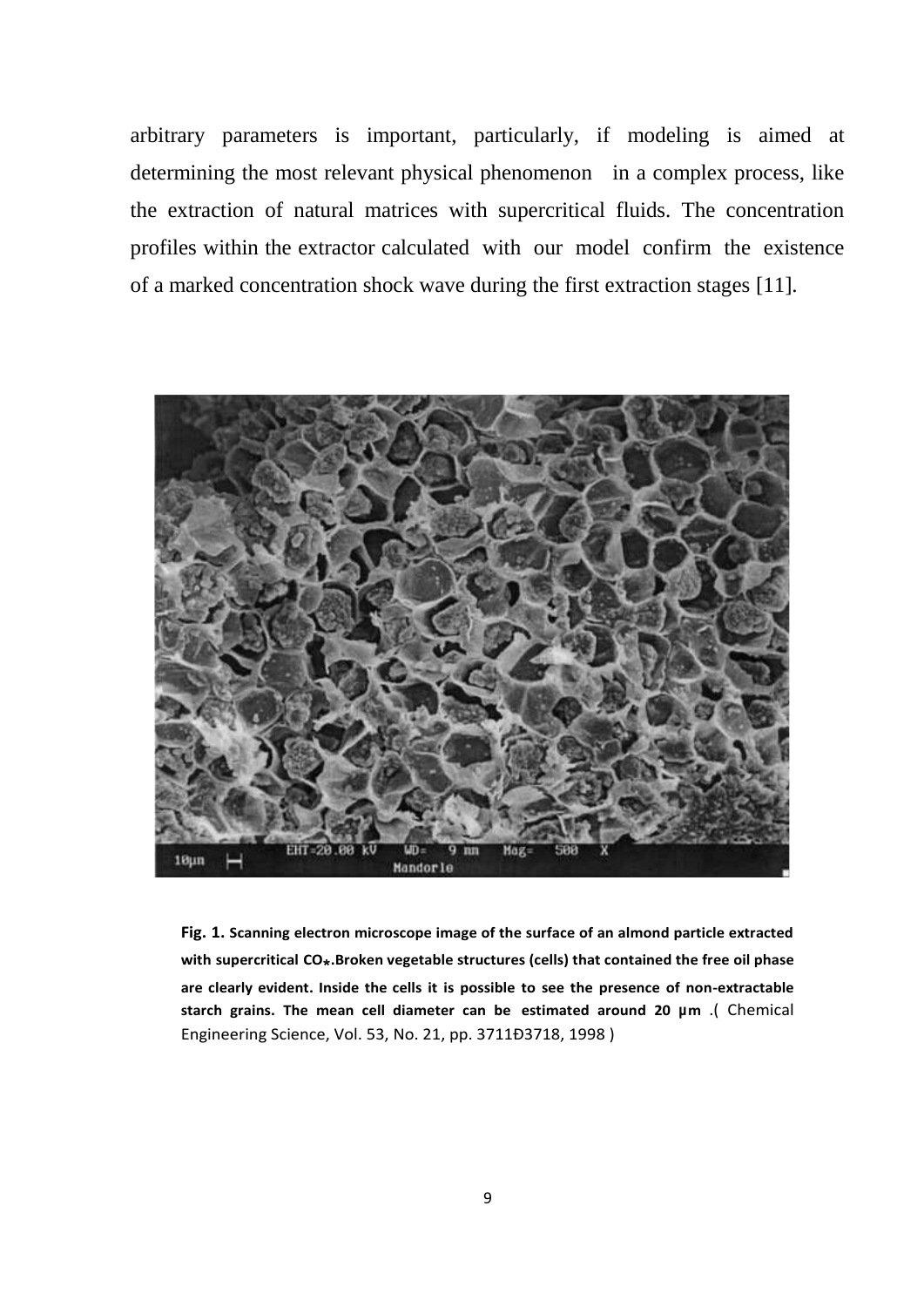#### **2.Quality and Analysis of Almond and Almond Oil**

Almond quality comprises commercial, industrial, organoleptic and nutritional aspects related to the nut and kernel. Almond (*Amygdalus communis* L., syn *Prunus amygdalus* Batsch., syn *Prunus dulcis* Miller), the kernel is the edible part of the fruit.

#### **2.1.Quality Characterization of Almond Production**

Commercial quality includes characteristics regarding the external presentation, like size, texture, absence of double kernels etc., as well as marketable yield. Industrial quality refers to the cultivar's attitude to handling, transportation, processing and storage. Organoleptic quality is highly variable and subjective as it consists of those parameters related to consumer preferences. Nutritional quality refers to the specific nutrients provided and the contribution to consumer health on the whole.

Until recently, as far as fruit is concerned, almond breeding has been focused on selecting fruits of a high physical quality (mainly related with commercial quality). For this reasons, information about the chemical composition of the almond oil kernel and their variability are scarce. Including such analyses in the evaluation of almond varieties would be of great interest to explore the possible utilizations of the product. Almond have been used in different ways: they are consumed raw, roasted, peeled or unpeeled; processed into food items, such as marzipan, nougat ("torrone") and other traditional sweets, typical in the Mediterranean basin, and into almond milk. Additionally almond is used in the pharmaceutical and cosmetics industries. Thus the same kernel trait may be considered positive or negative depending on its final utilization [12].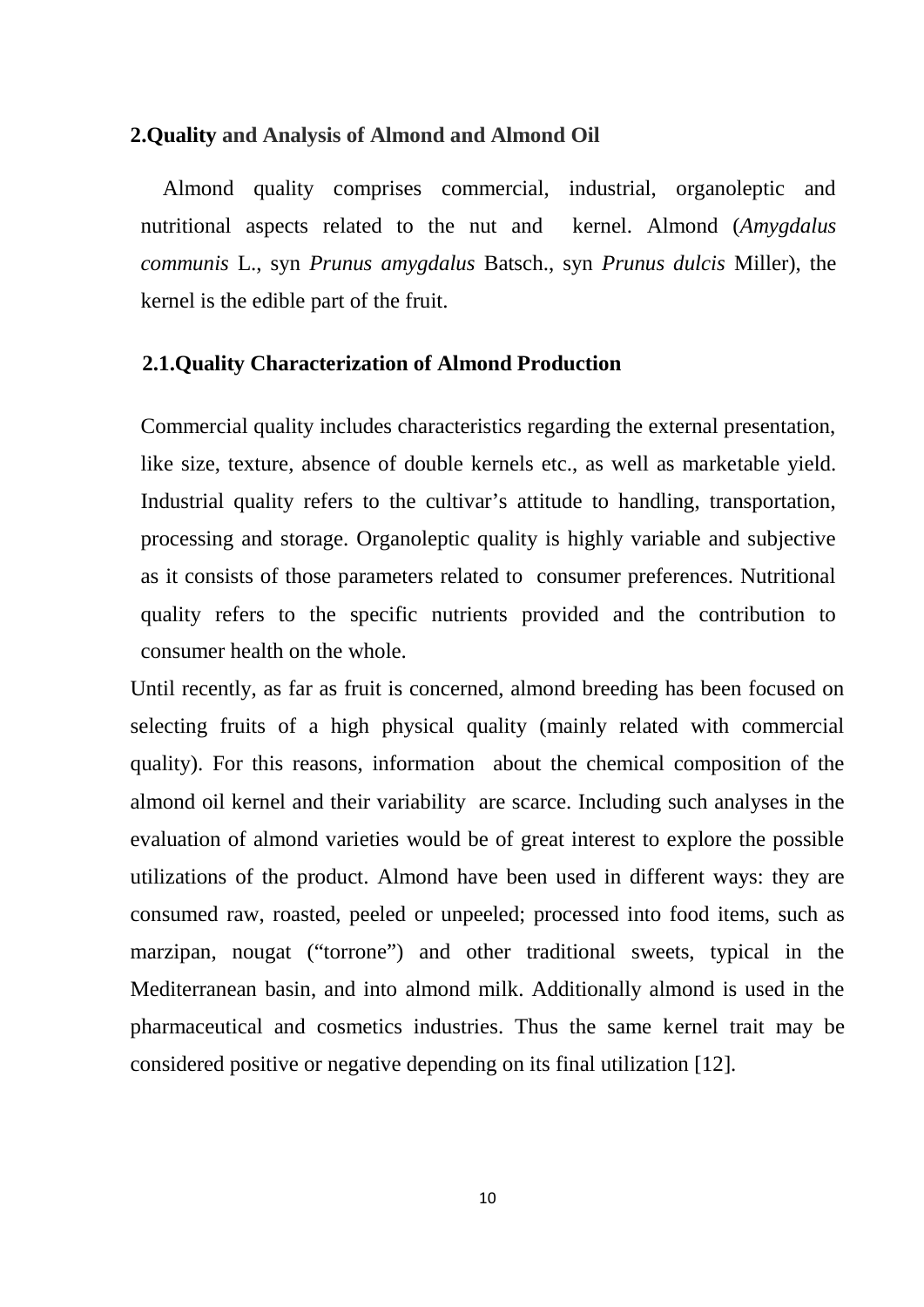#### **2.2. Composition of Almond Oil**

Almond oil includes five major fatty acids: three UFAs (oleic acid, monounsaturated, palmitoleic and linoleic acid, polyunsaturated), that account for the 90% of the total lipids; and two SFA (palmitic and stearic acid).

Almond oil also contains eight minor fatty acids . Among them it is worth mentioning the polyunsaturated -linolenic acid  $(= ALA)$  that, like linoleic acid, is an essential fatty acids: they are not synthesized by the human organism, so they must be taken in through the diet. They are the starting point, respectively, of omega-3 and omega-6 fatty acid families. Among the several functions of these compounds, the omega-3s have anti-inflammatory and anti-thrombotic effects and the omega-6s reduce the blood cholesterol concentration . As nowadays' diet is poor in fish, the primary source of omega-3 fatty acid family, their intake is scarce if compared to omega-6 fatty acid family. Thus some alternative, vegetable, sources of omega-3s are precious [12].

Finally, the unsaponifiable fraction of almond oil contains sterols, aliphatic alcohols hydrocarbons and liposoluble vitamins . Besides the nutritional value, lipid content and composition is also important for determination of oil stability, since component fatty acids differ in their vulnerability to oxidation , thus influencing the resistance to rancidity. As polyunsaturated fatty acids (PUFAs) are more susceptible to oxidation than MUFAs, suggested that oleic acid/linoleic acid ratio is a good index of resistance to oil rancidity, with higher ratios indicating better resistance [12] .

Resistance to oil rancidity also depends on the presence of natural antioxidant, such as tocopherols, that protect PUFAs against peroxidation. In almond the tocopherols lengthen the storage time by playing an important role against fat oxidation. Several studies have shown that almond nuts can be stored for nine months with little quality compromission .Storage is possible up to one year for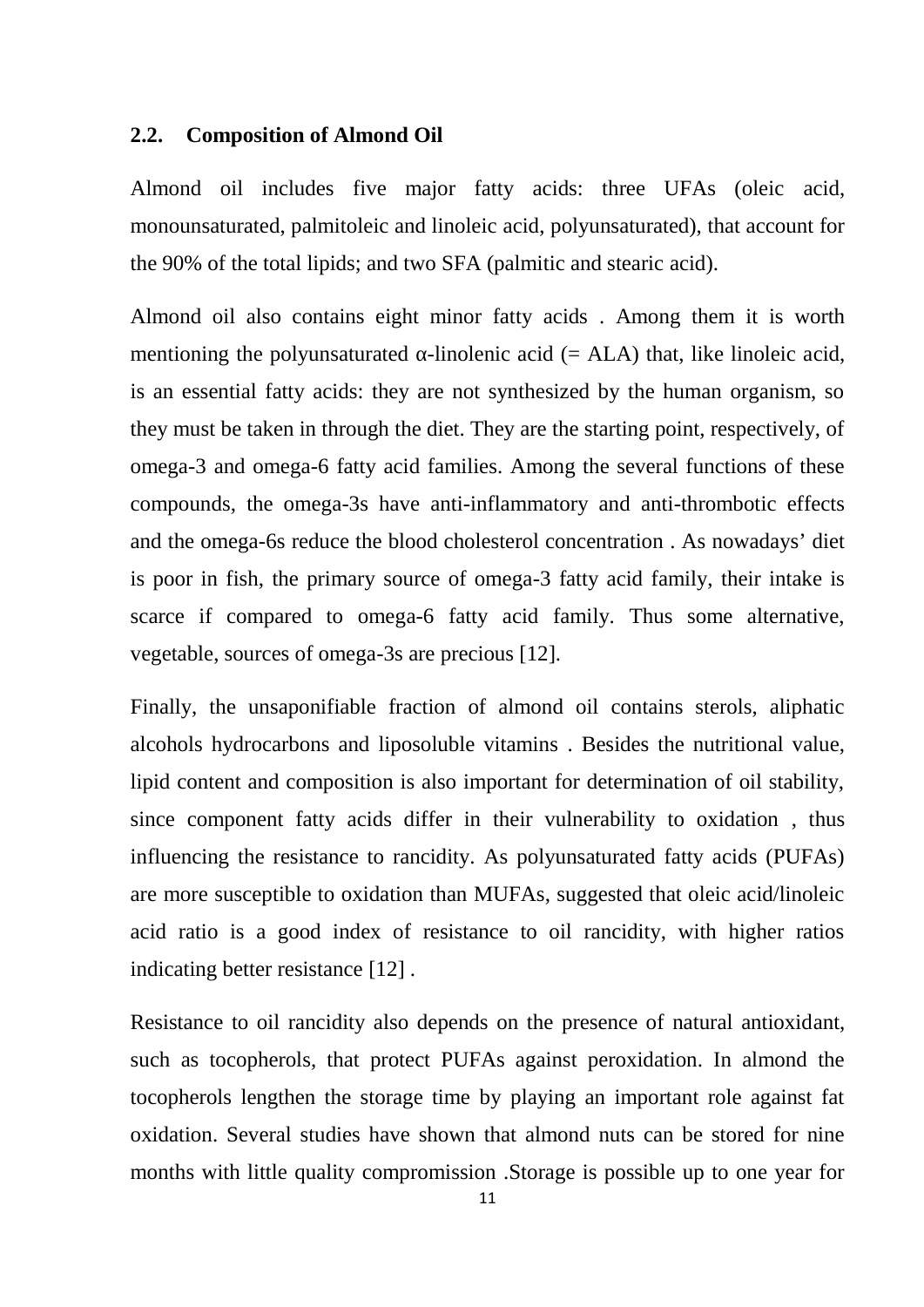cultivars with high concentration of natural antioxidants such as -tocopherol (more than 400 mg/ kg oil, . To copherols are also important for human health:  $-\frac{1}{2}$ tocopherol is the form of vitamin E that is most efficiently used by the human body, yet it is often deficient in modern diets [28] Vitamin E along with the antioxidant polyphenols and fibers may help to prevent heart diseases and cancer

. Almond is the nut with the highest -tocopherol content. For this reason almonds was included in the recommendations of The Dietary Guidelines for Americans (USDA, 2005) in the context of enhancing the intake of this vitamin [12].

### **2.2.1. Gas Chromatographic Analysis of Fatty Acids**

GC analysis of fatty acids can be realized after methylation process. To transform the oil fatty acids to the corresponding methyl esters (FAMEs): 0.5 g aliquots of oil, were dissolved in 6 ml hexane, and  $250 \mu$  L of KOH 2N in methanol was added. After moderate shaking, tubes were centrifuged at 2000 x g for 10 min. were recovered and transferred in vials for gas chromatography (GC) analysis [13] .

The fatty acids methyl esters were analyzed by gas chromatography. Gas chromatography was performed with a capillary column (capillary column which was 25 m in length, 0.25 µm inner diameter and at a 25 micron film thickness) using nitrogen as a carrier gas (flow rate 0.8 mL/min.). During analysis, the column temperatures, detector, and injection valve were 120-220, 240, and 280ºC, respectively. Before the fatty acid methyl esters analysis of the samples, the standard mixture of fatty acid methyl esters by injection and each fatty acid retention time were determined. Identification of the individual methyl esters were performed by frequent comparison with authentic standard mixtures that were analyzed under the same conditions .The fatty acid content of the almond seed samples was determined according to the standard fatty acid chromatogram (Figure 2). All of the almond genotypes gas chromatographic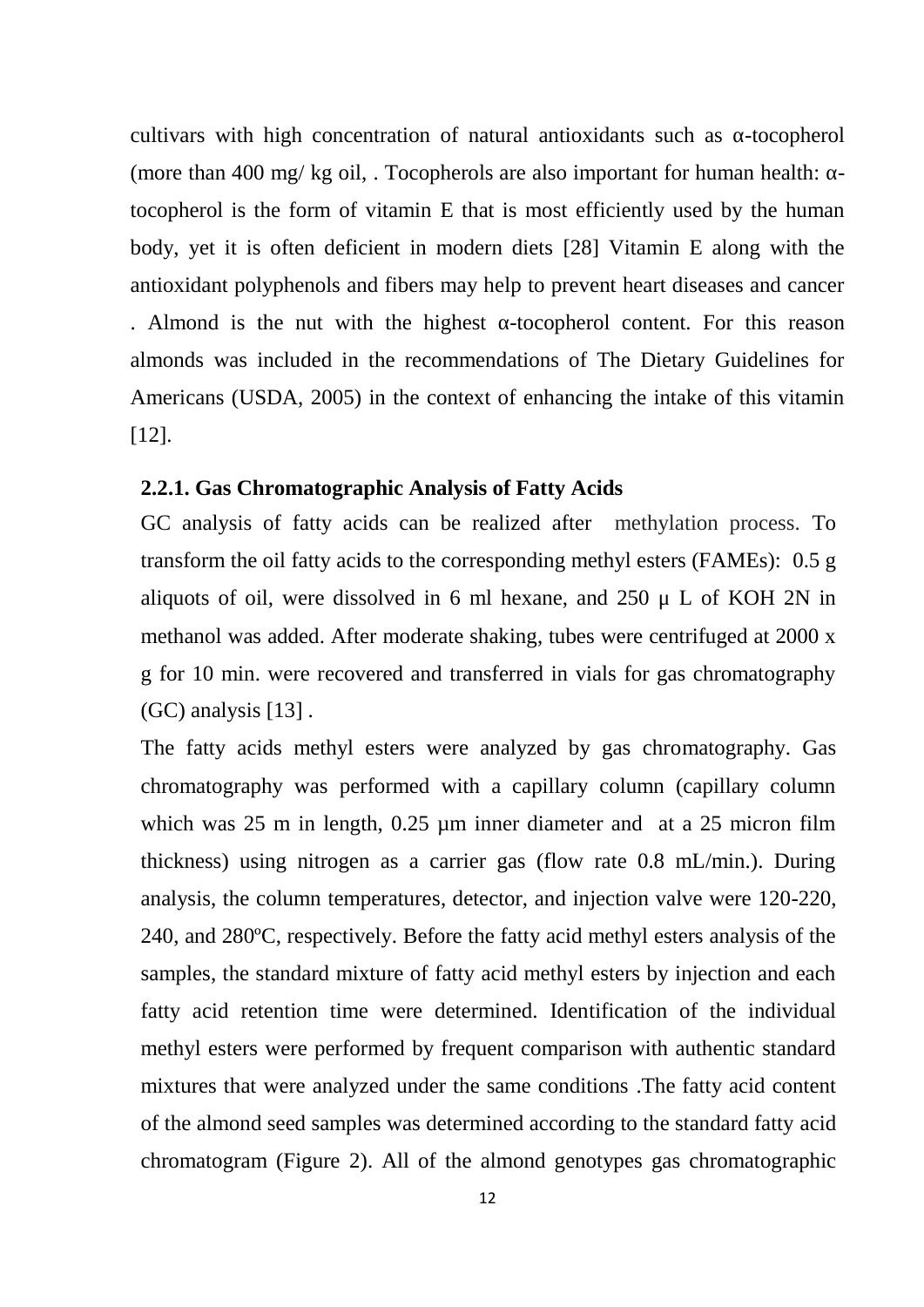analyses were carried out as shown in Figure 2. The results obtained as averages through triplicate with standard deviation and percentages of genotypes values [13] .



**Figure 2. Standard fatty acids chromatogram** ( Türk Biyokimya Dergisi [Turkish Journal of Biochemistry–Turk J Biochem] 2014; 39(3):307–316 doi: 10.5505/tjb.2014.55477 )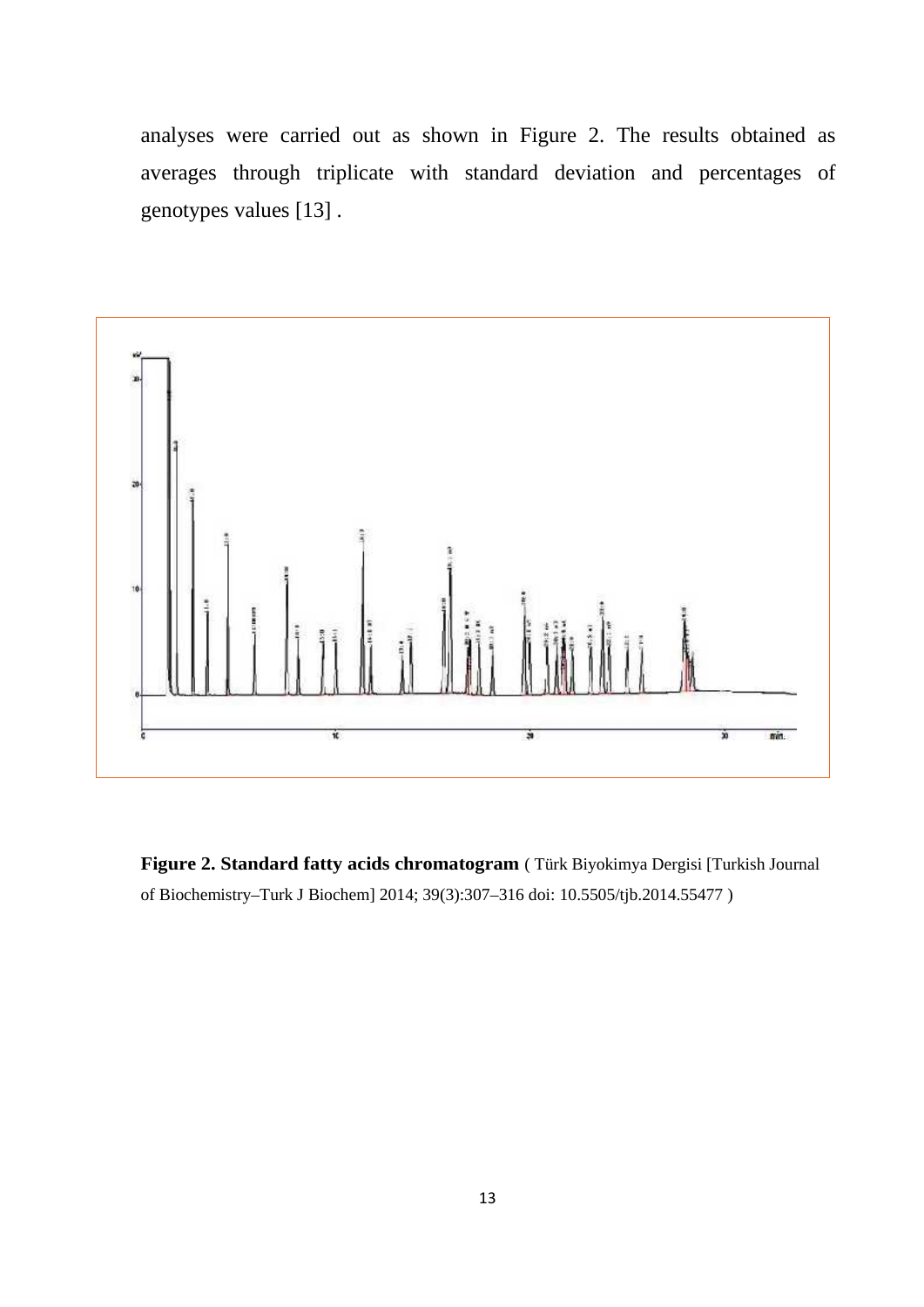

**Figure 3. One of the almond fatty acids chromatogram example (1. reputation of 18 numbered genotype** ( Türk Biyokimya Dergisi [Turkish Journal of Biochemistry–Turk J Biochem] 2014; 39(3):307–316 doi: 10.5505/tjb.2014.55477 )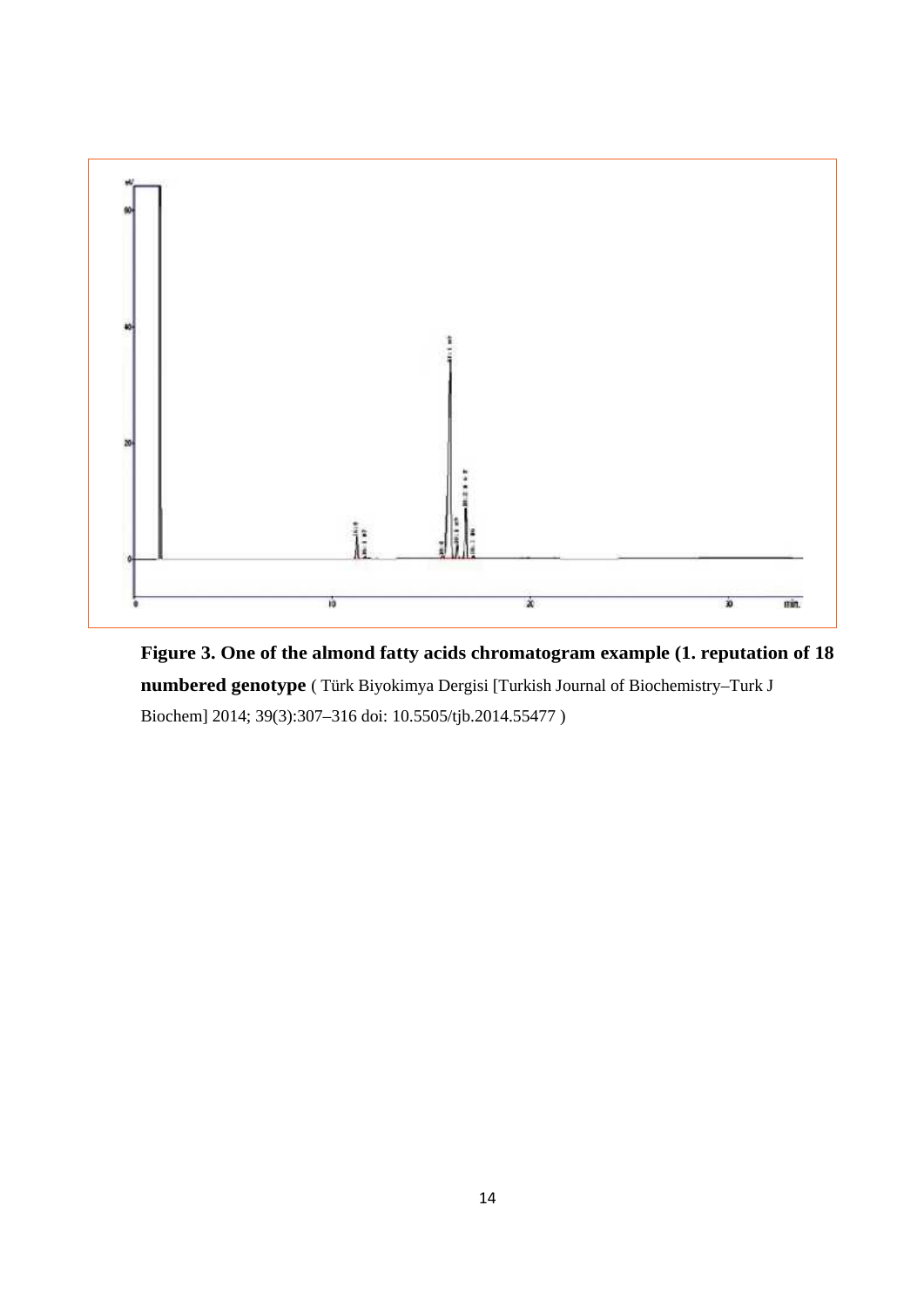| <b>Fatty acids</b>    |        | Range            | <b>Typical</b> |
|-----------------------|--------|------------------|----------------|
| <b>Palmitic</b>       | C16:0  | $3.0 - 9.0 %$    | 5.5%           |
| <b>Palmitoleic</b>    | C16:1  | 2.0 % max        | $0.2 \%$       |
| <b>Stearic</b>        | C18:0  | $0.5 - 3.0\%$    | $2.8 \%$       |
| <b>Oleic</b>          | C18:1  | 60.0 - 75.0 %    | 70.0%          |
| <b>Linoleic</b>       | C18:2  | $20.0 - 30.0 \%$ | 21.0%          |
| <b>Alpha Linoleic</b> | C:18:3 | $0.4\%$ max      | 0.1%           |
| <b>Arachidic</b>      | C20:0  | $0.2\%$ max      | 0.1%           |
| <b>Eicosenoic</b>     | C20:1  | $0.2\%$ max      | 0.1%           |
| <b>Behenic</b>        | C22:0  | 0.2 % max        | 0.1%           |
| <b>Erucic</b>         | C22:1  | $0.1$ % max      | n.d.           |

**Tabe 4 : The fatty acids extraction from almond oil** ( Türk Biyokimya Dergisi [Turkish Journal of Biochemistry–Turk J Biochem] 2014; 39(3):307–316 doi: 10.5505/tjb.2014.55477 )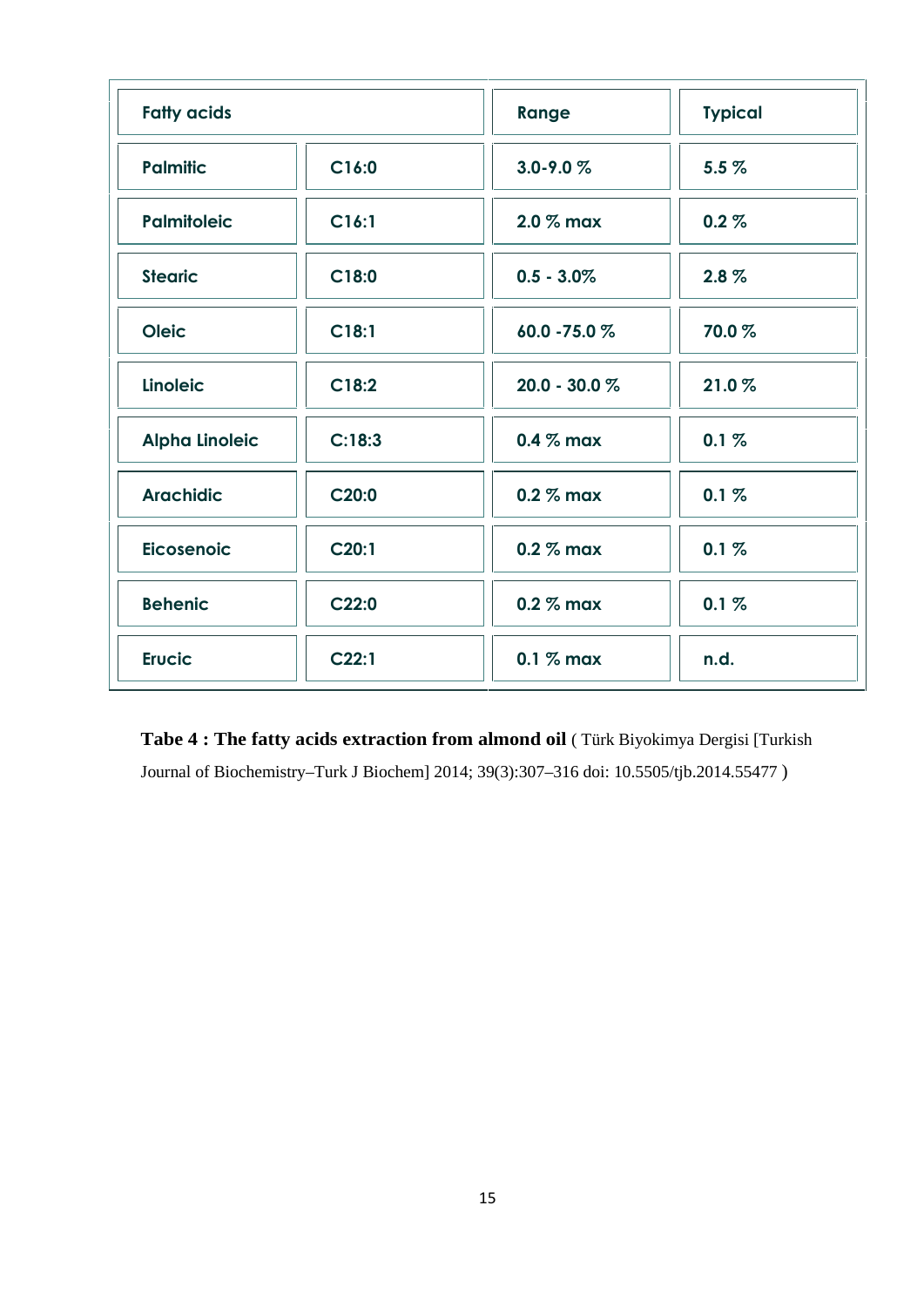## **2.2.2 Statistical Analysis of Fatty Acids**

For statistical analysis the SPSS 17.0 software program was used. The analysis was performed in triplicate. As a result of the analysis, to compare differences between samples  $p<0.05$ ,  $p<0.01$  and  $p<0.001$  probability level analysis of variance (ANOVA) and Duncan tests were per- formed. The mean values of the genotypes were detected by standard deviation and standard errors of averages. In analysis, fatty acid compositions, % rates and correlations were performed by comparing the averages. Furthermore, each fatty acid composition (palmitic, palmitoleic, stearic, oleic, linoleic and linolenic acid) in the seed except for existing trace amounts of almond fatty acids was combined and identified usingcluster analysis.

In this study, in material and methods, while column temperature was set between 4ºC /min 200ºC to 220ºC with 35 minutes (in this study 34 minutes were used) analysis with starting 130ºC of column temperature and termal expansion applied 215-230ºC at 4ºC/min gradually. and were use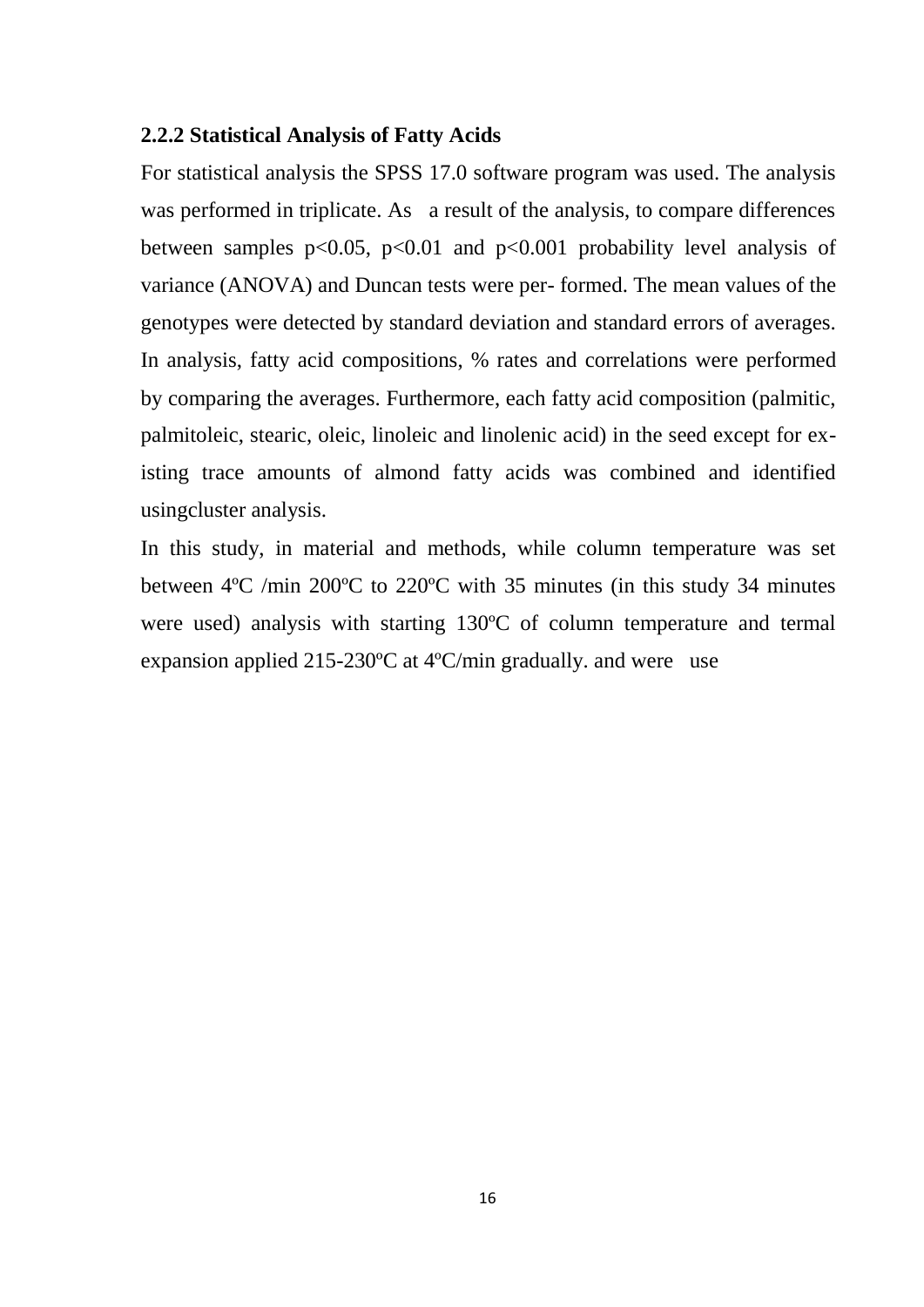| Almond<br>Samples  | Palmitic<br>(16:0) | Palmitolei<br>(16:1) | Stearic<br>(18:0) | Oleic<br>(18:1) | Linoleic<br>(18:2) | Linolenic<br>(18:3)  | Omega-3          | Omega-6          |
|--------------------|--------------------|----------------------|-------------------|-----------------|--------------------|----------------------|------------------|------------------|
| $\overline{2}$     | 5.97±0.27          | $0.76 \pm 0.21$      | $0.67 \pm 0.05$   | 71.42±1.97      | 20.10±2.06         | $1.08 \pm 0.03$ 0.00 |                  | 21.18±2.05       |
| 4                  | $5.18 \pm 0.09$    | $0.79 \pm 0.02$      | $0.86 \pm 0.09$   | 75.74±0.16      | 16.73±0.19         | $0.70 \pm 0.01$ 0.00 |                  | 17.43±0.18       |
| 6                  | $4.92 \pm 0.26$    | $0.71 \pm 0.14$      | $0.74 \pm 0.04$   | 77.26±1.65      | 15.67±1.88         | $0.70\pm0.02$ 0.00   |                  | 16.38±1.88       |
| 8                  | 5.94±0.38          | $0.70 \pm 0.19$      | $0.90 \pm 0.01$   | 76.91±1.54      | 14.99±1.71         | $0.55 \pm 0.01$      | 0.00             | 15.54±1.70       |
| 11                 | 4.42±0.16          | $0.48 + 0.15$        | $1.34 \pm 0.04$   | 77.46±2.18      | 15.50±2.20         | $0.81 \pm 0.03$      | 0.00             | $16.31 \pm 2.19$ |
| 12                 | 5.77±0.96          | $0.78 + 0.19$        | $0.44 \pm 0.76$   | 70.47±2.99      | 21.64±2.45         | $0.90 \pm 0.16$      | 0.00             | 22.54±2.61       |
| 13                 | $5.41 \pm 0.34$    | $0.66 \pm 0.22$      | $1.03 \pm 0.07$   | 79.92±1.52      | 12.67±1.46         | $0.32 \pm 0.2$       | 0.00             | 12.99±1.74       |
| 14                 | $6.70 \pm 0.16$    | $0.95 \pm 0.02$      | $1.14 \pm 0.04$   | 66.50±1.57      | 23.98±1.01         | $0.73 \pm 0.63$      | 0.00             | 24.71±1.62       |
| 16                 | $4.87 \pm 0.11$    | $0.55 \pm 0.01$      | $0.35 \pm 0.61$   | 74.16±2.09      | 19.24±1.73         | $0.83 \pm 0.01$      | 0.00             | 20.07±1.73       |
| 17                 | 4.65±0.09          | $0.42 \pm 0.14$      | $1.78 + 0.01$     | 79.88±1.63      | 12.78±1.75         | $0.49 \pm 0.00$      | 0.00             | 13.27±1.75       |
| 18                 | $4.63 \pm 0.05$    | $0.53 \pm 0.12$      | $0.71 \pm 0.01$   | 79.92±1.75      | 13.70±1.70         | $0.51 \pm 0.00$      | 0.00             | $14.21 \pm 1.70$ |
| 19                 | $5.73 \pm 0.05$    | $0.72 \pm 0.02$      | $1.32 \pm 0.02$   | 77.86±1.99      | 13.74±2.02         | $0.62 \pm 0.02$ 0.00 |                  | 14.37±2.01       |
| 21                 | $5.20 \pm 0.05$    | $0.71 \pm 0.01$      | $0.44 \pm 0.76$   | 73.34±0.93      | 19.46±0.21         | $0.86 \pm 0.01$ 0.00 |                  | 20.32±0.22       |
| 22                 | $6.02 \pm 0.28$    | $0.63 \pm 0.19$      | $0.94 \pm 0.01$   | 71.38±1.13      | 20.22±1.12         | $0.80 \pm 0.05$      | 0.00             | 21.02±1.11       |
| 24                 | $5.03 \pm 0.21$    | $0.60 \pm 0.17$      | $1.21 \pm 0.04$   | 76.29±1.53      | $16.21 \pm 1.72$   | $0.66 \pm 0.00$ 0.00 |                  | 16.86±1.72       |
| 27                 | $5.19 \pm 0.03$    | $0.70 \pm 0.01$      | $0.34 \pm 0.59$   | 75.15±0.66      | 17.83±0.25         | $0.78 \pm 0.01$ 0.00 |                  | 18.61±0.25       |
| 28                 | $5.08 \pm 0.28$    | $0.69 \pm 0.07$      | $0.30 \pm 0.52$   | 77.28±0.24      | 15.95±0.25         | $0.63 \pm 0.01$      | 0.00             | 16.65±0.28       |
| 30                 | $5.73 \pm 0.27$    | $0.93 \pm 0.02$      | $0.30 \pm 0.52$   | 78.59±0.18      | 13.71±0.21         | $0.49 \pm 0.00$      | 0.00             | 14.46±0.36       |
| 33                 | $5.20 \pm 0.08$    | $0.63 \pm 0.01$      | $0.83 \pm 0.04$   | 75.92±0.03      | 16.70±0.11         | $0.72 \pm 0.00$      | 0.00             | 17.42±0.11       |
| 35                 | $5.53 \pm 0.10$    | $0.75 \pm 0.01$      | $1.00 \pm 0.04$   | 64.05±2.1       | 27.00±2.0          | 1.67±0.0             | 0.00             | 28.67±2.1        |
| 37                 | $5.26 \pm 0.50$    | $0.79 \pm 0.09$      | $0.57 \pm 0.99$   | 71.70±0.55      | 20.38±0.64         | $1.30 \pm 0.32$      | 0.30             | 21.38±0.70       |
| 39                 | $5.14 \pm 0.06$    | $0.67 \pm 0.00$      | $0.83 \pm 0.10$   | 68.09±1.68      | 24.08±1.76         | $1.18 \pm 0.02$      | 0.00             | 25.26±1.75       |
| 40                 | $5.46 \pm 0.15$    | $0.83 \pm 0.03$      | $0.27 \pm 0.46$   | 71.55±0.31      | 20.85±0.12         | $1.05 \pm 0.10$      | 0.12             | 21.78±0.12       |
| 42                 | $5.42 \pm 0.12$    | $0.86 \pm 0.18$      | $0.67 \pm 0.01$   | 71.67±1.56      | 20.77±1.21         | $0.61 \pm 0.53$      | 0.00             | 21.38±1.73       |
| 43                 | 5.06±0.02          | $0.53 \pm 0.15$      | $0.92 \pm 0.03$   | 75.44±1.73      | 17.56±1.36         | $0.50 \pm 0.43$      | 0.00             | 18.06±1.79       |
| 44                 | $5.87 \pm 0.08$    | $0.81 \pm 0.01$      | $1.01 \pm 0.01$   | 66.56±1.79      | 24.48±1.80         | $1.28 \pm 0.01$ 0.00 |                  | 25.75±1.79       |
| 46                 | $4.68 \pm 0.05$    | $0.82 \pm 0.12$      | $0.26 + 0.4$      | 79.46±2.59      | 14.32±2.03         | $0.46 \pm 0.40$      | 0.00             | 14.78±2.43       |
| 47                 | 4.97±0.09          | $0.83 \pm 0.42$      | $0.75 \pm 0.03$   | 78.92±1.73      | 14.19±1.29         | $0.34 \pm 0.29$      | 0.00             | 14.53±1.58       |
| 49                 | 4.65±0.09          | $0.82 \pm 0.02$      | $0.84 \pm 0.03$   | 80.68±2.0       | 12.65±1.8          | $0.36 \pm 0.31$      | 0.00             | 13.01±2.1        |
| 52                 | $5.30 \pm 0.69$    | $0.65 \pm 0.17$      | $1.09 \pm 0.02$   | 76.19±6.32      | 16.20±5.22         | $0.57 \pm 0.24$      | 0.00             | 16.77±5.46       |
| 53                 | $5.71 \pm 0.66$    | $0.52 \pm 0.04$      | $1.67 \pm 0.5$    | 71.94±6.93      | $19.51 \pm 5.64$   | $0.65 \pm 0.19$      | 0.00             | 20.16±5.83       |
| 54                 | 6.25±0.39          | $0.61 \pm 0.18$      | $1.60 \pm 0.38$   | 70.89±2.51      | 19.76±2.72         | $0.82 \pm 0.05$      | 0.00             | 20.66±2.56       |
| General<br>Average | 5.34±0.58          | $0.70 \pm 0.17$      | $0.85 \pm 0.5$    | 74.46±4.7       | 17.89±4.1          | $0.75 \pm 0.3$       | $0.013 \pm 0.06$ | 18.64±4.38       |

**Table 2**. The average, minimum (bold written values)-maximum (bold and taken into boxes values), percentage and standard deviation values of the main fatty acids of almond seeds samples ( Türk Biyokimya Dergisi [Turkish Journal of Biochemistry–Turk J Biochem] 2014 )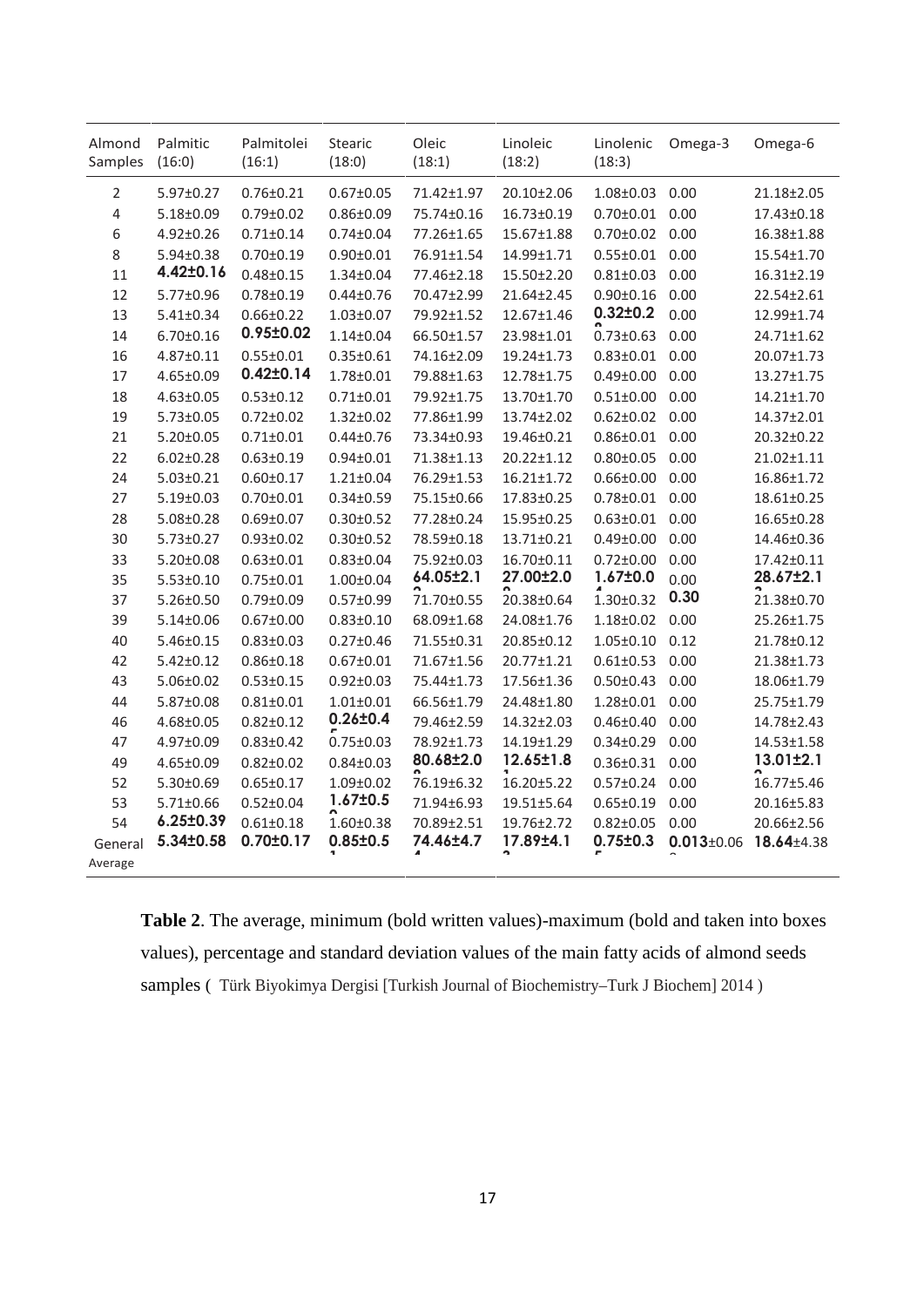| Almond<br>Samples | <b>SFA</b>      | <b>USFA</b>     | USFA/SFA   | <b>MUFA</b>     | <b>PUFA</b>     | MUFA/<br><b>PUFA</b> | Oleic/<br>Linoleic |
|-------------------|-----------------|-----------------|------------|-----------------|-----------------|----------------------|--------------------|
| $\mathbf 2$       | $6.64 \pm 0.24$ | 93.36±0.2       | 14.07±0.54 | 72.18±1.9       | 21.18±2.0       | 3.43±0.40            | 3.58±0.44          |
| $\overline{4}$    | $6.04 \pm 0.01$ | 93.96±0.0       | 15.54±0.02 | 76.53±0.1       | $17.43 \pm 0.1$ | $4.39 \pm 0.0$       | $4.53 \pm 0.0$     |
| 6                 | $5.66 \pm 0.30$ | 94.34±0.3       | 16.70±0.93 | 77.96±1.6       | $16.38 \pm 1.8$ | $4.81 \pm 0.6$       | $4.98 \pm 0.6$     |
| 8                 | $6.84 \pm 0.38$ | 93.16±0.3       | 13.64±0.83 | 77.61±1.4       | $15.54 \pm 1.7$ | $5.04 \pm 0.6$       | $5.19 \pm 0.7$     |
| 11                | $5.76 \pm 0.16$ | 94.24±0.1       | 16.38±0.48 | 77.94±2.1       | $16.31 \pm 2.1$ | $4.84 \pm 0.7$       | $5.07 \pm 0.8$     |
| 12                | $6.21 \pm 0.20$ | 93.79±0.2       | 15.12±0.53 | 71.25±2.8       | $22.54 \pm 2.6$ | $3.20 \pm 0.5$       | $3.30 \pm 0.5$     |
| 13                | $6.43 \pm 0.41$ | 93.57±0.4       | 14.58±1.02 | 80.58±1.5       | 12.99±1.7       | $6.30 \pm 1.0$       | $6.38 \pm 0.9$     |
| 14                | 7.84±0.11       | 92.16±0.1       | 11.76±0.19 | $67.45 \pm 1.5$ | $24.71 \pm 1.6$ | $2.74 \pm 0.2$       | $2.78 \pm 0.1$     |
| 16                | $5.22 \pm 0.51$ | 94.78±0.5       | 18.29±1.77 | 74.71±2.0       | 20.07±1.7       | $3.75 \pm 0.4$       | $3.88 \pm 0.4$     |
| 17                | $6.43 \pm 0.10$ | 93.57±0.1       | 14.56±0.25 | 80.30±1.7       | $13.27 \pm 1.7$ | $6.14 \pm 1.0$       | $6.35 \pm 1.0$     |
| 18                | $5.34 \pm 0.05$ | 94.66±0.0       | 17.73±0.18 | 80.45±1.6       | $14.21 \pm 1.7$ | $5.73 \pm 0.8$       | $5.91 \pm 0.9$     |
| 19                | 7.05±0.04       | 92.95±0.0       | 13.18±0.07 | 78.58±2.0       | 14.37±2.0       | $5.56 \pm 1.0$       | $5.77 \pm 1.0$     |
| 21                | $5.64 \pm 0.72$ | 94.36±0.7       | 16.92±2.12 | 74.05±0.9       | 20.32±0.2       | $3.65 \pm 0.0$       | $3.77 \pm 0.0$     |
| 22                | $6.97 \pm 0.27$ | 93.03±0.2       | 13.36±0.58 | 72.01±1.1       | $21.02 \pm 1.1$ | $3.43 \pm 0.2$       | $3.54 \pm 0.2$     |
| 24                | $6.25 \pm 0.25$ | 93.75±0.2       | 15.03±0.64 | 76.89±1.6       | 16.86±1.7       | $4.60 \pm 0.6$       | $4.75 \pm 0.6$     |
| 27                | $5.53 \pm 0.58$ | 94.47±0.5       | 17.20±1.79 | 75.86±0.6       | $18.61 \pm 0.2$ | $4.08 \pm 0.0$       | $4.22 \pm 0.0$     |
| 28                | $5.38 \pm 0.25$ | $94.62 \pm 0.2$ | 17.61±0.83 | 77.97±0.2       | $16.65 \pm 0.2$ | $4.68 \pm 0.0$       | $4.85 \pm 0.0$     |
| 30                | $6.03 \pm 0.26$ | 93.97±0.2       | 15.61±0.69 | 79.52±0.1       | 14.46±0.3       | $5.50 \pm 0.1$       | $5.73 \pm 0.1$     |
| 33                | $6.03 \pm 0.11$ | 93.97±0.1       | 15.60±0.29 | 76.55±0.0       | $17.42 \pm 0.1$ | $4.39 \pm 0.0$       | $4.55 \pm 0.0$     |
| 35                | $6.53 \pm 0.06$ | 93.47±0.0       | 14.32±0.14 | 64.80±2.1       | 28.67±2.1       | $2.27 \pm 0.2$       | 2.39±0.2           |
| 37                | $5.83 \pm 0.50$ | 94.17±0.5       | 16.23±1.40 | 72.49±0.4       | 21.68±0.9       | $3.35 \pm 0.1$       | $3.52 \pm 0.1$     |
| 39                | $5.97 \pm 0.16$ | 94.03±0.1       | 15.76±0.44 | 68.77±1.6       | 25.26±1.7       | $2.73 \pm 0.2$       | $2.84 \pm 0.2$     |
| 40                | $5.73 \pm 0.32$ | 94.27±0.3       | 16.50±0.93 | 72.37±0.3       | 21.90±0.0       | $3.30 \pm 0.0$       | $3.43 \pm 0.0$     |
| 42                | $6.10 \pm 0.13$ | 93.90±0.1       | 15.41±0.35 | 72.52±1.6       | 21.38±1.7       | $3.41 \pm 0.3$       | $3.46 \pm 0.2$     |
| 43                | 5.98±0.03       | 94.02±0.0       | 15.73±0.08 | 75.96±1.8       | 18.06±1.7       | $4.24 \pm 0.5$       | $4.32 \pm 0.4$     |
| 44                | $6.88 \pm 0.07$ | $93.12 \pm 0.0$ | 13.54±0.16 | 67.37±1.7       | 25.75±1.7       | $2.63 \pm 0.2$       | $2.73 \pm 0.2$     |
| 46                | 4.93±0.40       | 95.07±0.4       | 19.35±1.58 | 80.28±2.6       | 14.78±2.4       | $5.56 \pm 1.2$       | $5.65 \pm 1.0$     |
| 47                | $5.71 \pm 0.06$ | 94.29±0.0       | 16.50±0.19 | 79.75±1.5       | $14.53 \pm 1.5$ | $5.54 \pm 0.7$       | $5.60 \pm 0.6$     |
| 49                | 5.48±0.06       | 94.52±0.0       | 17.23±0.18 | 81.51±2.1       | $13.01 \pm 2.1$ | $6.41 \pm 1.3$       | $6.49 \pm 1.1$     |
| 52                | $6.39 \pm 0.69$ | 93.61±0.6       | 14.75±1.61 | 76.84±6.1       | $16.77 \pm 5.4$ | $4.94 \pm 1.6$       | $5.07 \pm 1.7$     |
| 53                | $7.37 \pm 1.16$ | $92.63 \pm 1.1$ | 12.81±2.38 | 72.46±6.9       | 20.16±5.8       | $3.94 \pm 1.7$       | $4.04 \pm 1.8$     |
| 54                | 7.85±0.64       | 92.15±0.6       | 11.80±1.10 | $71.49 \pm 2.5$ | $20.66 \pm 2.5$ | $3.51 \pm 0.5$       | $3.65 \pm 0.6$     |
| General           | 6.19±0.78       | 93.81±0.7       | 15.40±1.98 | 75.16±4.7       | 18.65±4.3       | $4.32 \pm 1.2$       | 4.45±1.2           |
| Averag            |                 |                 |            |                 |                 |                      |                    |

**Table 3**. Samples of fatty acid composition of almond seeds and for the mean of % rates with standard deviation and minimum maximum values. ( Türk Biyokimya Dergisi [Turkish Journal of Biochemistry–Turk J Biochem] 2014 )

injection temperature at 250ºC close to our work. Mainly fatty acids amounts were determined in almond genotips. The average amounts of fatty acids of almond genotypes with minimum-maximum values and standard deviation are shown as percentages in Table 2 and Table 3. The averages of palmitic acid (16:0) 5.34%, palmitoleic acid (16:1) 0.70% stearic acid (18:0) 0.85%, oleic acid (18:1) 74.46%,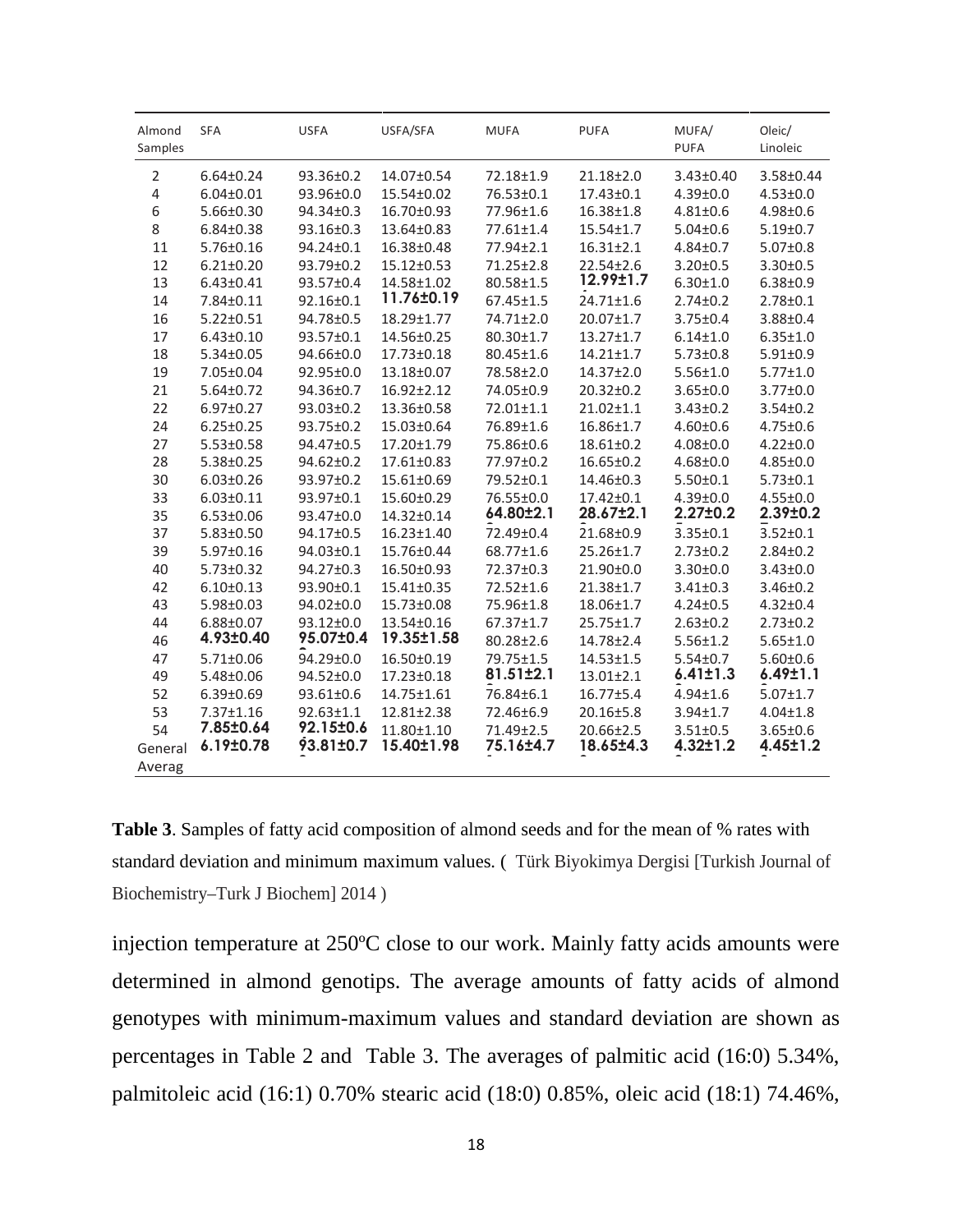linoleic acid (18:2) 17.89% and linolenic acid (18:3) 0.75%, omega 3 and omega 6 were found. In addition, eicosenoic acid (20:3), docosahexaenoic acid (22:6) and tridecanoic acid  $(13:0)$  were encountered in very small amounts  $(<0.5\%)$ . Apart from these, SFA 6.19%, USFA 93.81% and a rate of USFA/SFA of 15.40, MUFA 75.16 %, PUFA 18.65 % and a MUFA/PUFA ratio of 4.32 were found. The ratio of oleic/linoleic acid was found to be 4.45 and the sum of oleic + linoleic acid was found to be between 90.48% - 93.78%. Omega-3 fatty acids were found in very low amounts in the majority of genotypes. According to Table 2, overall average of omega-3 was detected as 0.013% with 0.068 standard deviations, 0.005 variance and 0.007 standard error of average. The overall mean of omega-6 of genotypes was found as 18.64% with 4.38 standard deviations, 19.16 varience and 0.447 standard error of mean was detected. Despite the fact that low levels of omega-3 in total in almond genotypes, omega 6 fatty acids were detected in high values. It cannot be produced in human body, omega-3, and omega-6 hold important place in every period of human life and deficiency of its can cause disease in humans body. Therefore, with respect to omega-3 fatty acids, 35 and 40 numbered genotypes and with respect to omega-6 fatty acids, primarily 35 numbered genotype, 44, 39, 14 and 12 numbered genotypes are important. From these, the 35 numbered genotype have the highest degrees terms of valuable fatty acids that the oleic, linoleic and linolenik acids. Substantial differences were found between almond genotypes at  $= 0.05$  significance level and the p<0.001 probability level according to the proportion of fatty ac- ids. Different sub-groups were found between the genotypes to which the Duncan test was applied. Palmitic acid between 4.42% (genotype number 11) - 6.70% (genotype number 14), palmitoleic acid between 0.42% (genotype number 17) - 0.95% (genotype number 14), stearic acid between 0.26% (genotype number 46) - 1.78% (genotype number 17) and oleic acid between 64.05% (genotype number 35) – 80.68% (genotype number 49) were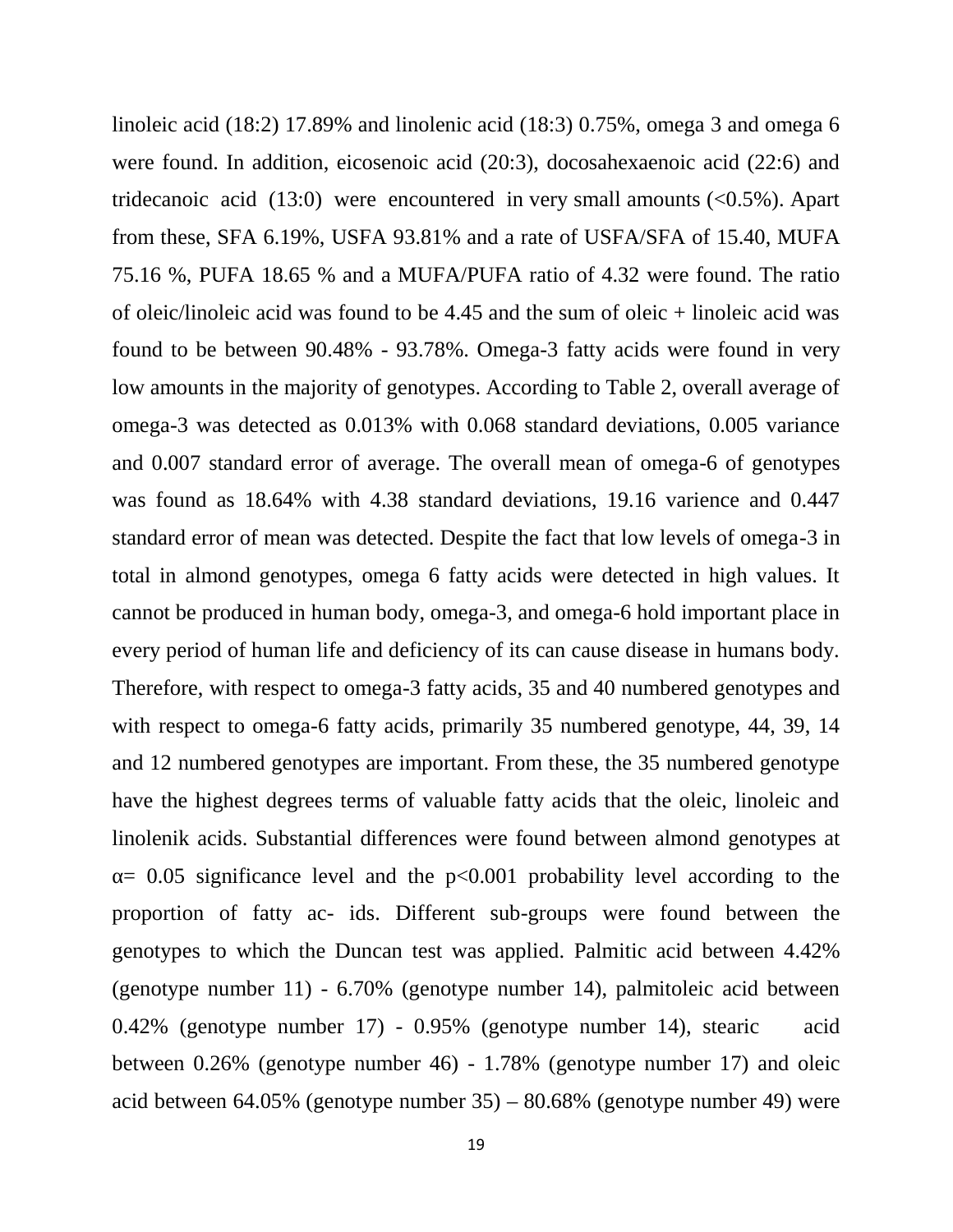found. Linoleic acid was found to be between 12.65% (genotype number 49) - 27.00% (genotyp number 35) and linolenic acid was found to be between 0.32% (genotype number 13) - 1.67% (genotype number 35) which are essential PUFA. The genotype numbered 35 was one of the important genotypes among all almond genotypes in terms of linoleic and linolenic acid [13] .

A higher proportion of USFA is prefered to SFA because of its benefical effect on human health for almond seed. While the lowest amount of SFA was detected to be 4.93% in the genotype numbered 46, the highest SFA rate was found to be 7.85% in the almond genotype numbered 54. USFA was found to be between 92.15% (genotype number 54)- 95.07 (genotype number 46) in terms of average values of each of the genotypes. The ratio of USFA to SFA (USFA/SFA) is an important feature of oil quality in almond seeds. According to this feature, the almond genotype had rates between 11.76 (genotype number 14) and 19.35 (genotype number 46). Unsaturated fatty ac- ids to saturated fatty acid ratio (USFA/SFA) were higher of overall average of the 32 almond genotypes. It will provide important quality improvement as weel as the effort intensified on these almond genotypes especially 46 numbered genotype that has USFA ratio 95.07% and USFA/SFA ratio 19.35, 16 (USFA/SFA ratio 18.29) and 18 numbered genotype (USFA/SFA ratio 17.73). In terms of MUFA, relative to USFA, the genotypes had ratios be- tween 64.80% (genotype number 35) - 81.51% (genotype number 49). Also, PUFA received between 12.99% (genotype number 13) - 28.67% (genotype number 35). The MUFA/PUFA ratio was evaluated because MUFA is more high quality than PUFA. Therefore, the MUFA/PUFA ratio was found to be between 2.27 (genotype number 35) and 6.41 (genotype number 49) in the genotypes. Like wise, a high oleic/linoleic acid ratio is also prefered. In this respect, the highest rate (6.49) was seen in the genotype numbered 49 numbered. In addition to these,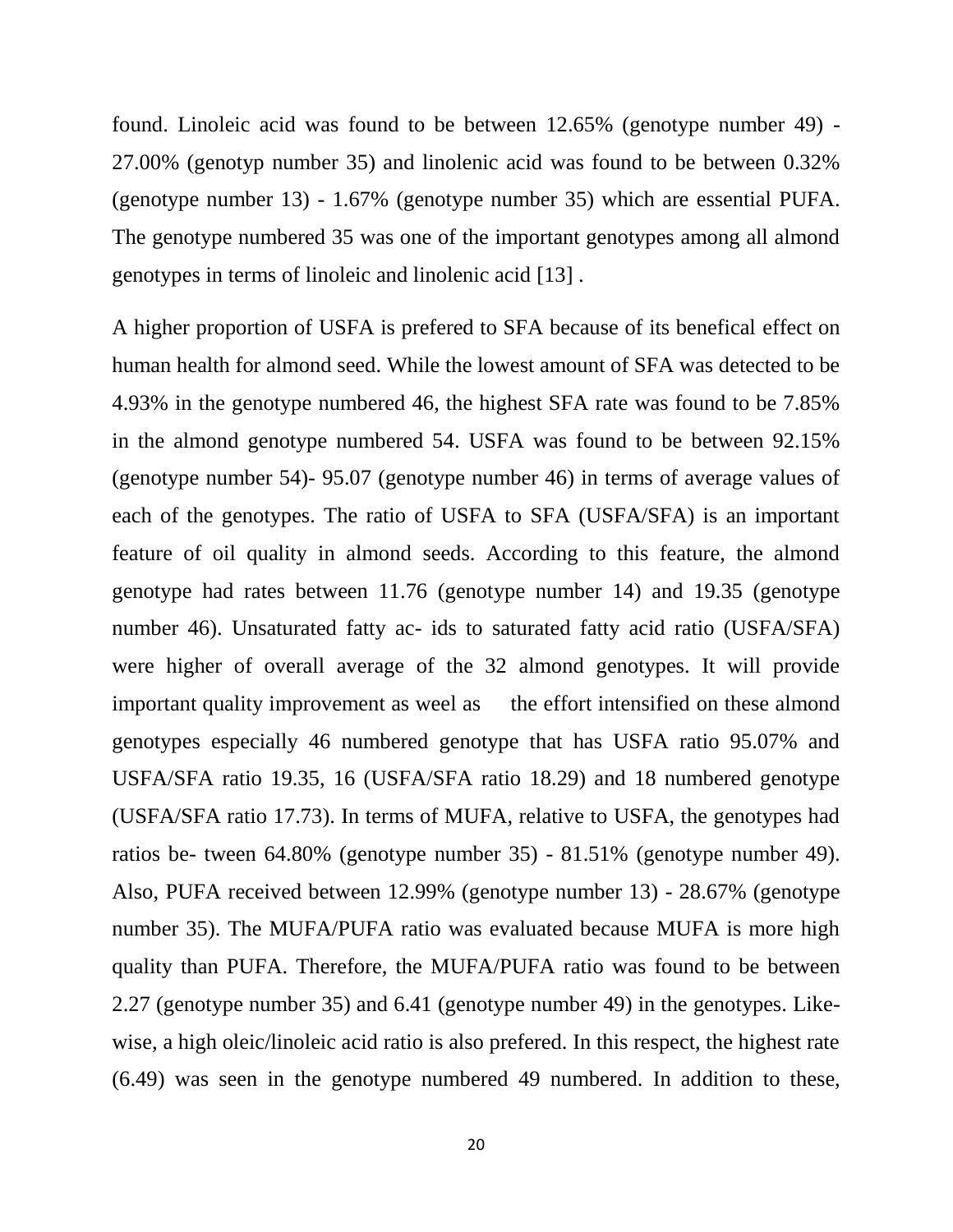USFA which is based on oleic and linoleic acids is also known as the dominant fatty acid. In terms of sum USFA percent- age, the genotypes numbered 46, 18, 16, 28, 49, 27, 47 and 43 have more than 94% (94.02-95.07%) which have high rates while the genotypes numbered 54, 14, 53 and 19 have low values (92.15% and 92.95%) [13]. According to the evaluation of the most important fatty acid compositions such as PUFA, oleic acid, MUFA, USFA/PUFA and oleic/linoleic acids of the almond genotypes, the highest levels were identified in the genotypes numbered 46, 49, 18, 16, 28 and 27. We can say that these genotypes are suitable for agriculture in terms of the quality of the fatty acid. SFA, which has less desirable content such as palmitic and stearic acids, was identified in the genotypes numbered 54, 14, 53 and 19 at high rates. In other words, the genotypes that have low rates of total USFA can be eliminated for breeding programs. Some important results have been obtained in terms of the fatty acid composition, and the rates and correlations of almond genotypes (Table 4).

| Fatty                    | (16:0)   | Palmi Palmitol Steari<br>(16:1) | (18:0)                   | Olei<br>(18)             | Linol<br>(18:2)          | Linole<br>(18:3) | <b>SFA</b>               | <b>USF</b>               | <b>USF</b><br><b>SFA</b> | MUF PUF |                          |             | MUF Oleik/<br><b>PUFA Linole</b> |
|--------------------------|----------|---------------------------------|--------------------------|--------------------------|--------------------------|------------------|--------------------------|--------------------------|--------------------------|---------|--------------------------|-------------|----------------------------------|
| Palmitic                 | 1.000    |                                 |                          |                          |                          |                  |                          |                          |                          |         |                          |             |                                  |
| Palmitolei 0.362         |          | 1.000                           |                          |                          |                          |                  |                          |                          |                          |         |                          |             |                                  |
| <b>Stearic</b>           | 0.022    | $-0.400$                        | 1.000                    |                          |                          |                  |                          |                          |                          |         |                          |             |                                  |
| Oleic                    | $-0.579$ | $-0.212$                        |                          | 1.00                     |                          |                  |                          |                          |                          |         |                          |             |                                  |
| Linoleic                 | 0.481    | 0.191                           |                          |                          | 1.000                    |                  |                          |                          |                          |         |                          |             |                                  |
| Linolenic                | 0.274    | 0.077                           | $\overline{\phantom{a}}$ | $\overline{\phantom{a}}$ | 0.757                    | 1.000            |                          |                          |                          |         |                          |             |                                  |
| SFA                      | 0.759    | 0.009                           | 0.668                    | $\qquad \qquad -$        | 0.347                    | 0.143            | 1.00                     |                          |                          |         |                          |             |                                  |
| <b>USFA</b>              | $-0.759$ | $-0.009$                        | $\qquad \qquad -$        | 0.47                     | $\sim$                   | $-0.143$         | $\overline{\phantom{a}}$ | 1.00                     |                          |         |                          |             |                                  |
| <b>USFA/SFA -0.725</b>   |          | $-0.005 -$                      |                          | 0.46                     | $\overline{\phantom{a}}$ | $-0.158$         | $\overline{\phantom{a}}$ | 0.98                     | 1.00                     |         |                          |             |                                  |
| <b>MUFA</b>              | $-0.570$ | $-0.177 -$                      |                          | 0.99                     | $\overline{\phantom{a}}$ | $-0.760$         | $\overline{\phantom{a}}$ | 0.48                     | 0.46                     | 1.00    |                          |             |                                  |
| <b>PUFA</b>              | 0.477    | 0.188                           | $\sim$                   | $\overline{\phantom{a}}$ | 0.999                    | 0.790            | 0.33                     | $\overline{\phantom{0}}$ |                          |         | 1.00                     |             |                                  |
| MUFA/PU -0.468 -0.152    |          |                                 | 0.046 0.95               |                          | $\overline{\phantom{a}}$ | $-0.760$         | $\overline{\phantom{a}}$ | 0.318 0.30               |                          | 0.95    | $\overline{\phantom{a}}$ | 1.000       |                                  |
| Oleic/Lino -0.472 -0.167 |          |                                 | 0.046 0.95               |                          | $\overline{\phantom{a}}$ | $-0.737$         | $\overline{\phantom{a}}$ | 0.321 0.31               |                          | 0.95    | $\qquad \qquad -$        | 0.998 1.000 |                                  |

**Table 4**. Significant positive and negative correlations between fatty acids and their proportions .( Türk Biyokimya Dergisi [Turkish Journal of Biochemistry–Turk J Biochem] 2014 )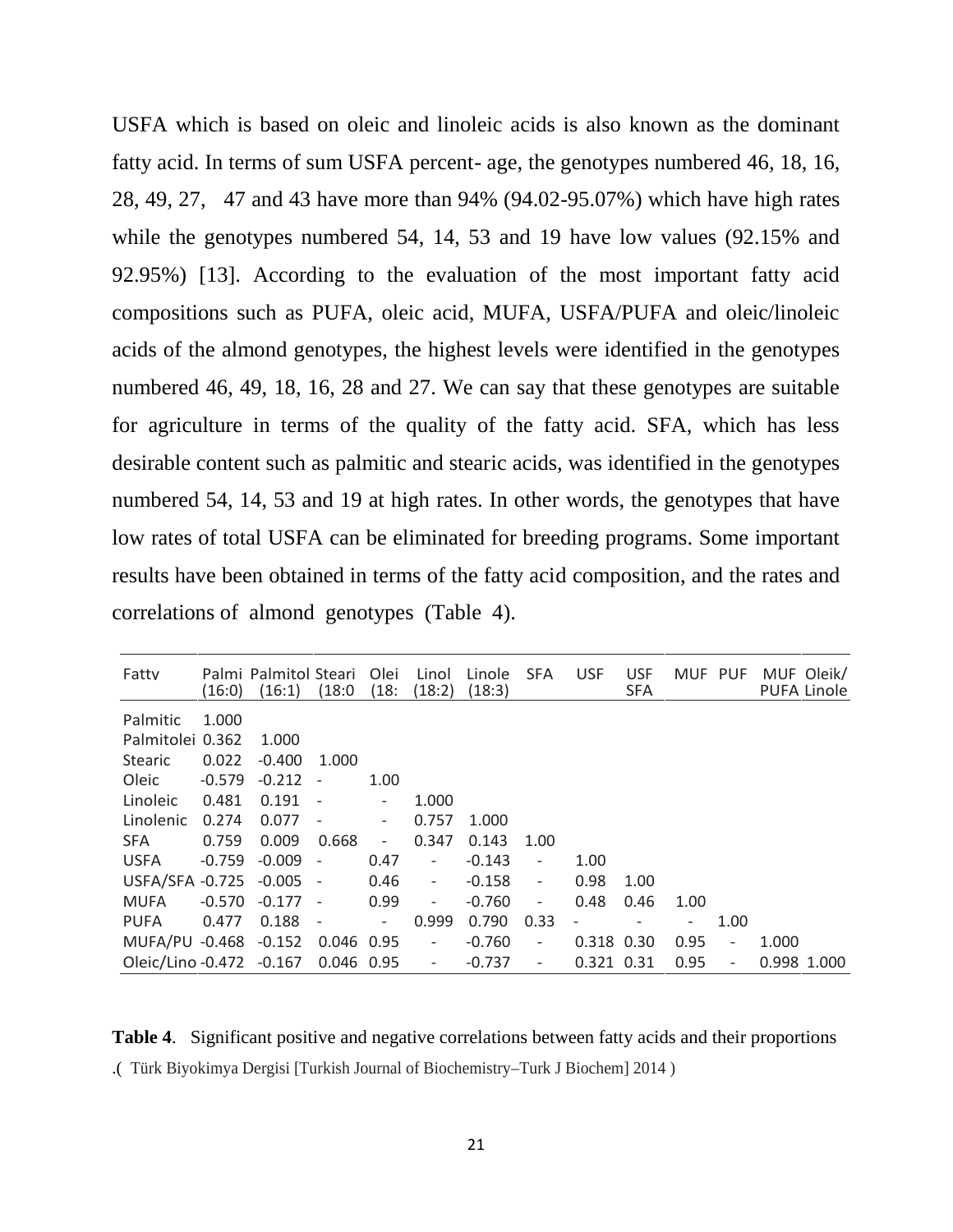| Genotips<br>numbers<br>44.<br>33<br>24<br>52<br>27<br>43<br>is.<br>28<br>33.<br>面.<br>3.3 | Number<br>$\mathbf{z}$<br>19.<br>1.5.<br>-30.<br>16<br>25.<br>專<br>17<br>滞。<br>Ã<br>$\mathbf{r}$ | ۰<br><b>Service</b><br>--<br><b>STATE</b><br>mark of<br>القبيد<br>and in |                                   | recommendation of the contract of the contract of the discovery of the contract of the condition of the contract of the contract of |  |
|-------------------------------------------------------------------------------------------|--------------------------------------------------------------------------------------------------|--------------------------------------------------------------------------|-----------------------------------|-------------------------------------------------------------------------------------------------------------------------------------|--|
|                                                                                           |                                                                                                  |                                                                          |                                   |                                                                                                                                     |  |
|                                                                                           |                                                                                                  |                                                                          |                                   |                                                                                                                                     |  |
|                                                                                           |                                                                                                  |                                                                          |                                   |                                                                                                                                     |  |
|                                                                                           |                                                                                                  |                                                                          |                                   |                                                                                                                                     |  |
|                                                                                           |                                                                                                  |                                                                          |                                   |                                                                                                                                     |  |
|                                                                                           |                                                                                                  |                                                                          |                                   |                                                                                                                                     |  |
|                                                                                           |                                                                                                  |                                                                          |                                   |                                                                                                                                     |  |
|                                                                                           |                                                                                                  |                                                                          |                                   |                                                                                                                                     |  |
|                                                                                           |                                                                                                  |                                                                          |                                   |                                                                                                                                     |  |
|                                                                                           |                                                                                                  |                                                                          |                                   |                                                                                                                                     |  |
|                                                                                           |                                                                                                  |                                                                          |                                   |                                                                                                                                     |  |
|                                                                                           |                                                                                                  |                                                                          |                                   |                                                                                                                                     |  |
|                                                                                           |                                                                                                  | country.                                                                 |                                   |                                                                                                                                     |  |
| 49                                                                                        | 291                                                                                              |                                                                          |                                   |                                                                                                                                     |  |
| 3.7                                                                                       | 10                                                                                               |                                                                          |                                   |                                                                                                                                     |  |
| 46                                                                                        | 27.                                                                                              |                                                                          | <b>Contract Contract Contract</b> |                                                                                                                                     |  |
| 44.75                                                                                     | 28.                                                                                              |                                                                          |                                   |                                                                                                                                     |  |
| 2.8                                                                                       | 31.31                                                                                            | - 4                                                                      |                                   |                                                                                                                                     |  |
| 19                                                                                        | $1.2^{\circ}$                                                                                    | فتسد                                                                     |                                   |                                                                                                                                     |  |
| 2001                                                                                      | 18                                                                                               |                                                                          |                                   |                                                                                                                                     |  |
| 16                                                                                        | 91                                                                                               | media                                                                    |                                   |                                                                                                                                     |  |
| 21                                                                                        | 13.                                                                                              | market.                                                                  |                                   |                                                                                                                                     |  |
|                                                                                           | ъ.                                                                                               | مادست                                                                    |                                   |                                                                                                                                     |  |
|                                                                                           | 24                                                                                               | <b>Service</b>                                                           |                                   |                                                                                                                                     |  |
| $\frac{2}{40}$                                                                            | 学生                                                                                               | متفاسسه                                                                  |                                   |                                                                                                                                     |  |
| 42                                                                                        | 24                                                                                               | and the                                                                  |                                   |                                                                                                                                     |  |
| 37                                                                                        | 21                                                                                               | country.                                                                 |                                   |                                                                                                                                     |  |
| 53                                                                                        | 31.                                                                                              | and in                                                                   |                                   |                                                                                                                                     |  |
| 54                                                                                        | 32.                                                                                              | - 4                                                                      |                                   |                                                                                                                                     |  |
| 12                                                                                        | 61                                                                                               |                                                                          |                                   |                                                                                                                                     |  |
| 3.4                                                                                       | $-18$                                                                                            | and the                                                                  |                                   |                                                                                                                                     |  |
| 44                                                                                        | 26.                                                                                              |                                                                          |                                   |                                                                                                                                     |  |
| 39                                                                                        | 22                                                                                               |                                                                          |                                   |                                                                                                                                     |  |
| 35                                                                                        | 20                                                                                               | 1980 FOR 1981 FOR 1992 FOR 1993 FOR                                      |                                   |                                                                                                                                     |  |

**Figure 3**. Dendrogram created according to the combination and rate of fatty acids and their smilarities of genotips ( Türk Biyokimya Dergisi [Turkish Journal of Biochemistry–Turk J Biochem] 2014 )

The highest negative correlation (r=-0.988) was identified between oleic acid and linoleic acid according to the correlation analysis of fatty acid compositions of almond genotypes. stated that there is a negative correlation between oleic and linoleic acids. This result confirmed our findings. Also, a positive correlation (r=0.757) was found between linoleic and linolenic acid. Both fatty acids tend to increase or decrease. Likewise, a negative correlation (r=-0.758) was determined between oleic and linolenic acid as well. In the other words, when oleic acid increased, linoleic and linolenic acid decreased, and vice-versa. A negative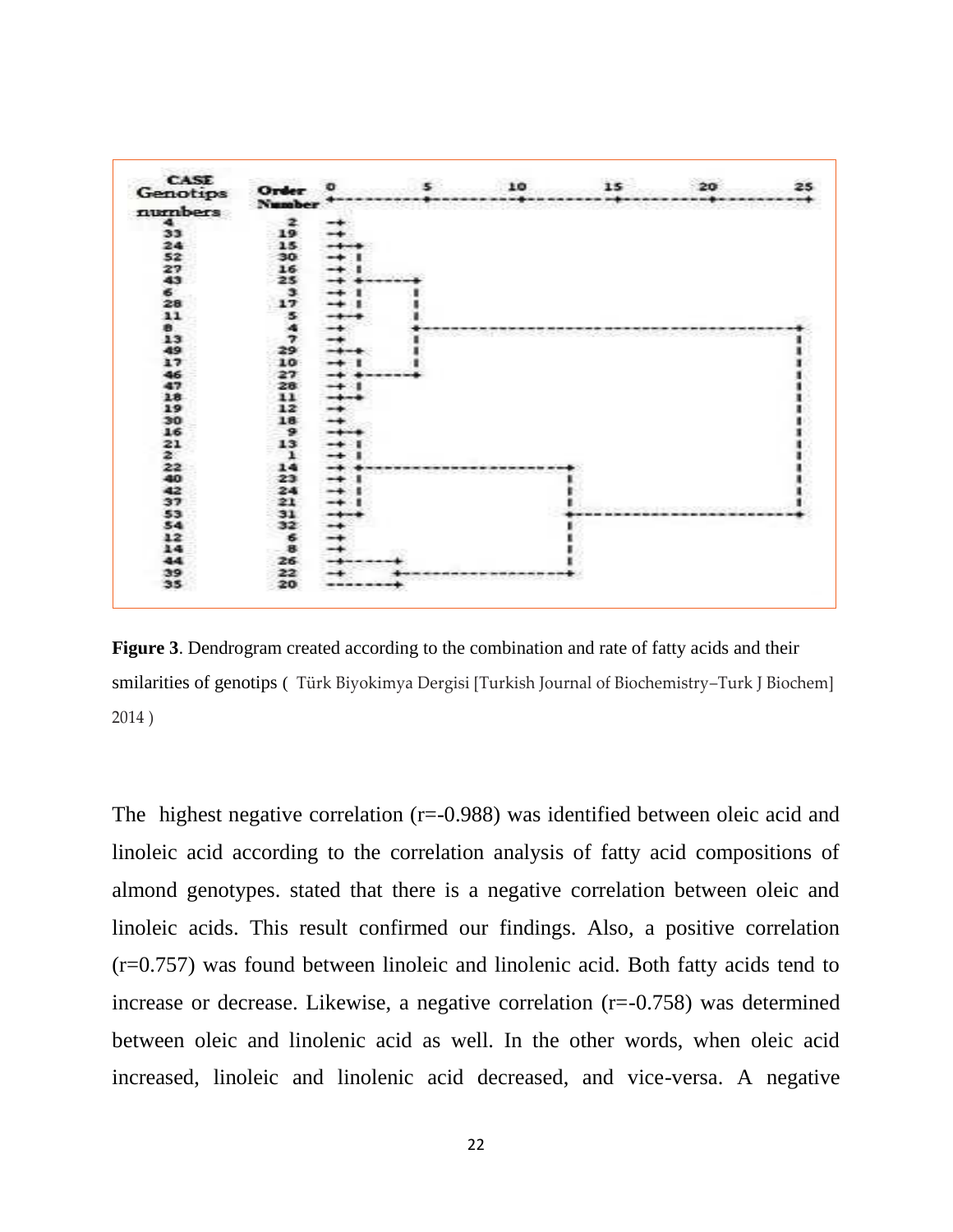correlation coefficient (r=- 0.579) was found at a lower level between palmitic acid and oleic acid. In the same way, there were lower positive correlations between palmitic acid and linoleic acid  $(r=0.481)$  and between palmitic acid and linolenic acid (r=0.274) contrary to between palmitic acid and oleic acid. The corelations between stearic acid and the other fatty acids generally had very low values. However, we can say that there is a negative correlation between stearic acid and palmitoleic acid at a low-level  $(r=-0.400)$ . Generally, except for this correlation coefficient, positive correlations  $(r=0.95)$  and above) were found with the oleic acid/linoleic acid ratio and oleic acid, MUFA, MUFA/ PUFA ratio. The existance of a high ratio of specific fatty acids has a significant effect on correlation coefficients [13] .

The presence of variations and relationships between different origins of almond were exhibited by the dendrogram created using the composition of fatty acids of the genotypes (Figure 3). According to this, two major groups of origins occurred. Also, one of groups was divided into two sub-groups. From these, while the genotypes numbered 44, 39, and 35 numbered created a distinct sub- group, the genotypes numbered 4, 33, 24, 52, 27 and the other genotypes that existed in other groups had high re- lationship affinites. In the dendrogram, the bitter almonds which were the genotypes numbered 37, 42 and 53 were in the same group and were seen to be close relatives. Some of the genotypes that were collected from similar geographic regions were involved in the same sub-groups as double or triple genotypes. Relationships of almond samples were partially identified in the cluster analysis. Furthermore, some almond genotypes having essential fatty acids and its ratios such as 46, 16 and 18 numbered were determined for using breeding programs. The dendrogram that consisted of fatty acids composition shows a lower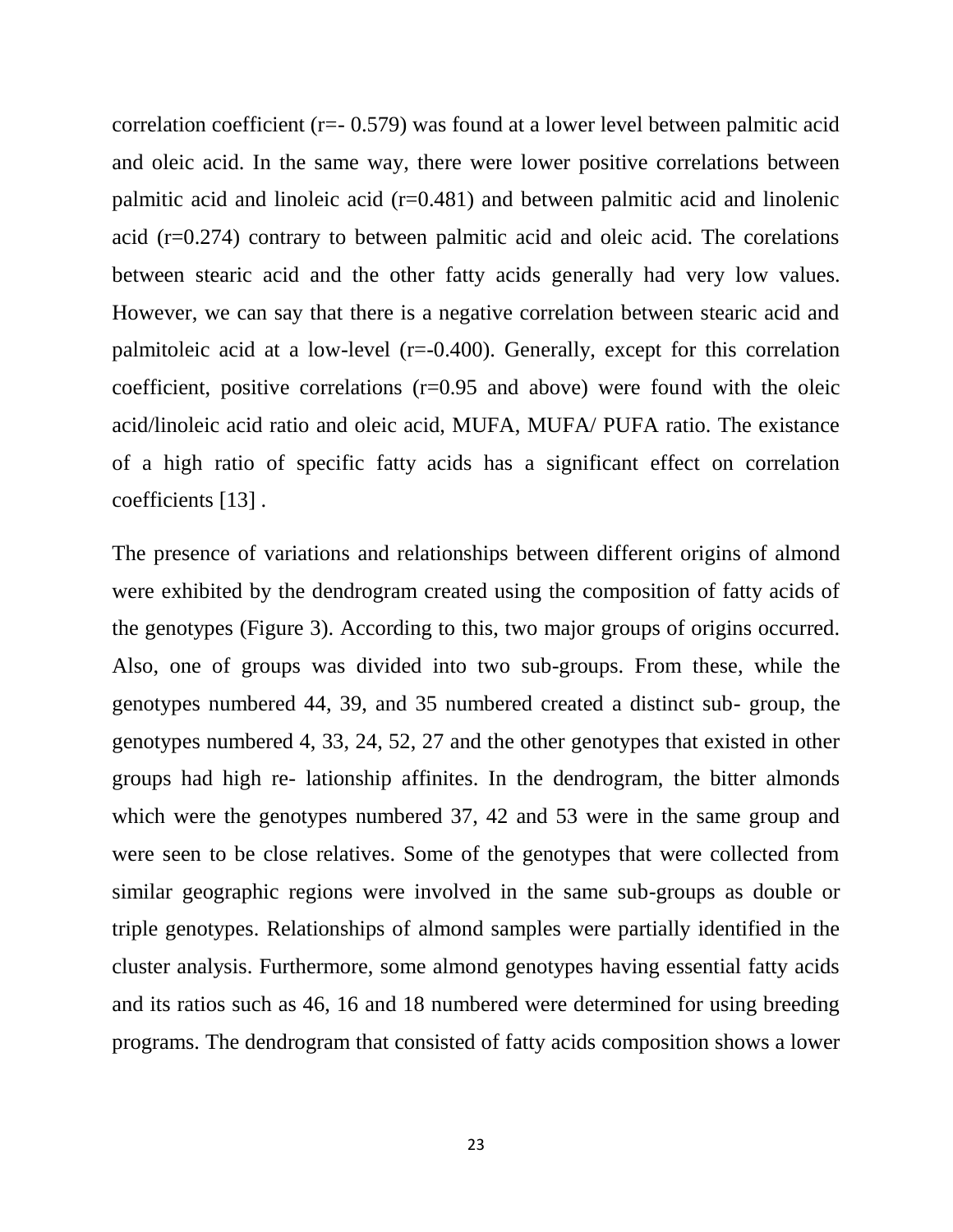level relationship than the dendgrogram consisting of the sum of the band profiles of SDS-PAGE protein sub- fractions [13] .

The wider variations were identified in the almond genotypes distributed in Eastern and Southeastern Anatolia regions than the other research results surveyed in the different regions according to some USFA such as oleic and linoleic acids. Of them, the higher rate USFA that are useful for human health were identified than the other studies conducted outside our country. Because of these important quality features, the identified almond varieties can be evaluated in breeding programs. Furthermore, there are low levels SFA which reduce the oil quality such as palmitic acid and stearic acid in this study especially.

Almond genotypes having different fatty acid composition brings about alternatives to use them for different purposes. Fatty acids are particularly important in the cosmetic and pharmaceutical making industry. There have been many studies of the fatty acid composition of almonds.. In this study, in general, a large number of genotypes and more comprehensive fatty acid compositions of almond geno- types were studied. Our findings were found to be similar to and especially results. showed that genotypes' oleic/linoleic acid ratio is an important factor in determining the stability of almond oil. In addition, they indicated that this rate can be used as distinction of genotypes because this rate does not change over the years and linoleic acid is less stable and less saturated than oleic acid. In our study, the oleic acid ratio was found to be 64.05-80.68% and the linoleic acid ratio was found to be 12.65-27.00%, similar to results. Previous studies indicated that synthesis of fatty acids may vary according to genetic, ecological, morphological, physiological and cultural factors. But, recently studies .revealed that oil composition the mostly depend on the genetic factor. Oil content in almond kernel shows a high heritability value of 57% , confirming that the genetic factor is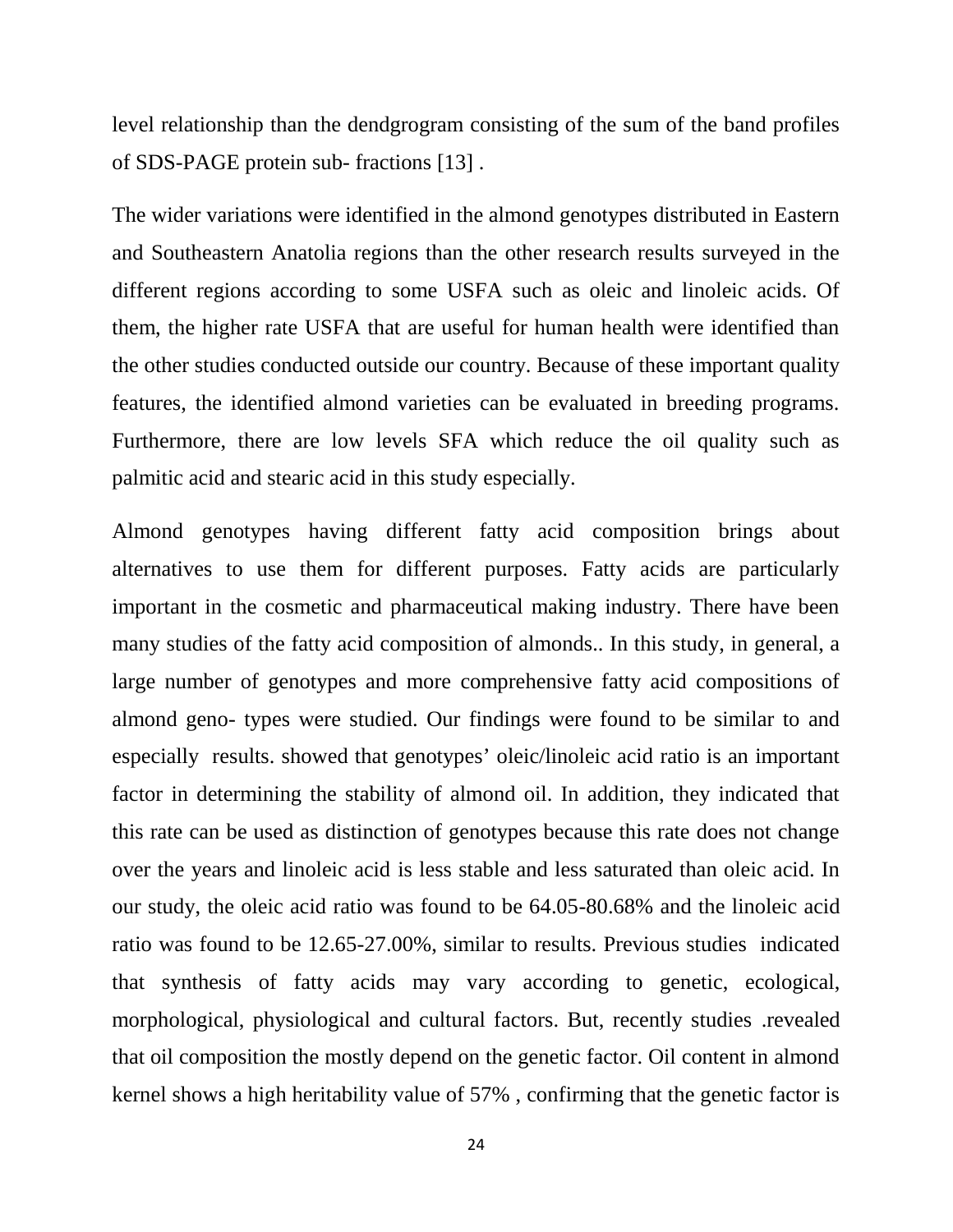the most determinant for oil content in almond kernels. This trait appears to be under polygenic control with a clear environmental effect indicated that the magnitude of the effect of the external factors such as the climatic condition of the year probably depends on the genetic background of each cultivar, explaining the significant effect of the interaction genotype X year. According to the information received from the studies in Europa , maximum USFA/SFA was seen as 14.17 and minimum as 10.24 in studies in certain cultivars selected from Italy, France and Spain. In this study, this ratio is quite high determined with an average of 15.40 and maximum and minimum value of 19.35 and 11.76 respectively. Therefore, it can be say that almond genotypes seeds collected Eastern and South eastern Anatolia have high USFA ratio have more quality features. High oleic and low linoleic acid leads to increase of the kernel oil stability and nutritional value. That is rich in terms of USFA; almond oil reduces the risk of heart diseases . In our study, high USFA values were obtained from the almond genotypes numbered 46, 16, 18, 28 and 49. In addition to these, MUFA consumption can be arranged according to low-density lipoprotein, cholesterol, and total cholesterol levels [14,26,31,32]. Among the works of many fatty acids nuts, the MUFA and PUFA content of almond seeds were found to be higher than in other popular foods such as walnuts, peanuts, pine nuts, Brazil nuts and olives . This is one of the important factors of almond seed. With regard to our study, the genotype numbered 49 can be recommended for its MUFA percentage (81.51%). High MUFA and PUFA ratio (MUFA/PUFA) is an important parameter for the stability of USFA . The average MUFA/PUFA ratio is found at the highest rate as 4.32 in our study found the oleic acid level to be between 69-78% and 72-80% in wild and cultivated almonds, respectively. Also, similarly, we found the oleic acid values to be between 64.05- 80.68% and the average to be 74.46%. In our study, as mentioned above, the almond genotypes that were found to be at higher rates in terms of USFA may be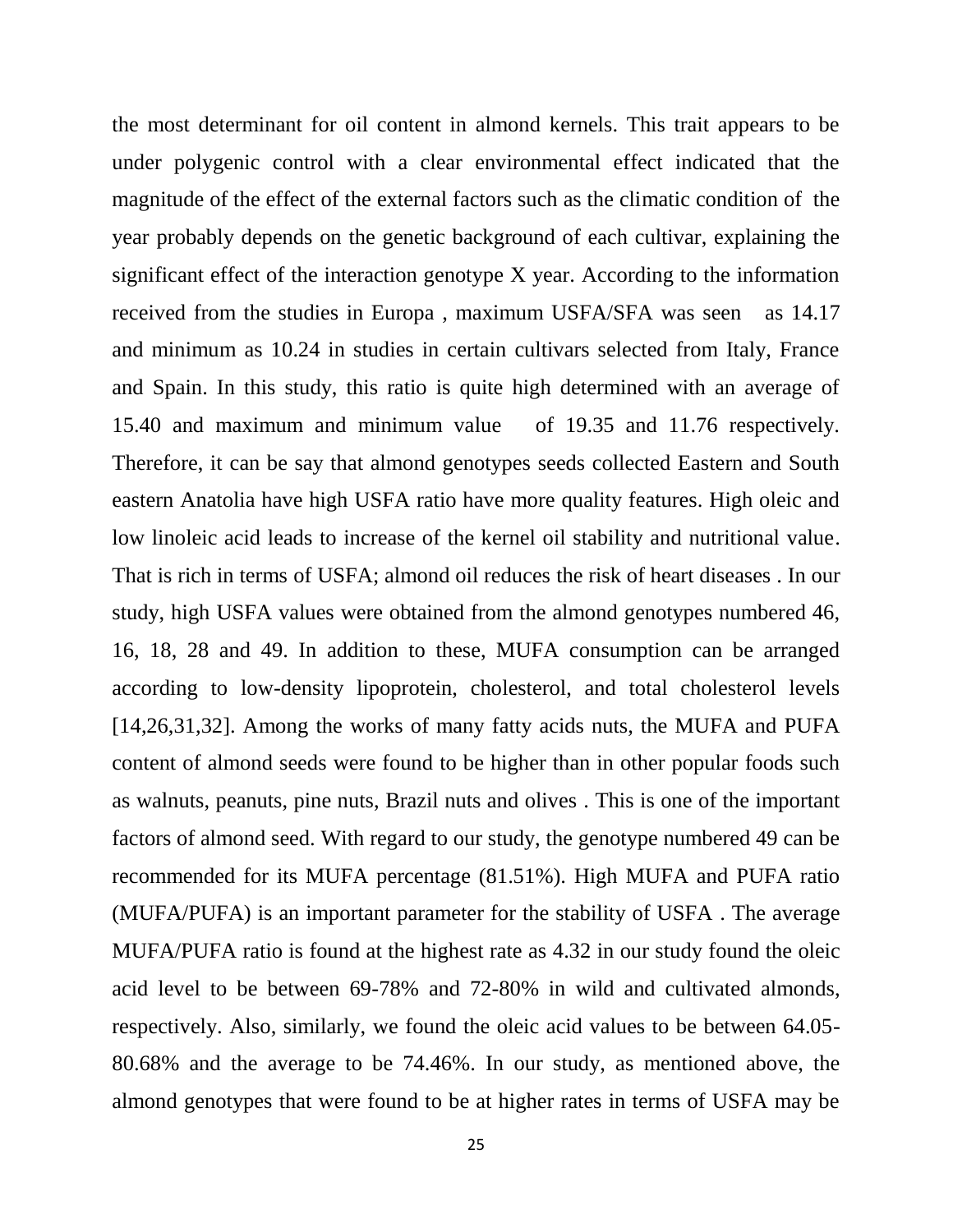subject to breeding of almond seeds for human nutrition. Locally, in many regions of Turkey, almonds pomologic characters, especially the hull percentage (hull wt/fruit wt x 100), kernel percentage (kernel wt/nut wt x 100), kernel length, widh, thickness, dual rate, protein, ash and total fat content were studied. Of these, one of the breeding by through the selection study carried out on the naturally grown almond tree in the district of Kemaliye –Er- zincan. In this study, only mentioned of the total amount of fat content were given in almond fruits [36]. However, amount of fatty acids and its compositions in the oil have been emphasized in the world generally. In this composition, desired substanstially USFA such as oleic, linoleik, linolenic, omega-3 and omega-6 have become important. Because of its importance, proportions of fatty acids were focused on in almond genotypes oil instead of the total amount of fat content. In this way, the almond genotypes that have rich for most important fatty acids can be selected and used for breeding programs in Turkey. Thus, it will be opened pat way of high quality almond production extended to the world countries [13] .

The USFA/SFA of almond genotypes collected from Eastern and Southeastern Anatolia were detected higher than the almond varieties values detected by Sabudak in Çorlu region . Likewise, in this study, general average of oleic acid and linolenik acid value that are desirable for high quality fat were found as 74.46% and 0.75%. These proportions are higher than Çorlu region . almond varieties values that are 68.63% and 0.06% respectively. High percentage of SFA in the oil is undesirable for quality oil. In addition, low amounts of SFA (palmitic and stearic acid) were found in East and Southeastern regions than Çorlu. This situation shows that the almond genotypes collected our working areas have more quality fatty acids contain [13] .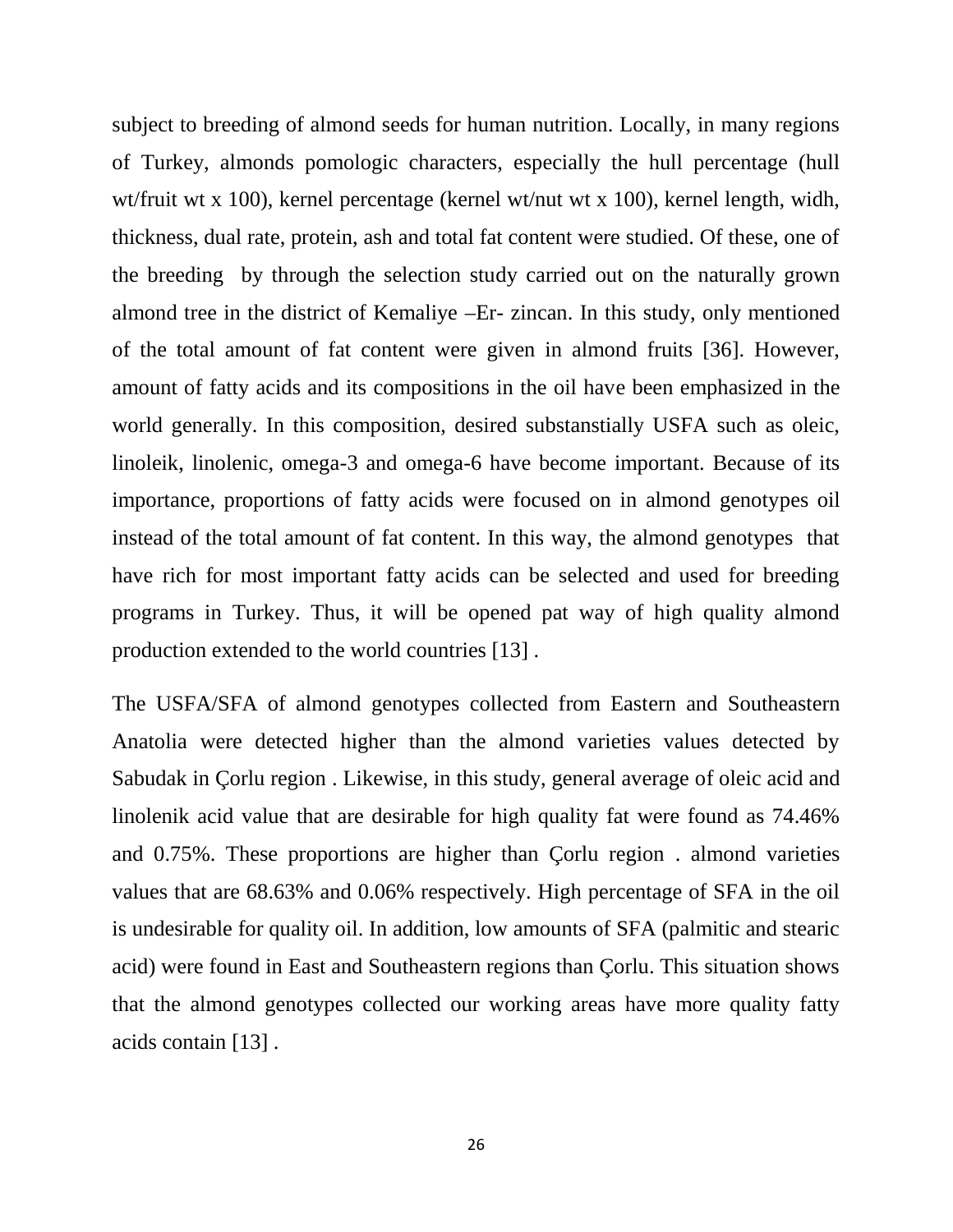### **2.3. -Tocopherol Extraction**

Samples for T extraction were prepared by dissolving 0.1 g of oil in 1.9 mL acetone (about 2 ml of total sample), shaking and filtering through a 0.22 μm syringe cellulose filter. T determination was performed using a Waters HPLC, equipped with a Waters 600 Controller pump unit and a 717 plus auto sampler. The chromatography column, kept at 25<sup>o</sup>C, was a Spherisorb ODS2 250 x 4.6 x 5 μm, with a Phenomenex pre-column (cartridge C18 AJO-4287). The mobile phase was a 1:1 mixture of acetonitrile and methanol, at a flow rate of 1 mL/min. Detection of T was carried out using a Waters 996 photodiode array detector (PDA) at 295 nm wave length, within a run time of 18 min. Results were recorded and processed by Enpower 2 Work Station.

T concentration was quantified in mg/l basing on a calibration curve with -tocopherol (from Sigma-Aldrich) as external standard. From the oil weight in the 2 ml sample (see above), T value was then expressed as mg/kg oil [14] .

# **2.4. Other Compounds in Almond**

Besides fatty oil ,almonds also contain a variety of phenolic compounds which are localized principally in their skin, including flavonols (isorhamnetin, kaempferol, quercetin, catechin and epicatechin), flavanones (naringenin), anthocyanins (cyanidins and delohinidin), procyanidins, and phenolic acids (caffeic acid, ferulic acid, P-coumaric acid and Vanillic acid) [15] .

The active constituents of almonds are globulins such as amandine and albumin and amino acids such as arginine, histidine, lysine, phenylalanine, leucine, valine, tryptophan, methionine and cystine. Almonds contain proteins and certain minerals such as calcium and magnesium. They are also rich in dietary fiber, B vitamins, essential minerals and mono unsaturated fat. Almonds also contain phytosterols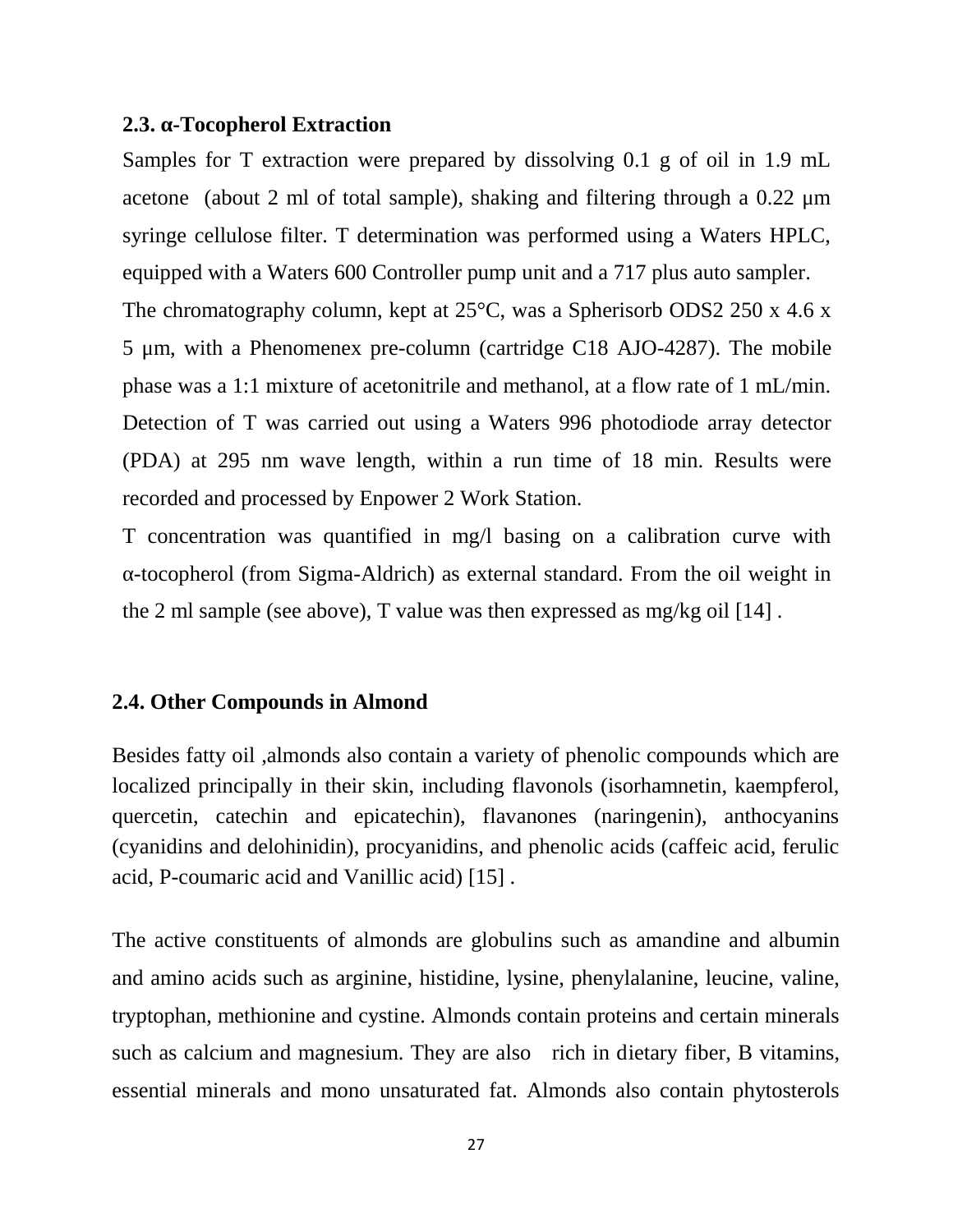which are associated with cholesterol-lowering properties. The phytosterol content of almonds is 187 mg/100mg [15] .

| Almond Nut, Raw [based on 100g] |                 |                 |                |
|---------------------------------|-----------------|-----------------|----------------|
| Energy                          | 2420kJ          | Thiamin (B1)    | 0.24mg (0.18%) |
| Carbohydrates                   | 20 <sub>g</sub> | Riboflavin (B2) | 0.8mg (53%)    |
| -Sugars                         | 5g              | Niacin (B3)     | 4mg (27%)      |
| -Dietary Fibre                  | 12 <sub>g</sub> | Pantothenic     | 0.3mg (6%)     |
| Fat                             | 51g             | Vitamin B6      | 0.13mg(10%)    |
| -Saturated                      | 4g              | Folate (B9)     | 29µg (7%)      |
| -Monounsaturated                | 32 <sub>g</sub> | Vitamin C       | trace          |
| -Polyunsaturated                | 12 <sub>g</sub> | Calcium         | 248mg (25%)    |
| Protein                         | 22g             | Iron            | 4mg (32%)      |
| b                               |                 | Magnesium       | 275mg (74%)    |
|                                 |                 | Phosphorus      | 474mg (68%)    |
|                                 |                 | Potassium       | 728mg(15%)     |
|                                 |                 |                 | 3mg (30%)      |

An example of nutrition analysis of an almond example is given below [14]

**Table 5.** showing the nutritional constituents together with the recommended nutritional intake of vitamins and micronutrients (Cah iers Option s Méditerran éen n es; n . 56)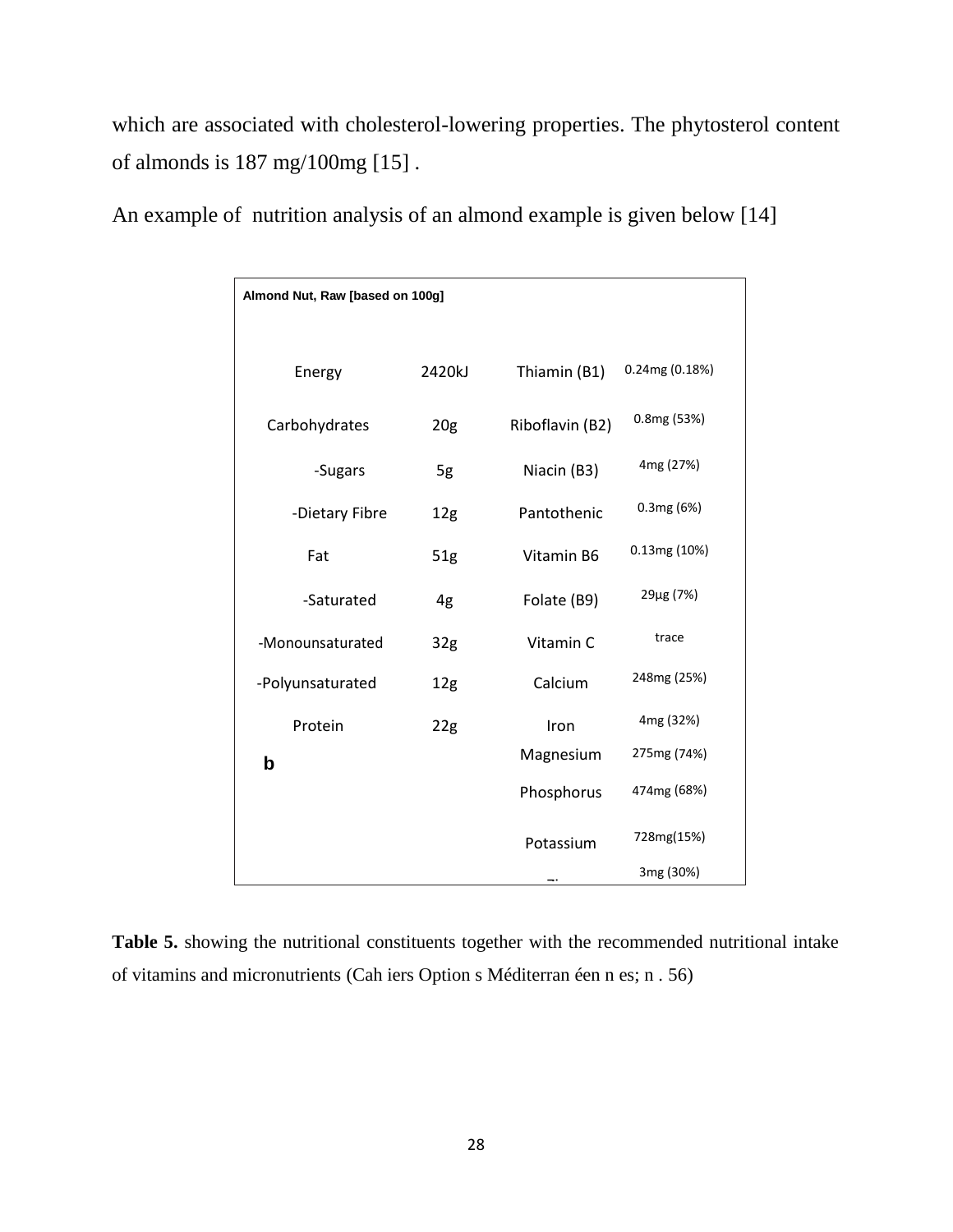### **3.Pharmacological Activities of Almonds**

The edible portion of the *Prunus amygdalus* is it nuts, which are commonly known as "almond" or "badam", and it is a popular, nutritious food .The almond, which is known as the king of nuts, is a highly nutritious food. Almonds are rich in healthy fats, proteins, minerals and vitamins. In addition to its nutritional values, it has some medicinal values that may be helpful for treating certain diseases and health problems. The almond is an effective health building food, both for the body and the mind; it is also a valuable food remedy for several common ailments. The nuts of *Prunus amygdalus* are found to possess various pharmacological properties, such as anti-stress , anti-oxidant , immunostimulant , lipid lowering , and laxative . The almond is highly beneficial in preserving the vitality of the brain, strengthening the muscles and prolonging life. Almonds are a useful food remedy for anaemia, as they contain copper, iron and vitamins.

#### **3.1. The Cholesterol Lowering Activity**

CE Berryman et al have found that almonds have a consistent LDL- cholesterol lowering effect in healthy individuals and in individuals with high cholesterol and diabetes, in the controlled and free – living settings. Almonds are low in saturated fatty acids and rich in unsaturated fatty acids and contain fiber, phytosterols, plant protein,  $\alpha$ -tocopherol, arginine, magnesium, copper, manganese, calcium and potassium. The mechanism which is responsible for the LDL-cholesterol reduction which is observed with almond consumption is likely to be associated with the nutrients which are provided by the almonds, i.e., decreased absorption of cholesterol and bile acid, increased bile acid and cholesterol excretion and an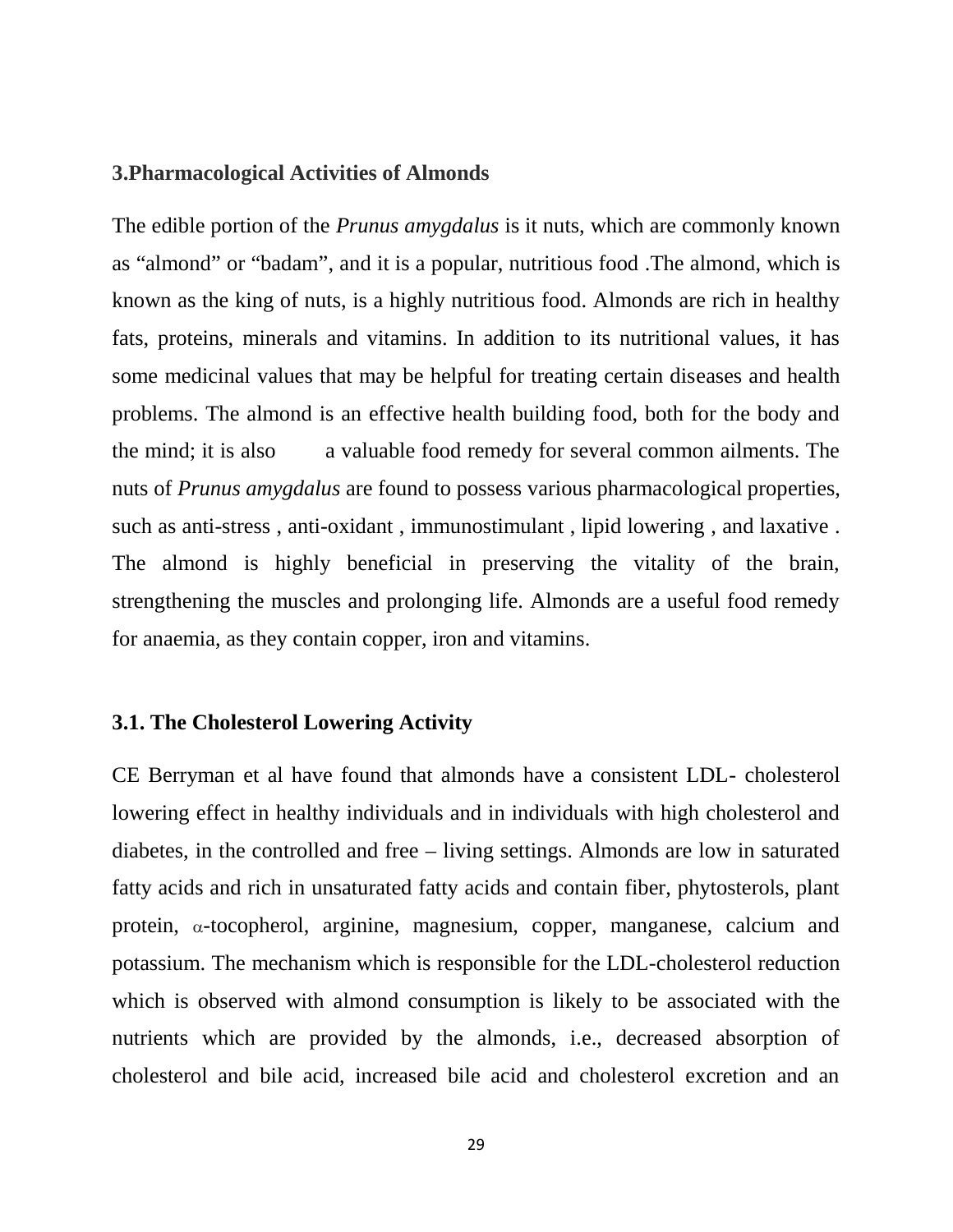increased LDL-cholesterol receptor activity. The nutrients which are present in almonds regulate the enzymes which are involved in cholesterol synthesis and bile acid production [16] .

David J.A. et al shown that almonds reduced the biomarkers of lipid per oxidation in hyper lipidaemic patients [17] .

The dose response effects of whole almonds which are considered as snacks, were compared with low saturated fat  $\langle$ <5% energy), whole –wheat muffins (control) in the therapeutic diets of hyperlipidaemic sub- jects. In a randomized cross over study, 27 hyperlipidaemic men and women consumed 3 isoenergetic (mean 423 kcal/d or 1770 kj/d) supplements, each for 1 month. The supplements consisted of full-dose almonds (73  $\pm$  3g/d), half-dose almonds plus half-dose muffins (half dose almonds), and full dose muffins (control). The subjects were assessed at weeks 0, 2 and 4. Their mean body weights differed  $( \leq 300 \text{ g})$  between the treatments, although the weight loss on the half-dose almond treatment was greater than the weight loss on the control  $(P<0.01)$ . At 4 weeks, the full-dose almonds reduced the serum concentrations of malondialdehyde (MDA) ( $P = 0.040$ ) and the creatinine-adjusted urinary isoprostane out put  $(P=0.026)$ , as compared to the control. The serum concentrations of  $\infty$ - or  $\alpha$ - tocopherol, which were adjusted or unadjusted for total cholesterol, were not affected by the treatments. The anti oxidant activity of almonds was demonstrated by their effect on 2 biomarkers of lipid peroxidation, serum MDA and urinary isoprostances, and this finding supported the previous finding that almonds reduced the oxidation of LDL-C. Their anti-oxidant activity provides an additional possible mechanism, in addition to lowering cholesterol, that may account for the reduction in CHD risk with nut consumption [18] .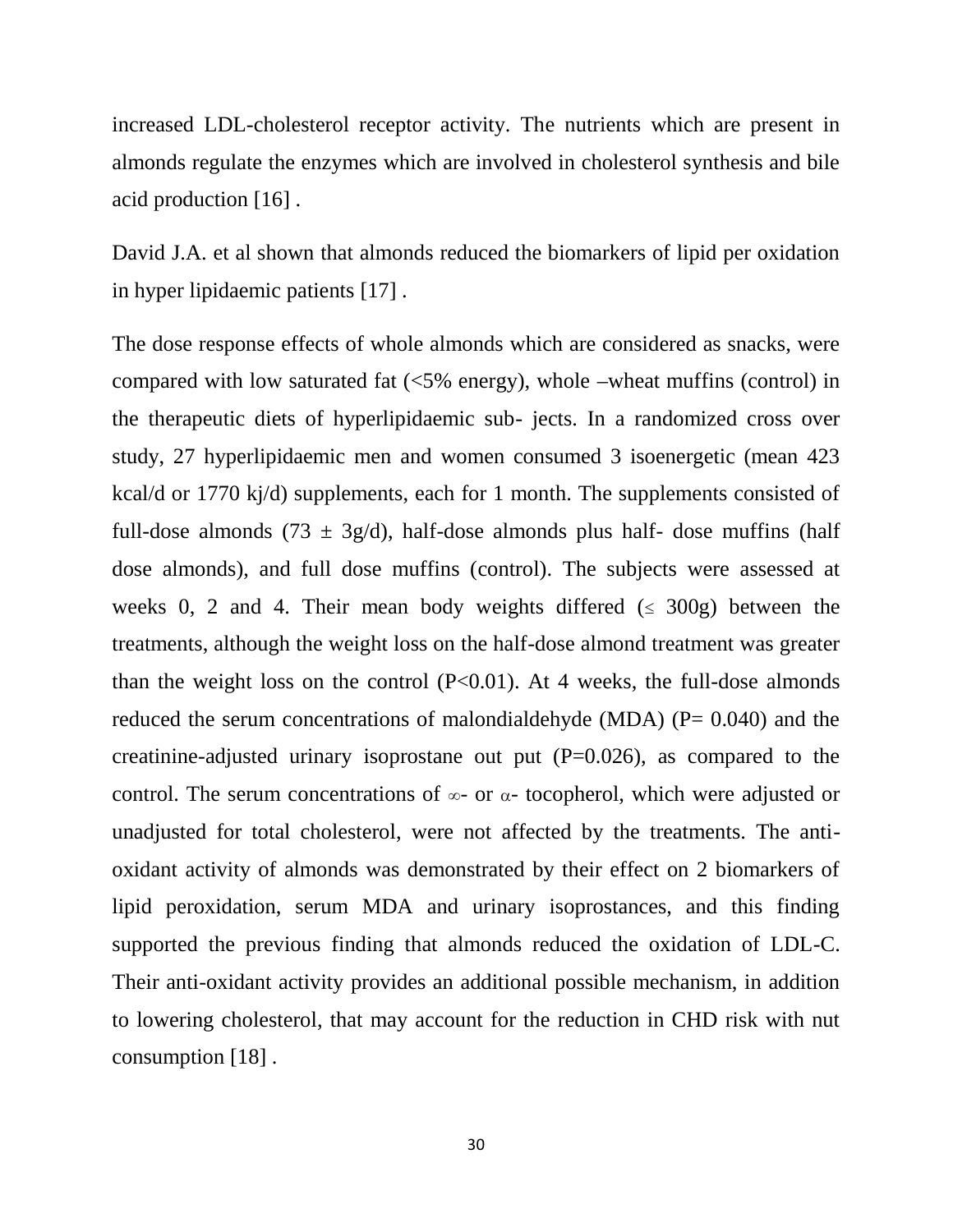Olivia J. et al, in their study, found that almond consumption was associated with improvements in the serum lipid profiles . They reported that the influence of almonds on the lipid parameters could help in defining the role of almonds as lipid modulators. Manual controlled trails (totaling 142 participants) met all the inclusion criteria. Upon meta-analysis, almond consumption, which ranged from 25 to 168g/day was found to significantly lower cholesterol (weighted mean difference-6.95 mg/dL (95% confidence interval [CI]-13.12 to -0.772) (0.18 m mol/L [95% Cl-0.34 to -0.02)] and this showed a strong trend towards reducing LDL cholesterol [weighted mean difference -5.79 mg/dL (95% CI-11.2 to0.00])] (0.15 m mol/L [95% CI-0.29 to 0.00])]. No significant effect on HDL cholesterol, triglycerides or the LDL: HDL ratio was found. No statistical heterogenicity was observed for any analysis [18] .

# **3.2. Hypoglycaemic Activity**

David J.A. Jenkins et al showed that almonds lowered post-prandial glycaemia, insulinaemia and oxidative stress. The nut consumption in the Seventh Day Adventists study, the nurses health study, the physicians health study, the health professionals study and the Iowa women's health study were all associated with the same actions which are mentioned above. Almonds decrease post-prandial glycaemia and oxidative damage in healthy individuals [19] .

Fifteen healthy individuals, 7 men and 8 women, with an age of  $26.3 \pm 8.6$  years were studied. All the subjects completed 5 study sessions, each lasting 4hours, with a minimum 1 week washout between the tests. The subjects consumed the control meal on 2 occasions, and the almond, parboiled rice, and mashed potato meals only once. The blood glucose concentration over the 4 hour testing for each meal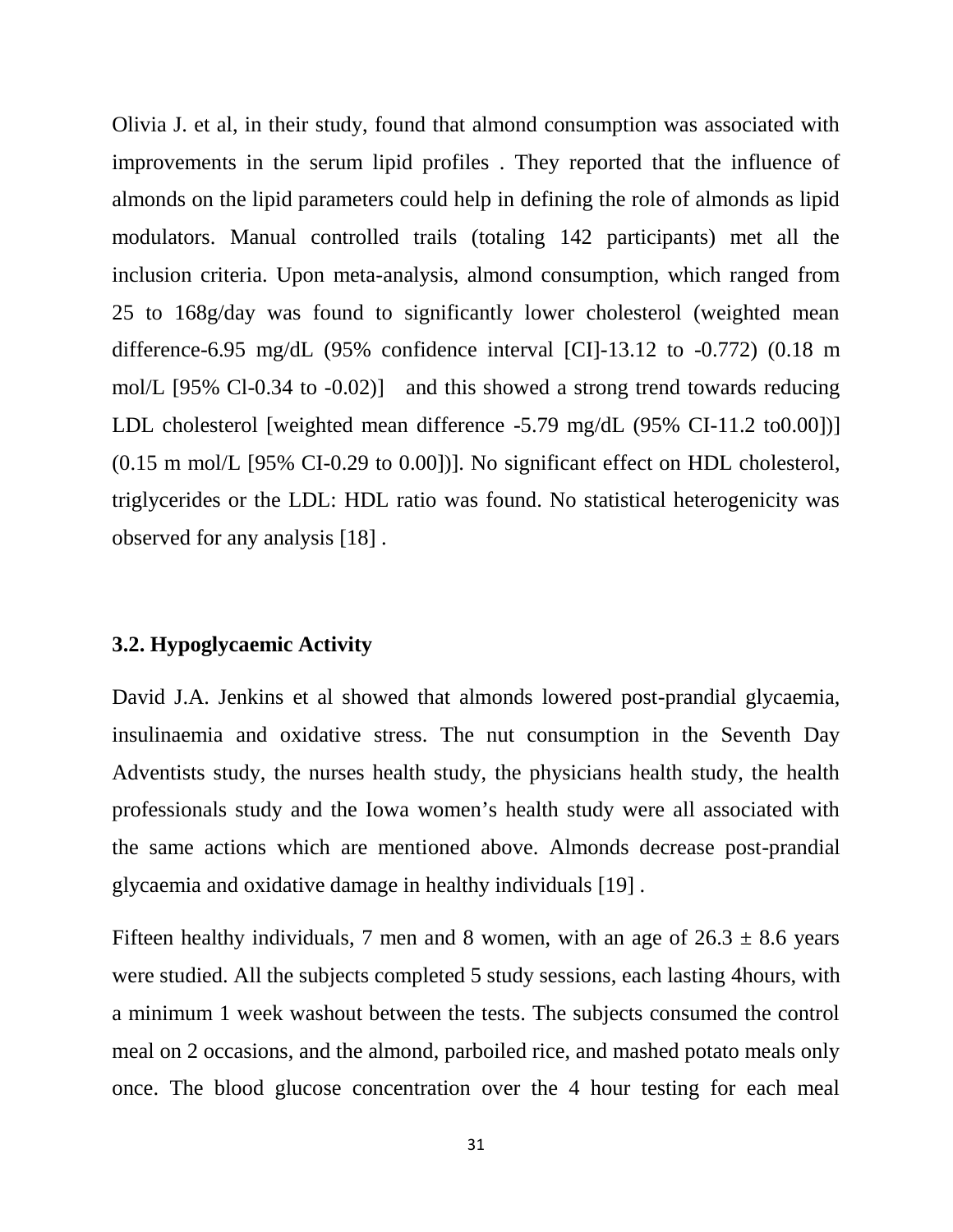revealed that the almond  $(55\pm7)$  and rice meals  $(38\pm6)$  showed lower values than that of the instant mashed potato meal  $(94 \pm 11)$  ( $p \le 0.003$ ). The almond and rice meal glycaemic index values did not differ  $(P = 0.25)$ . Similarly, the post-prandial glucose peak heights for the almond  $(5.9 \pm 0.2 \text{ m mol}$  /L) and rice  $(5.8 \pm 0.1 \text{ m})$ mol/L) meals were lower than the peak heights for the potato meal  $(6.6 \pm 0.2 \text{ m})$ mol/L) and the control white bread  $(6.9 \pm 0.2 \text{ mmol/L})$  (P< 0.001). Shah KH, et al have shown in their study, that the ethanolic extract (250 and 500mg/kg) of the leaves, flowers and seeds of almonds was taken up to evaluate its anti diabetic activity against normal and streptozotocin induced diabetic mice. The oral administration of the extract for 21 days resulted in a significant reduction in the blood glucose levels. At the end of the experiment (15th day), the blood glucose levels were  $80.6 \pm 1.8$  and  $77.6 \pm 1.4$  mg/dl in the diabetic mice which were treated with 250 and 500 mg/kg b. w. of the leaf extract respectively. The flower and seed extracts, at a dose of 500mg/kg b. w., also showed significant reduction (P< 0.001) in the blood glucose levels of the diabetic mice on the 15th day of the study [20] .

## **3.3. Immunostimulant Activity**

Adriana Arena, et al, evaluated in their study, that with almonds, high levels of cytokine production were observed i.e., interferon- $\alpha$  (INF- $\alpha$ ), interleukins (IL-12), INF-gamma and tumour necrosis factor (TNF- $\alpha$ ). Their data suggested that almonds improved the immune surveillance of the peripheral blood mono nuclear cells towards viral infections. Almonds also were found to induce a significant decrease in the *Herpes simplex* virus (HSV-2) replication [21] .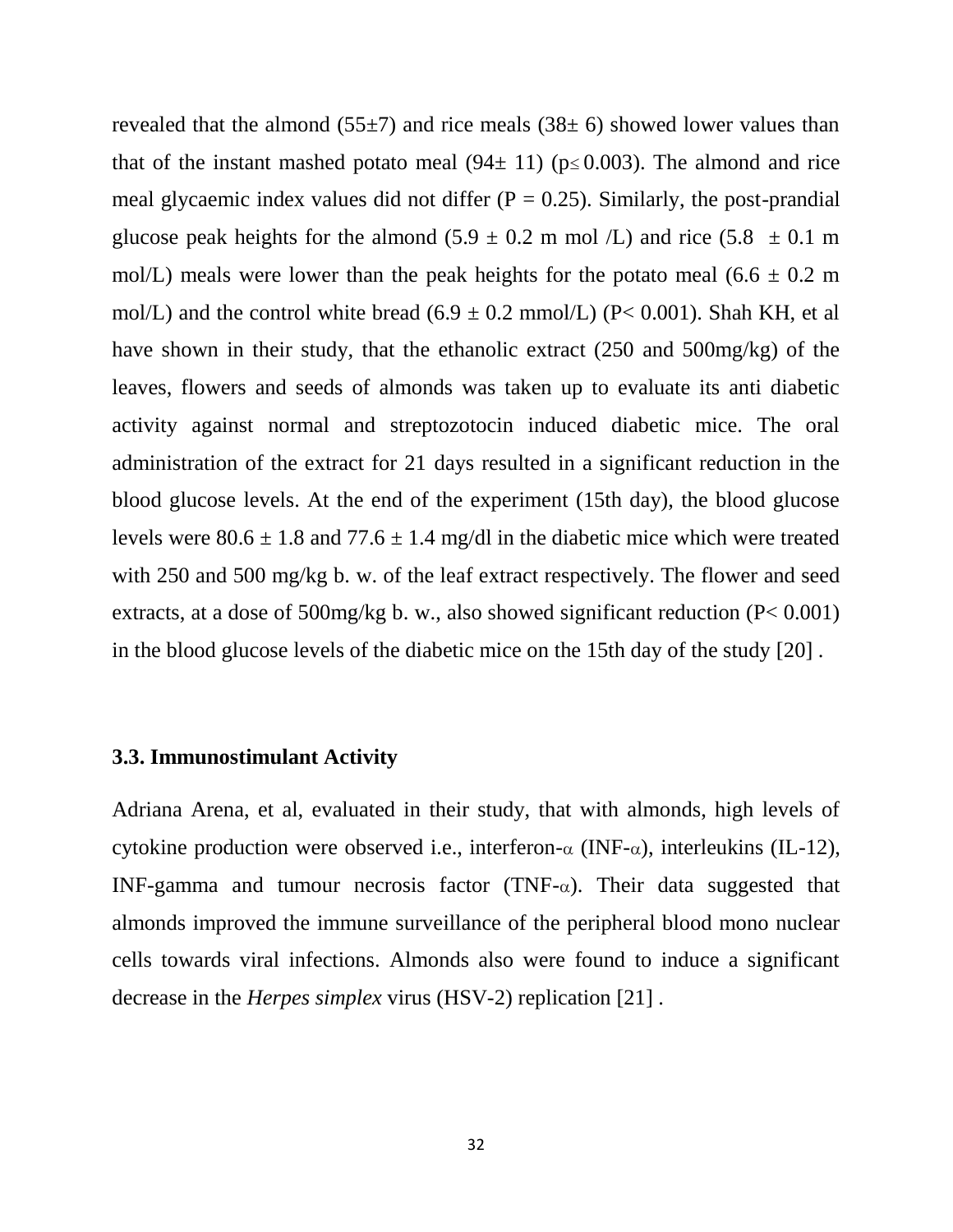#### **3.4, Effect on Amnesia**

Kulkarni, et al, in their study, suggests that almonds possess a memory enhancing activity in view of its facilitatory effect on the retention of special memory in scopolamine induced amnesia. They concluded that almonds lowered the serum cholesterol in rats. They were also found to elevate the Ach level in the brain and ultimately improve the memory (special and avoidance) of rats. In the light of the above findings, it may be worthwhile to explore the potential of this plant in the management of cognitive dysfunction . The paste of the PA nuts was administered orally at three doses (150, 300, and 600 mg/kg) for 7 and 14 consecutive days to the respective groups of rats. Piracetam (200mg/kg ) was used as a standard nootropic agent. The learning and memory parameters were evaluated by using an elevated plus maze (EPM), passive avoidance and motor activity paradigms. The brain Ch E activity and the serum biochemical parameters like total cholesterol, total triglycerides and glucose were evaluated. It was observed that PA, at the above-mentioned doses, after 7 and 14 days of administration in the respective groups, significantly reversed scopolamine (1 mg/ kg i. p.)- induced amnesia, as was evidenced by a decrease in the transfer latency in the EPM task and in the step-down latency in the passive avoidance task. PA reduced the brain Ch E activity in rats. PA also exhibited a remarkable cholesterol and triglyceride lowering property and slight increase in the glucose levels in the present study. Kulkarni concluded that because the diminished cholinergic transmission and an increase in the cholesterol levels appeared to be responsible for the development of the amyloid plaques and the dementia in Alzheimer's patients, PA could be a useful memory- restorative agent. It would be worthwhile to explore the potential of this plant in the management of Alzheimer's disease [22] .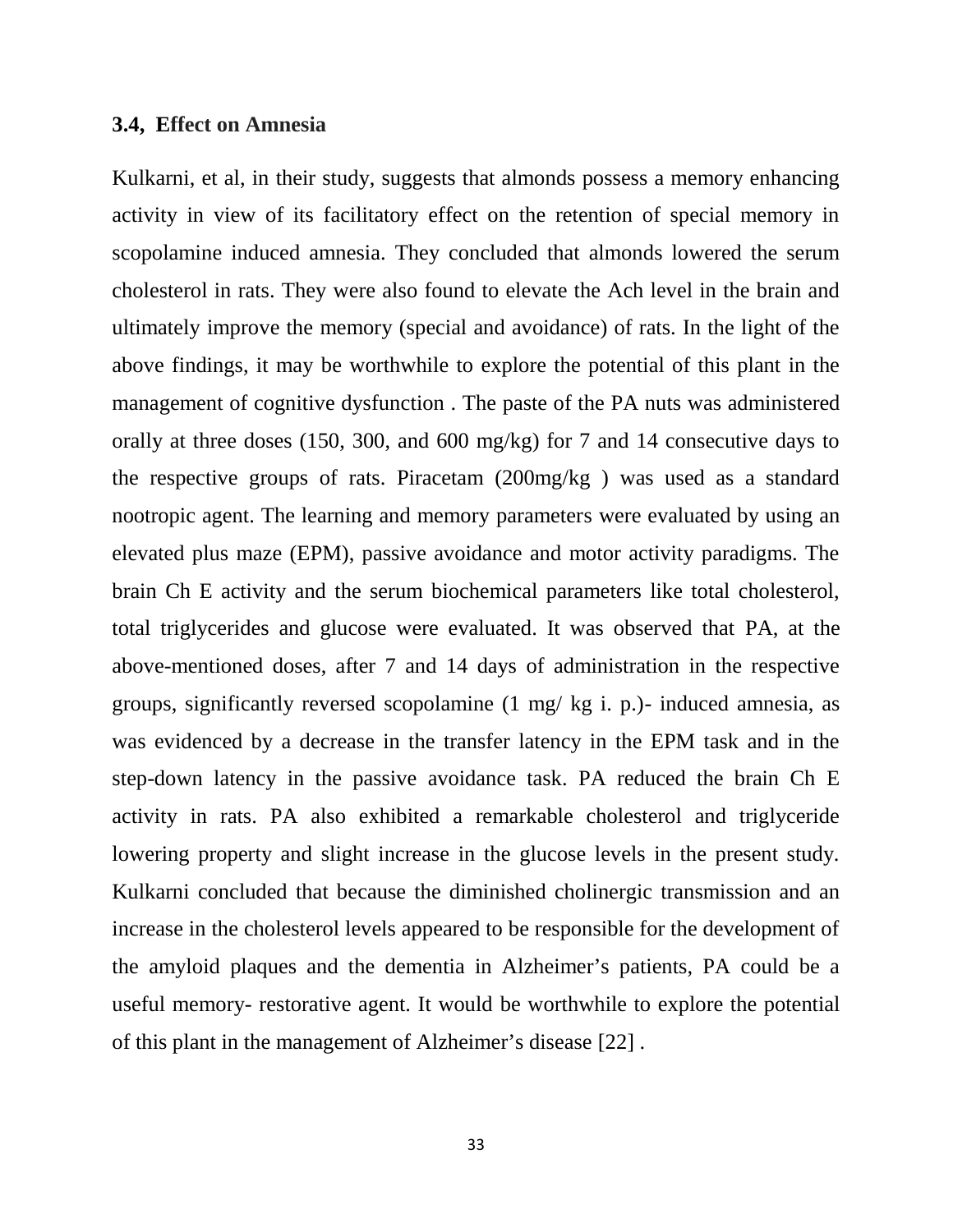#### **3.5. Pre-Biotic Potential**

G. Mandalari et al demonstrated the prebiotic activity of almond seeds. Pre-biotics are non-digestible-food ingredients that stimulate the growth and activity of bacteria in the digestive system, in ways which are claimed to be beneficial to health. Typically, pre-biotics are carbohydrates (such as oligosaccharides). The most prevalent forms of pre biotics are nutritionally classified as soluble fibers. To some extent, many forms of dietary fibers exhibit some level of pre-biotic effects It has been shown that almonds altered the composition of gut bacteria by stimulating the growth of bifid bacteria and *Eubacterium rectale* [23] .

### **3.6. Anti-oxidant Activity**

Ali Jahanban Isfahan, et al demonstrated that the ethanoic extracts of almonds possessed anti-oxidant and anti-radical activities and that their phenolic extract may be helpful in preventing or slowing the processes of various oxidative stress related diseases. On the basis of the comparison between the anti-oxidant and the anti-radical activity of wild almond hull and shell phenolic extracts, 4 almond species were selected. The fruits of these almonds were collected, their hulls and shells were dried and ground, and metabolic extracts were prepared from these hulls and shells. The total phenolic content was determined by using the Folin- Ciocalteu (F-C) method. The reducing power and the scavenging capacity of the extracts for radical nitrite, hydrogen peroxide, and superoxide were evaluated. The hull and shell extracts, respectively, had a range of  $122.2 \pm 3.11 - 75.9 \pm 1.13$ , 46.6  $\pm$  0.94-18.1  $\pm$  0.15 mg/g gallic acid equivalents/g extract in total phenolic content, 0.667-0.343, 0.267-0.114 AU at 700 nm in reducing power,  $94.9 \pm 0.97$  %-63.7  $\pm$ 1.14 %,  $65.7 \pm 0.64$  %-24.2  $\pm$  1.31% in hydrogen peroxide,  $90.6 \pm 1.11$ % -60.7  $\pm$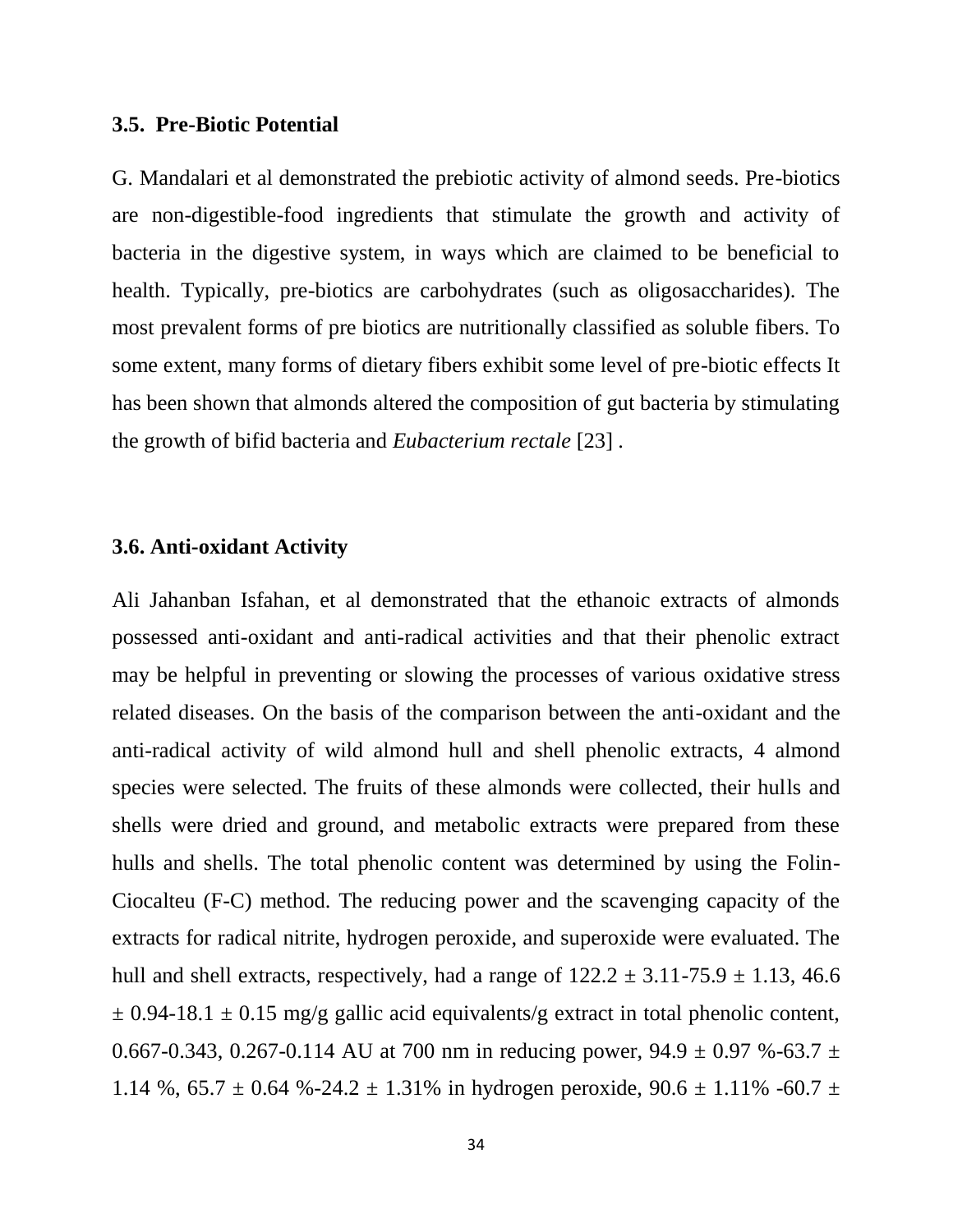2.13 %,  $56.7 \pm 1.33\% - 28.5 \pm 1.65\%$  in superoxide, and  $85.2 \pm 1.21\% - 53.4 \pm 0.86$  $\%$ -24.9  $\pm$  1.63% in the nitrite radical scavenging percentage. The results showed that the anti-oxidant and the anti-radical activities of the almond hull were higher than those of its shell phenolic extract among correlated with the phenolic content and radical scavenging capacities of wild almond hull and shell extracts in different species were positively correlated with phenolic content and reducing power [24] .

### **3.7.Aphrodisiac Activity**

Gopu Madhavan , et al, in their study with a polyherbal formulation (Tentex Royal) which contained *Prunus amygdalus* along with other herbal preparations, showed a significant improvement in all the parameters of the sexual indices. To assess the efficacy of Tentex royal, a polyherbal formulation, in enhancing the male sexual activity in an experimental model, the study involved virgin female rats which were in the oestrous state, which was induced by administering oestrogen, and male rats which were randomized into five groups and were classified into the control group, the sildenafil citrate reference standard group and the Tentex royal-treated group (125, 250 and 500 mg/kg) respectively, for 5 days. Parameters such as total sexual behaviour, mounting frequency, ejaculation frequency, ejaculation latency, serum testosterone levels and sperm count were carefully monitored. A significant improvement in all the parameters of the sexual indices was observed in the Tentex royal group. The treatment with Tentex royal also showed an increase in the sperm count and the testosterone levels. Histological evalu- ation of the anterior pituitary revealed an increase in the FSH- LH- producing basophils and a decrease in the ACTH producing cells. The study revealed that Tentex royal improved the erectile capacity. Considering the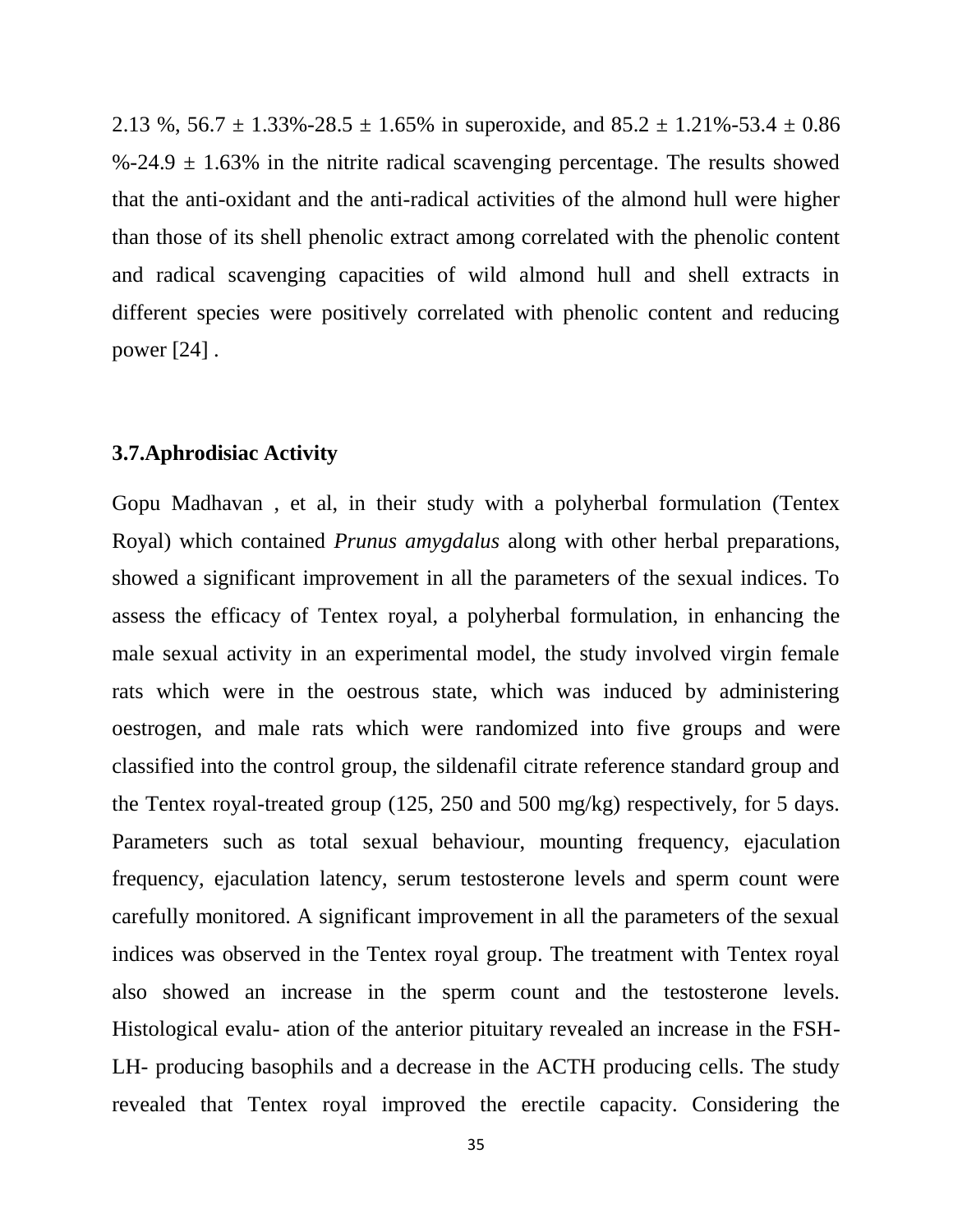limitations of sildenafil citrate in clinical practice, Tentex royal may be considered a safe and alternative treatment for the correction of erectile dysfunction [25] .

#### **3.8. Hepatoprotective Activity**

#### **3.8.1. Effect of almond oil and CCl4 on hepatic antioxidant enzyme**

The activities of liver SOD, CAT, and GPX in the CCl4-treated group were significantly decreased compared with the normal control group. There was a dramatic increase  $(p < 0.05)$  in SOD, CAT and GPX activity in the almond oil treated groups at the high dose (21 ml/kg b.w) compared to the CCl4-treated group. Moreover, the activity of almond oil at the dose of 21 ml/kg was comparable to that of the reference drug, bifendate [26] .

#### **3.8.2. Effects of almond oil and CCl4 on lipid peroxidation level**

The treatment with CCl4 had obviously higher MDA levels than the normal control group ( $p < 0.01$ ). MDA levels in the almond oil-treated group at 14 and 21 ml/kg were remarkably lower than CCl4-treated group ( $p < 0.01$ ). There was no significance difference in MDA levels in rats treated with bifendate and those treated with almond oil at 14 ml/kg.[26].

# **3.8.3. Effect of almond oil and CCl4 on histopathological examination**

The histopathological changes were evaluated by hematoxylin and eosin stain in rat liver (Fig. 5A). Classical damage was caused by CCl4 administration in rat liver at 24 h, with severe hepatocyte necrosis, contraction of nucleus, cell debris in the cytoplasm, cell swelling, chromatin digestion, and disruption of the plasma membrane and organelle membranes (Fig. 5A, a). Treatment with almond oil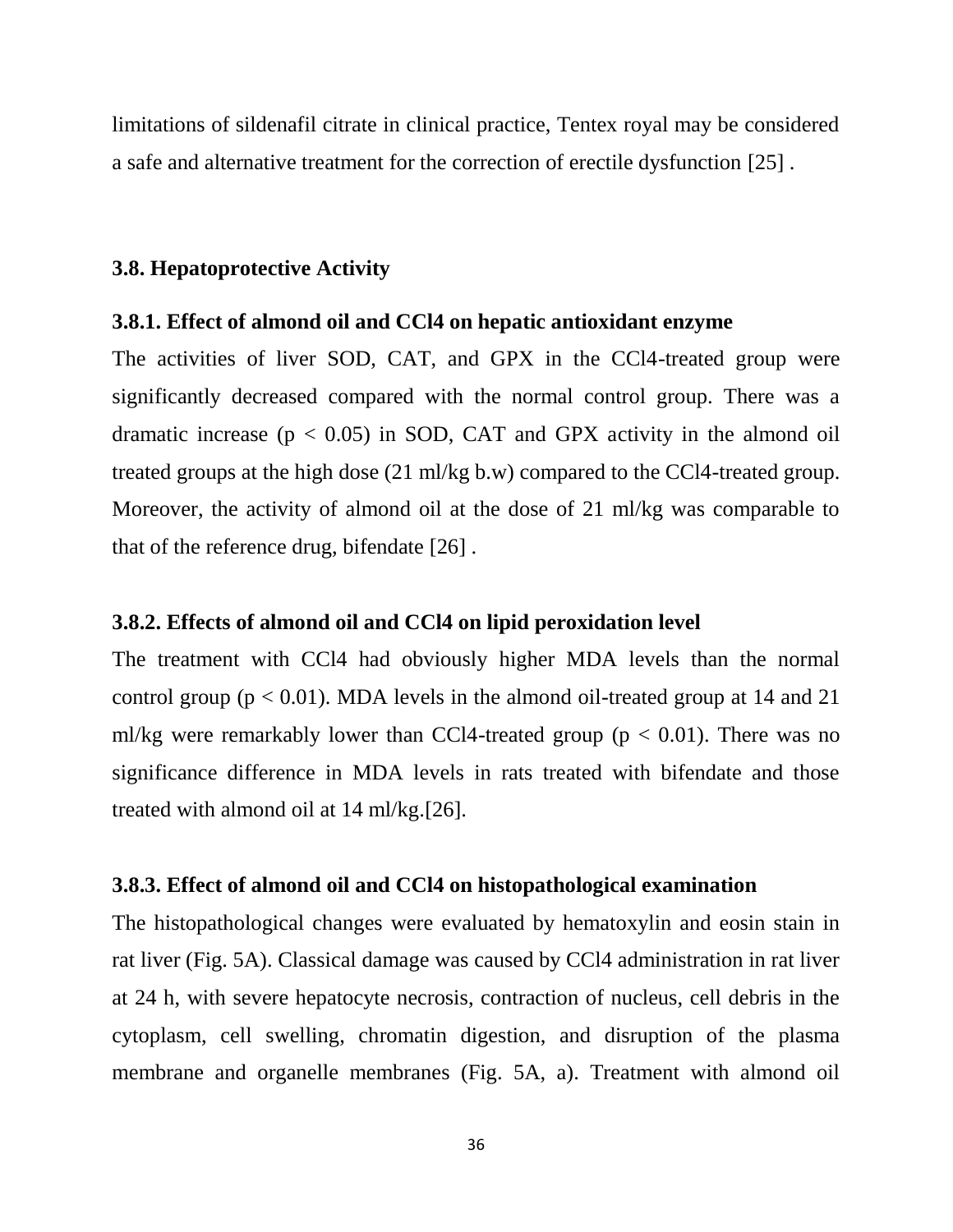ameliorated the CCl4-induced liver injury and the typical histological changes were markedly alleviated in the liver sections (Fig. 5A, b). [26] .

# **3.8.4. Effect of almond oil and CCl4 on hepatocyte apoptosis**

The number of apoptotic hepatocytes stained using the methyl green-pyronine method was significantly greater in the liver of CCl4-treated rats than in the normal control (Fig. 5B, a). Treatment with almond oil also dramatically reduced the number of apoptotic cells in the liver as compared with the CCl4-treated group (Fig. 5B, b). The number of living hepatocytes (Fig. 6) in the CCl4-treated group was significantly lower than that of the normal controls ( $p < 0.01$ ). All the tested doses of almond oil resulted in a significant increase ( $p < 0.05$ ) in the number of living hepatocytes as compared to the CCl4-treated group. Similar observations were also found in animals treated with bifendate. There was no significance difference between the number of living hepatocytes in rats treated with bifendate and those treated with almond oil at a dose of 21 ml/kg b.w. [26] .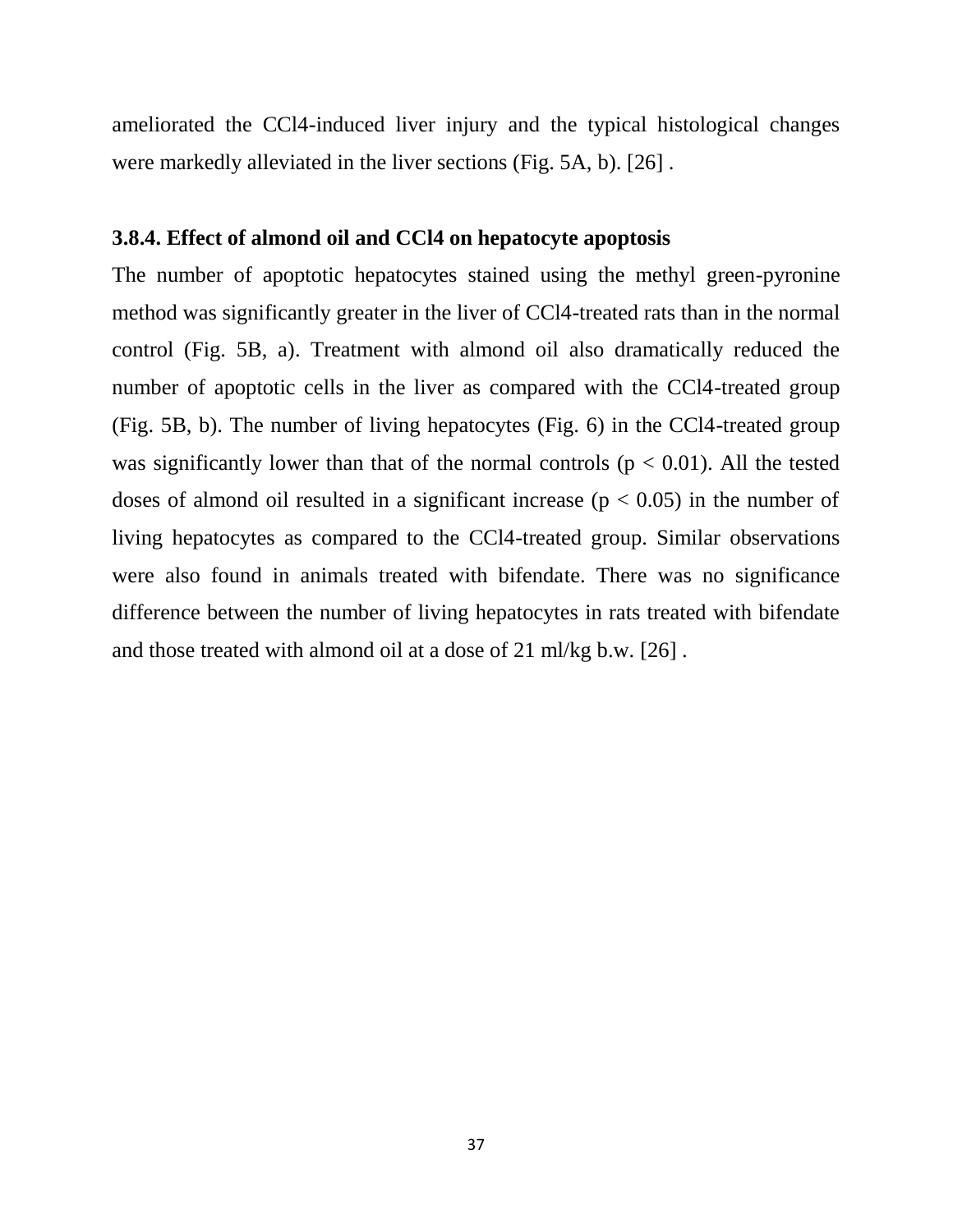

Fig. 5. Effect of almond oil on liver histopathological change and hepatocyte apoptosis in CCl4-treated rats. (A) Histopathological change stained with hematoxylin-eosin; (B) hepatocyte apoptosis evaluated with methyl green-pyronine methods. (a) Treated with CCl4; (b) pretreated with almond oil (21 ml/kg) before CCl4 treatment. Original magnifications, scale bar = 40 lm. (2010 Elsevier Ltd. )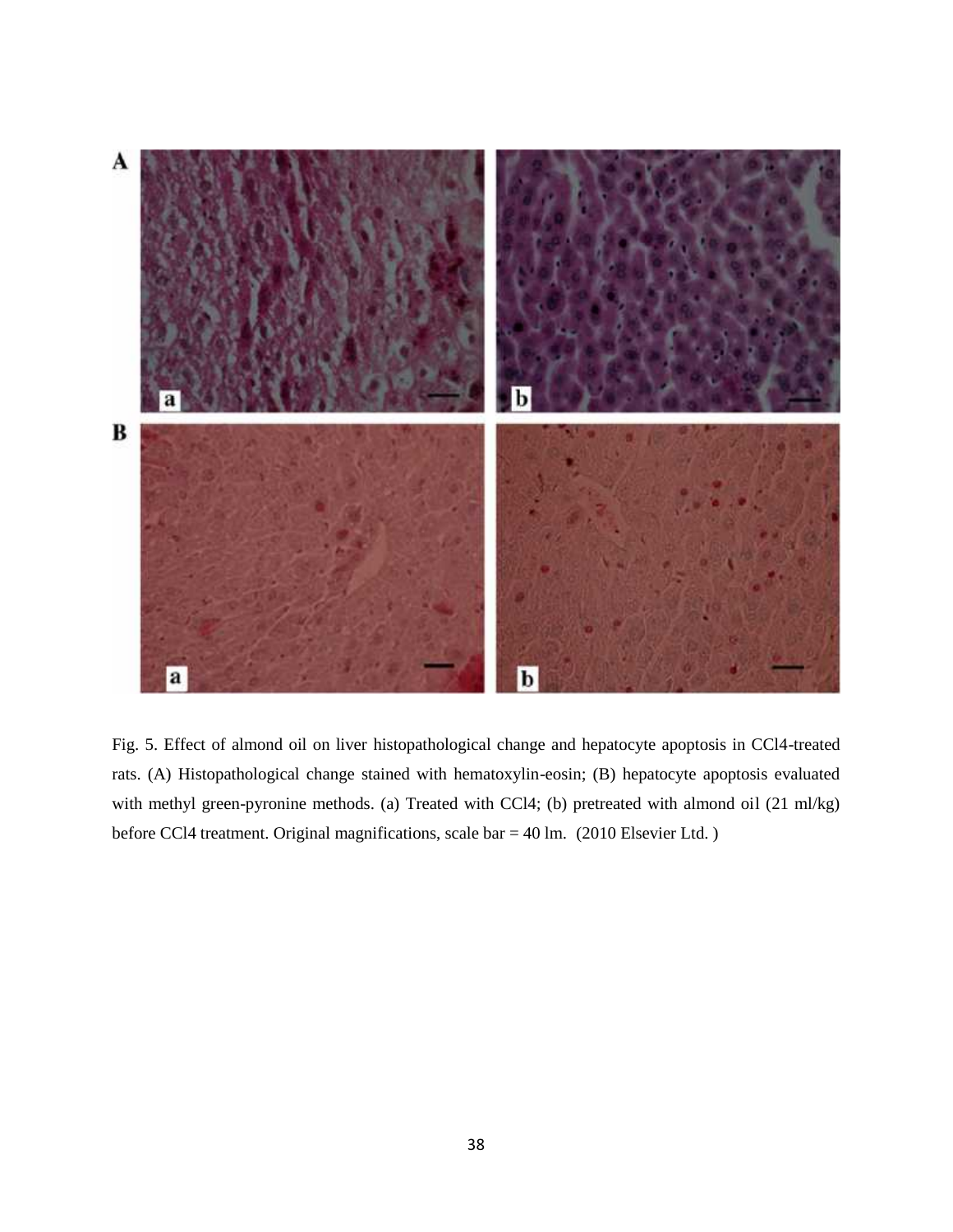

**Fig. 6** . Effect of almond oil on the living cell number in CCl4-treated rats. Results are presented as the mean  $\pm$  SD (n = 8). ALO1, ALO2 and ALO3, the groups administrated with almond oil at the dose of 7, 14 and 21 ml/kg, respectively; \*\*p < 0.01, significant differences from the normal control group (NCG);  $\#p$  < 0.05 and  $\#tp$  < 0.01, significant differences from the CCl4 group (MCG);  $p \sim 0.05$  and p < 0.01, significant differences from

the bifendate  $+$  CCl4 group (PCG). (2010 Elsevier Ltd.)

The pre-treatment with almond oil was effective in the prevention of CCl4-induced hepatic damage in rats. Our thesis show that the hepatoprotective effects of almond oil may be due to several constituents with potential healthy biological properties, such as unsaturated fatty acids, tocopherols and phenolic compounds. The mechanisms o protection include the inhibition of lipid peroxidation processes and an increase in antioxidant enzyme activity, all of which resulted in the recovery of biological parameters and integrity of the tissues. The inhibitory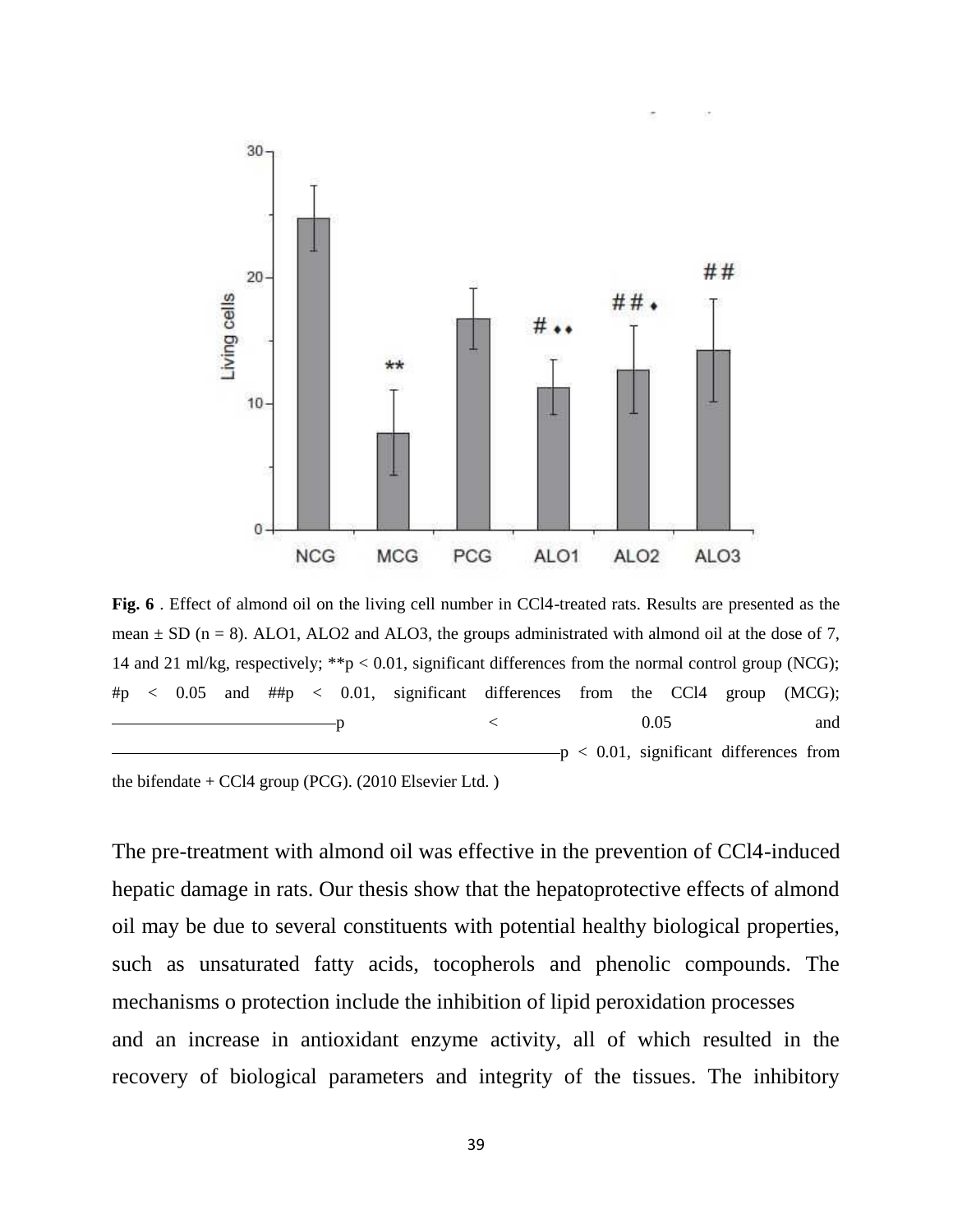effects of dietary almond oil may be useful as a hepatoprotective agent against chemical-induced hepatotoxicity in vivo [26] .

#### **3.9. Anticancer activity (column cancer)**

The current study findings provide evidence that almond consumption may provide a measure of protection from the risk of colon cancer. Earlier epidemiological studies have indicated that higher nut consumption correlates with declines in heart disease morbidity and mortality and now the current study suggests that almonds have a potentially protective effect in colon cancer. These findings that almonds, a high fat food, might provide a measure of protection from the risk of chronic diseases suggests a need to reassess the current view that intake of high fat content foods invariably has deleterious health effects. In fact, have suggested that the statistical analyses that have shown a positive relationship between fat intake and cancer may actually show this association not due to increases in fat intake per se but rather as a result of the decline of fruit and vegetable intake in the face of fat intake increases. Almonds and other nuts represent a unique type of foodstuff whose consumption results in a higher fat intake more commonly associated with the meat-rich Western diet while providing a mix of other nutrients and on-nutrients associated with plant-derived foods. This unique combination may resolve the apparent contradiction between studies indicating that high fat consumption is unhealthy and those showing that elevated nut consumption, a high fat food, has protective, healthy effects. The results of the current study suggest that almonds might be an effective chemopreventive agent against colon carcinogenesis. Thus, further studies of the chemopreventive efficacy of almonds against colon cancer in other long-term in vivo models appear warranted**.**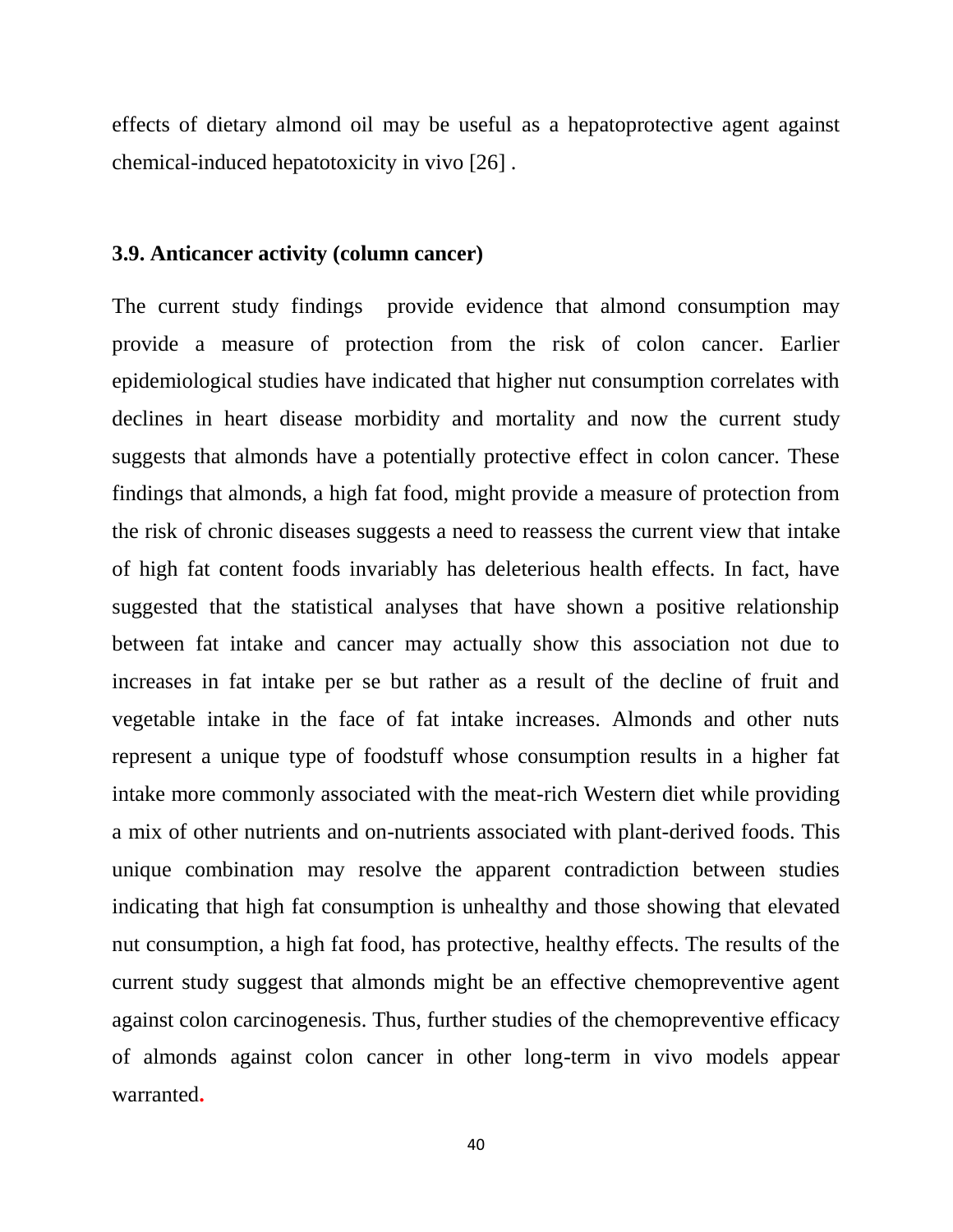#### **4.Conclusion**

**In this thesis** I describe some rule information about almond oil and I concluded The methods to obtaining of almond oil , there are two main methods to obtain almond oil , by cold press and Supercritical CO2. Almond ( *Prunus amygdalus* ) seeds yield an important medicinal oil(Almond oil). The variations were found between almond genotypes collected from different locations in the Mediterranean regions in terms of fatty acids compositions. As a result, almond genotypes having essential properties such as high oleic acid and low linoleic acid or high value USFA were determined. It can contribute to the better quality almond production, cultivation and promotion by revealed to this study and new genotypes using similar studies will be carried out. Obtaining methods should be free from thermal and chemical processes. The best processes is Supercritical CO extraction or cold press are offered as the best methods. Analysis of almond oil are realized by using GC-MS.

The almond oil has The Cholesterol Lowering Activity , Hypoglycemic Activity , Immunostimulant Activity , Effect on amnesia , Pre-Biotic Potential , Anti-oxidant Activity , Aphrodisiac Action , Hepatoprotective activity and Anticancer activity (column cancer)

Almond oil is a unique substance with multifaceted properties, which if studied and harnessed appropriately, could offer better results postoperatively by minimising scars and contractures together with improving skin tone and complexion. Further study is suggested to explore its uses from this standpoint.

41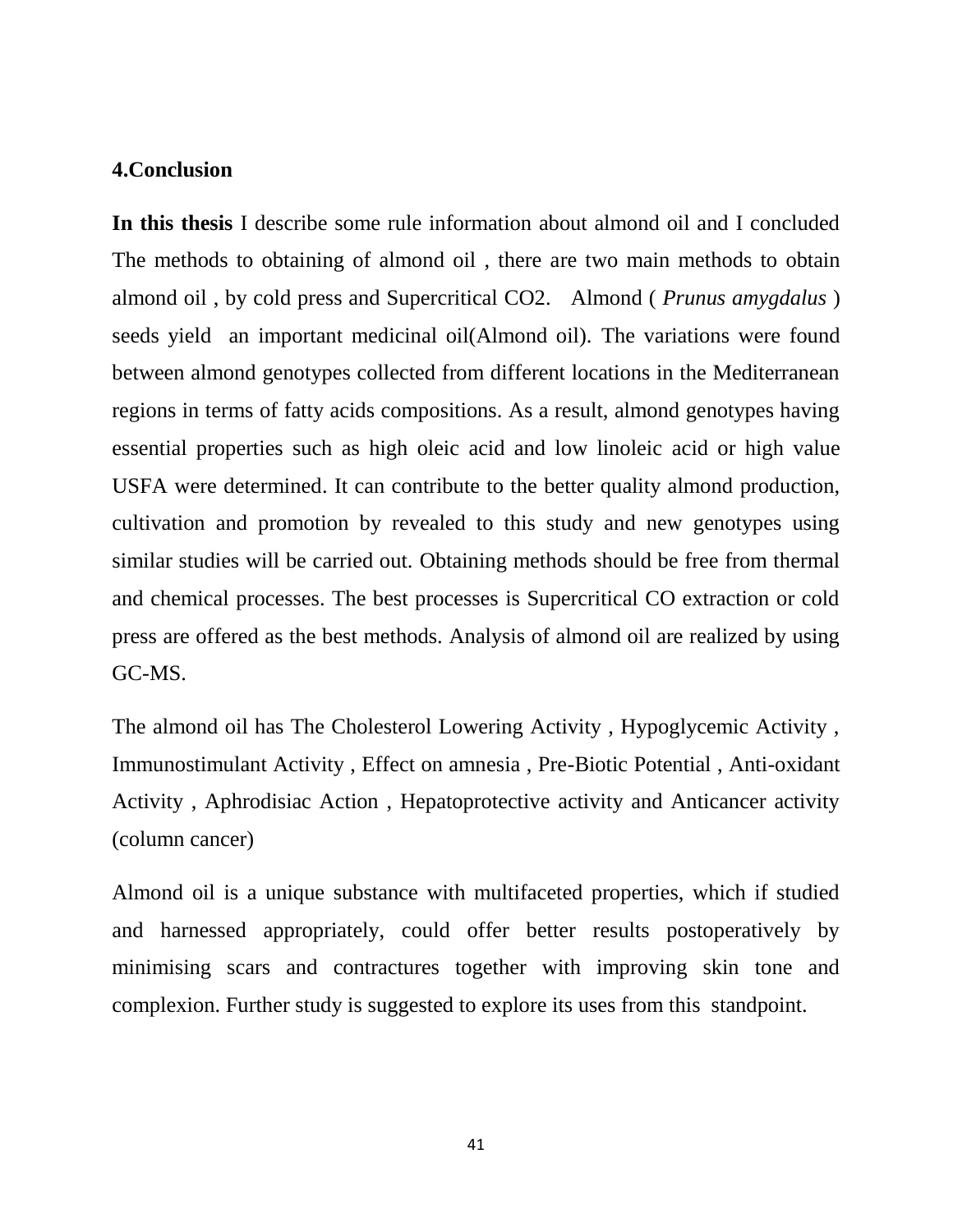# References

[1] Esfahlan a, Rashid Jamei a, Rana Jahanban Esfahlan The importance of almond (*Prunus amygdalus* L.) and its by-products Ali Jahanban b 2010

[2] Zeeshan Ahmad .The uses and properties of almond oil Complementary Therapies in Clinical Practice 16 (2010) 10–12 Plastic and Reconstructive Surgery, Salisbury General Hospital, Salisbury, Wiltshire SP2 8BJ, UK

[3] Narisa , Kamkaen , Nijsiri Ruangrungsi1, Natedaow Na Patalung3, Rith Watthanachaiyingcharoen4 . PHYSIOLOGICAL AND PSYCHOLOGICAL EFFECTS OF LEMONGRASS AND SWEET ALMOND MASSAGE OIL

[4] Jean Bruneton . Pharmacogosy Phytochemistry Medicinal Plant  $.2<sup>nd</sup>$  edition . page 138.

[5] https://botanical.com/botanical/mgmh/a/almon026.html

[6] Nuts, almonds [online]. USDA National Nutrient Database for Standard Reference, Release 17 (2004). Agricultural Research Service, U.S. Department of Agriculture.http://www.nal.usda.gov/fnic/foodcomp/ search/index.html.

[7] http://www.lalaessentialoils.com/cold-pressed.html

[8] http://www.oliofora.com/#!almond-oil/c9v6

[9] E. Reverchon, . A. Kaziunas C. Marrone . Supercritical CO extraction of hiprose seed oil:experiments and mathematical modelling , Dipartimento di Ingegneria Chimica e Alimentare, Uni Ersita di Salerno Via Ponte Don Melillo, I- 84084 Fisciano (SA), Italy Applied Separations, 930 Hamilton Street, Allentown, PA, 18101, USA 1999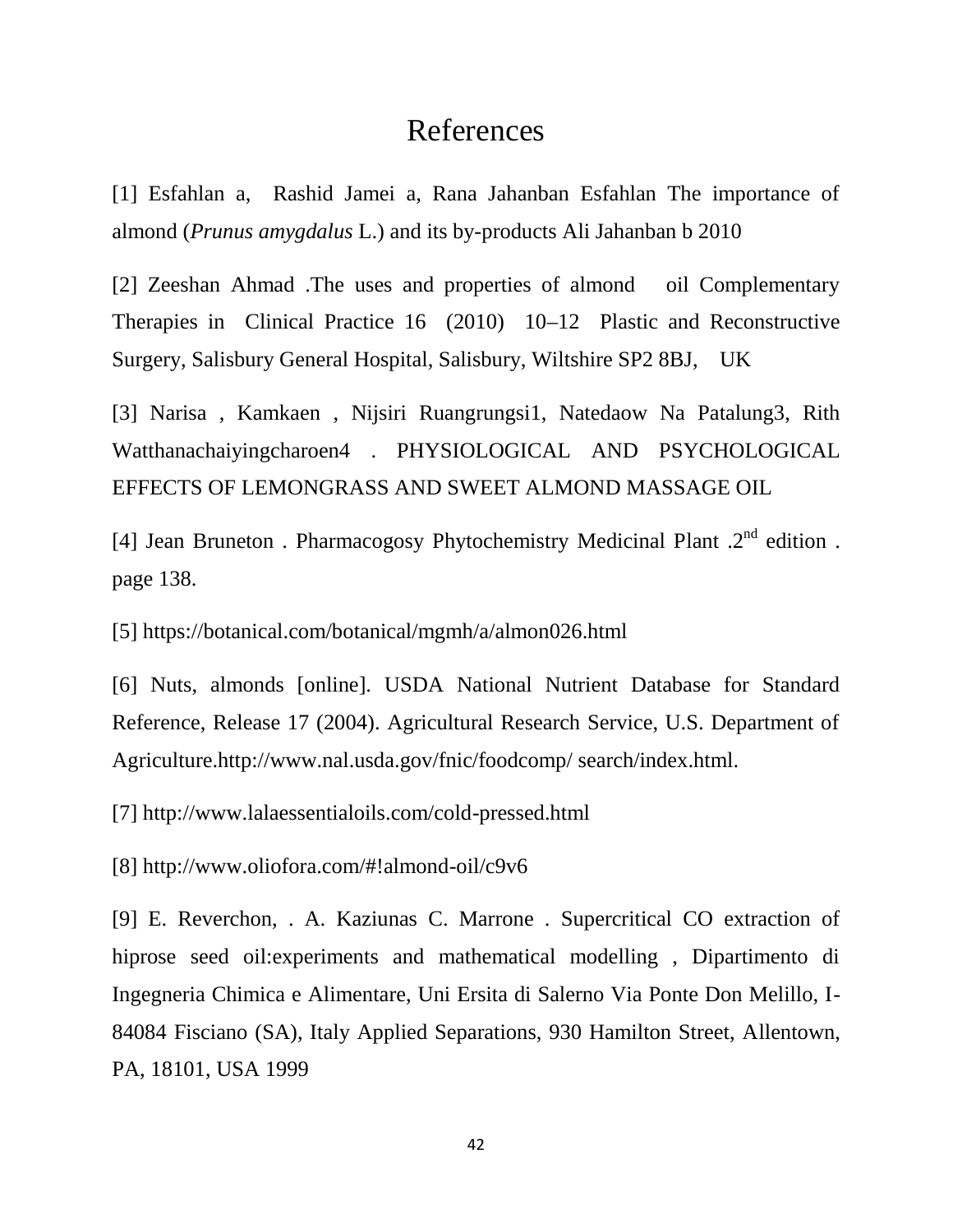[10] E. Reverchon , J. Daghero , C. Marrone , M. Mattea , and M. Poletto. Supercritical Fractional Extraction of Fennel Seed Oil and Essential Oil: Experiments and Mathematical Modeling , Dipartimento di Ingegneria Chimica e Alimentare, Uni Ersita di Salerno Via Ponte Don Melillo, I-84084 Fisciano (SA), Italy Applied Separations, 930 Hamilton Street, Allentown, PA, 18101, USA 1999

[11] D.ssa Maria Pia Rigoldi , Analysis of almond (Prunus amygdalus) biodiversity in Sardinia . Anno accademico 2011- 2012

[12] Hüseyin Karatay, Ahmet ahin, Ökke Yılmaz3, Abdullah Aslan3 . Major fatty acids composition of 32 almond (Prunus dulcis [Mill.] D.A. Webb) genotypes distributed in East and Southeast of Anatolia . Türk Biyokimya Dergisi [Turkish Journal of Biochemistry–Turk J Biochem] 2014; 39(3):307–316 doi: 10.5505/tjb.2014.55477

[13] Ossama Kodad, Gloria Estopañán, Teresa Juan, Ali Mamouni . Tocopherol Concentration in Almond Oil: Genetic Variation and Environmental Effects under Warm Conditions . .Unidad de Fruticultura, CITA de Aragón, Avenida Montañana 930, 50059 Zaragoza, Spain 2011

[14] Aslantas R., Güleryüz M., Turan M. Some chemical contents of selected almon d ( *Prunus amygdalus* Batsch ) types. In : Ak B.E. (ed.). XI GREMPA Seminar on Pistachios and Almonds. Zaragoza : CIHEAM, 2 001 . p. 347 -350 (Cah iers Option s Méditerran éen n es; n . 56)

[15] Berryman CE, Preston AG, Karmally W, Deckelbaum RJ, Kris-Either ton PM. Effects of almond consumption on the reduction of LDL-Cholesterol: a discussion of potential mechanisms and future research directions. J Nutr. Rev 2011; 69:171-85.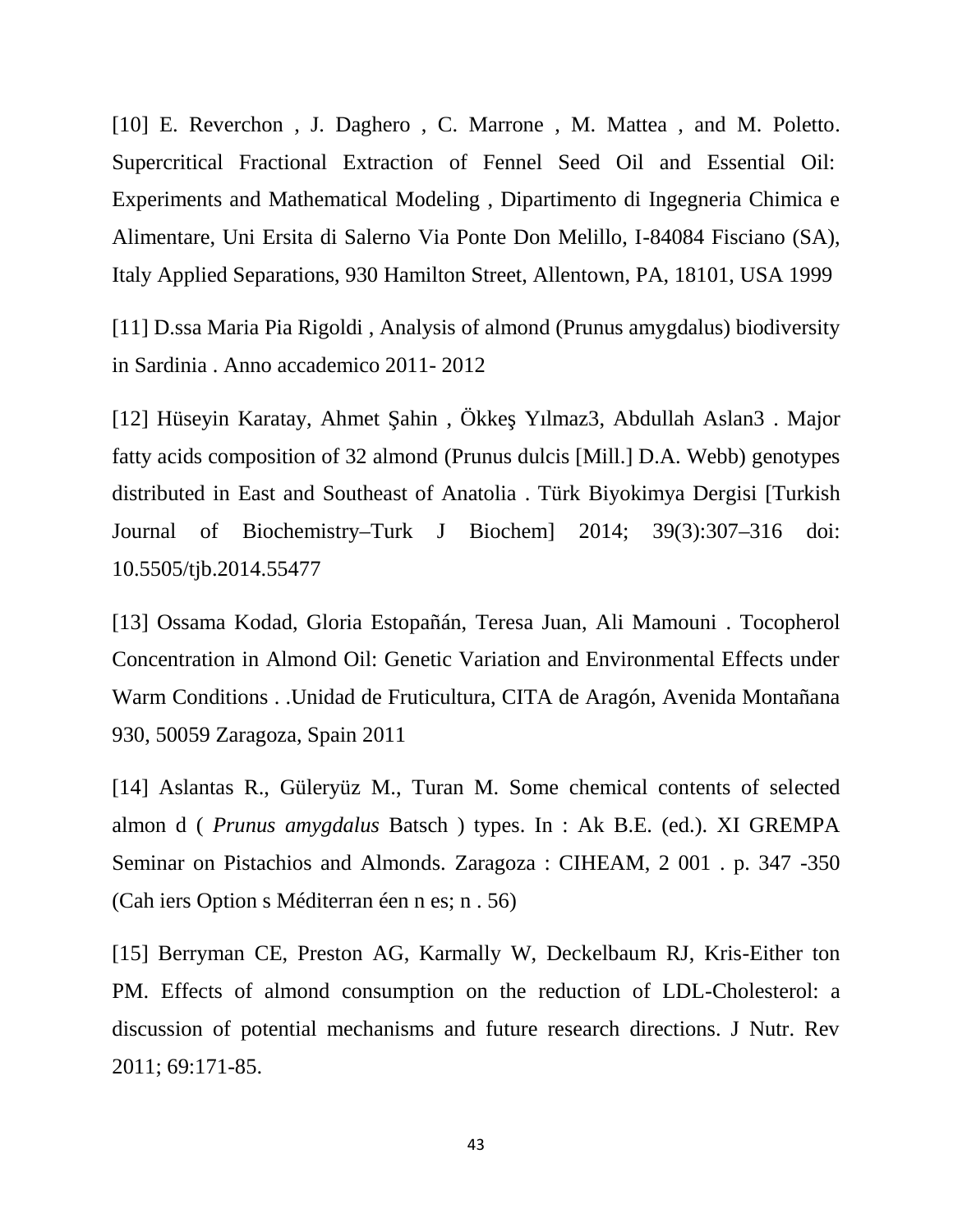[16] Jenkins DJA, Kendall CWC, Marchie A, Josse AR, Nguyen TH, Fowlhner DA., Lapsley KG., Blumberg J. Almonds reduce the biomarkers of lipid per oxidation in older hyperlipidaemic subjects. J. Nutr 2008; 138: 908-13.

[17] Phung OJ, Makanji SS, White CM, Coleman C. Almonds have a neutral effect on the serum lipid profile. A meta analysis of random-ized trails. Journal of the American Dietetic Association 2009;109 (5):

[18] Jenkins DJA, Kendall CWC, Josse AR, Salvatore S, Brighenti F, Augustan LSA, Ellis PR, Vidgen E, Venkat Rao A.. Almonds decrease postprandial glycemia, insulinemia and oxidative damage in healthy individuals. J. Nutr. 2006; 136(12): 2987-92.

[19] Shah KH, Patel JB, Shrma VJ, Shrma RM, Patel RP, Chaunhan UM. Evaluation of the anti diabetic activity of *Prunus amygdalus* in streptozocin induced diabetic mice. R JPBCS 2011; 2 (2) : 429-434.

[20] Arena A, Bisignano C. The immunomodulatory and the antiviral activities of almonds. J.I m let 2010; 132 (1-2): 18-23.

[21] Kulkarni KS, Kastura SB, Mengi SA. Efficacy of the *Prunus amygdalus*

(almonds) nuts in scopolamine induced amnesia in rats. Indian J Pharmacol 2010; 42: 168-73.

[22] Mandalari G, Neuno-palop C, Bigignano G, Wickham MSJ, Narbad A.. Potential prebiotic properties of almond seeds. J. Applied and Environmental Microbiology July 2008; 74(14): 4264-7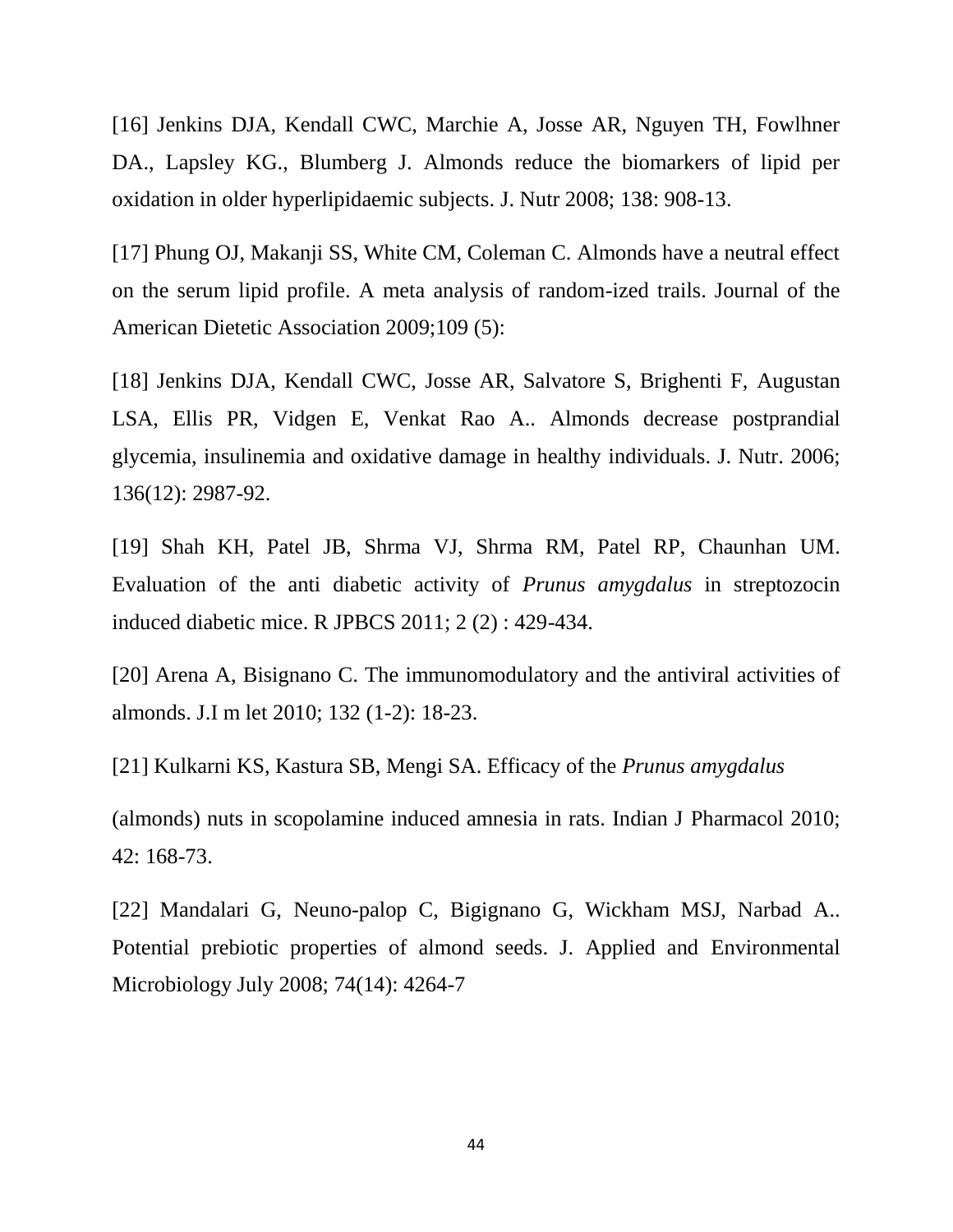[23] Isfahlan AJ, Mahmoodzadeh A, Hassanzadch A, Heidari R, Jamai R. Anti oxidant and anti-radical activities of the phenolic extracts of the hulls and shells of the Iranian almond (Prunus Amygdalus). Turk J Biol 2010; 34: 165-73.

[24] Gopumadhavan S, Rafiz M, Venkataranganna MV, Kulkarni K, Mitra SK. Assessment of "Tentex royal" for sexual activity in an experimental model. Indian Journal of Clinical Practice 2003; (13), 10: 23-26.

[25] Xiao-Yan Jiaa, Qing-An Zhanga, b, Zhi-Qi Zhanga, Yan Wanga, Jiang-Feng Yuana, Hong-Yuan Wangc, Di Zhaoa . Hepatoprotective effects of almond oil against carbon tetrachloride induced liver injury in rats doi:10.1016/j.foodchem.2010.09.062

[26] Paul A. Davis, Christine K. Iwahashi, 'Whole almonds and almond fractions reduce aberrant crypt foci in a rat model of colon carcinogenesis ' Cancer letters 165 ( 2001 ) 27-33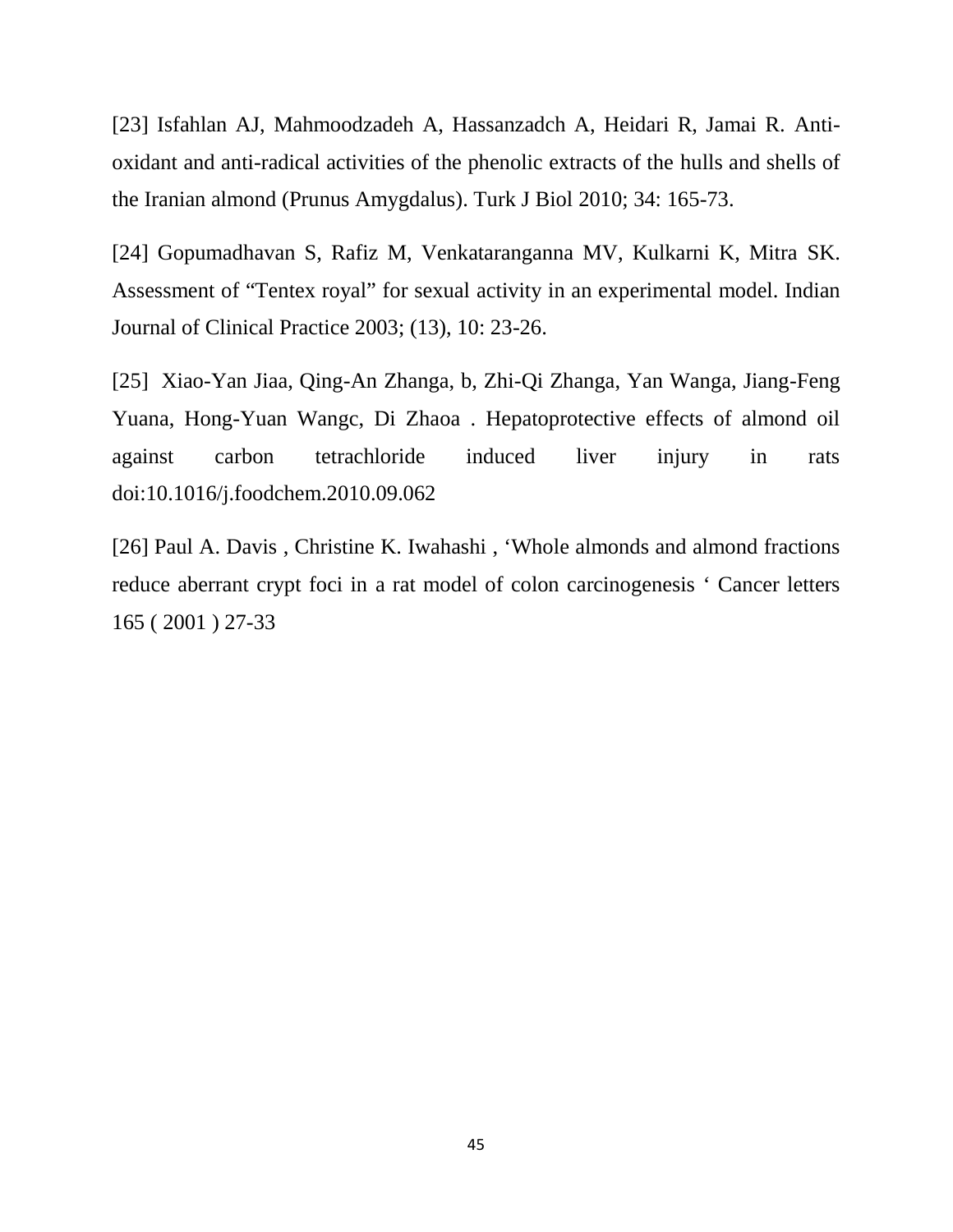# **Acknowledgement**

I would like to thank my supervisor, Prof.Dr.Filiz Meriçli, for her help, ideas, and feedbacks during the process in doing this thesis. Without her guidance and support, this dissertation cannot be completed on time. I deeply appreciate her helpfulness and willingness in providing the useful information for this study.

I am also indebted to Prof. Dr. Ali Hikmet Meriçli, who has been a constant source of encouragement and enthusiasm, not only during this thesis project but also during the two years of my Master program. In addition Assist. Prof. Eda Becer and Assist. Prof.Dr. Usama Ashana deserve special thanks, as my thesis committee members and advisors.

At this point I must express my very profound gratitude to my parents for providing me with unfailing support and continuous encouragement throughout my years of study . This accomplishment would not have been possible without them . Also to my family and friends for showing me love and support throughout my studies .Thank you very much .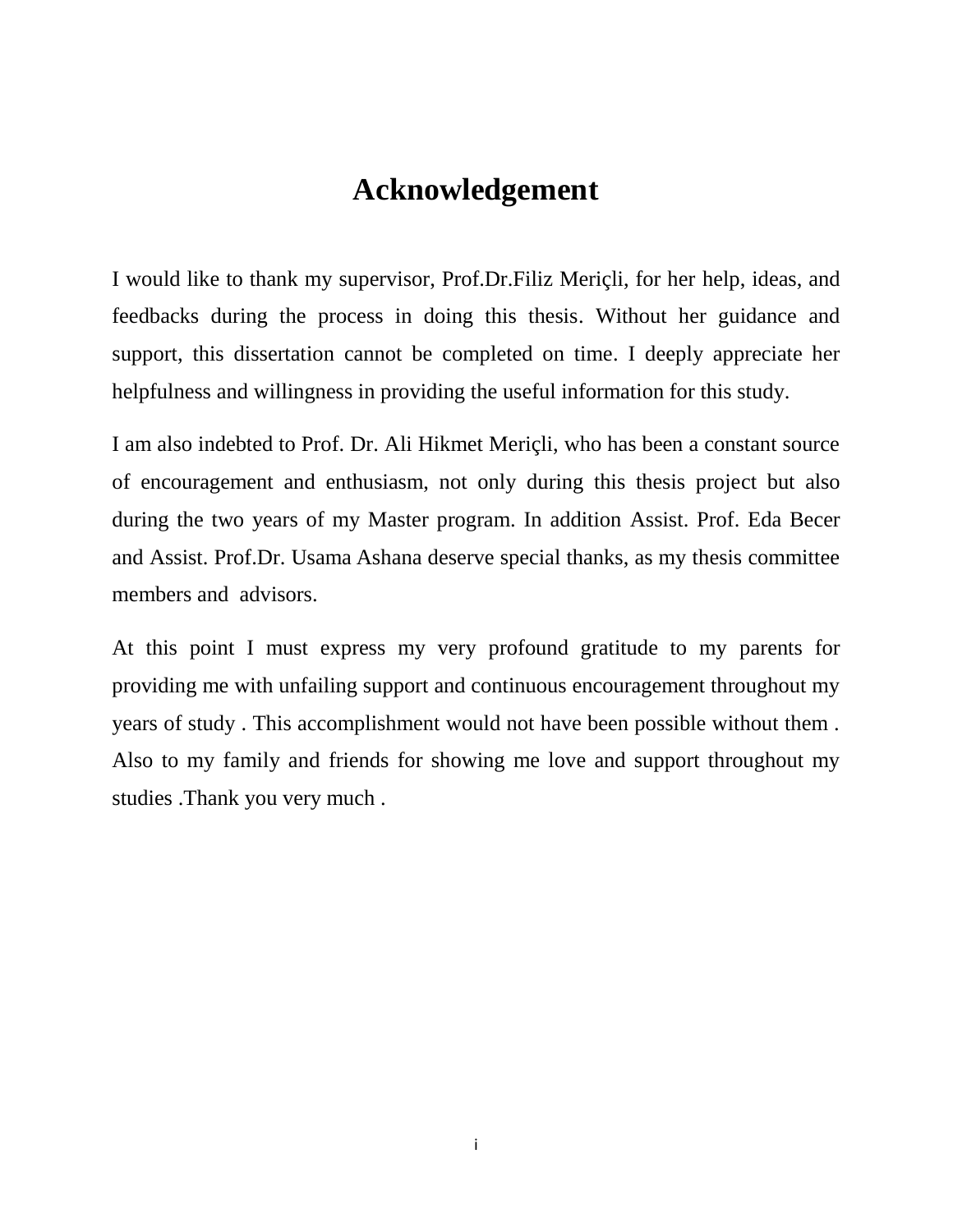*TO my parents and my lovely wife . To my grandfather and my brothers and sisters . To the martyrs of Bani walid city .*

إهلاء

أهلكي هلأ العمل المنواضع إلى أبي اللذي لمريبخل على يوماً بشين وإلى أمى التي ذودنني بالحنان والمحتر و إلى زوجتي سندي في الحياة إلى مناسرة العلمرجلي وإلى إخوتي وأسرتي جيعاً ق إلى أرقاح شهلنا مليتين بني قاليلا أقول لهرز أننر وهبنموني الحياة والامل والنشأة على شغف الاطلاع والمعرفة ثعرإلى كلءمن علمني حرفاً أصبح سنا برقد يضي الطريق أمامي

**.عبیدة خالد بحري غیث**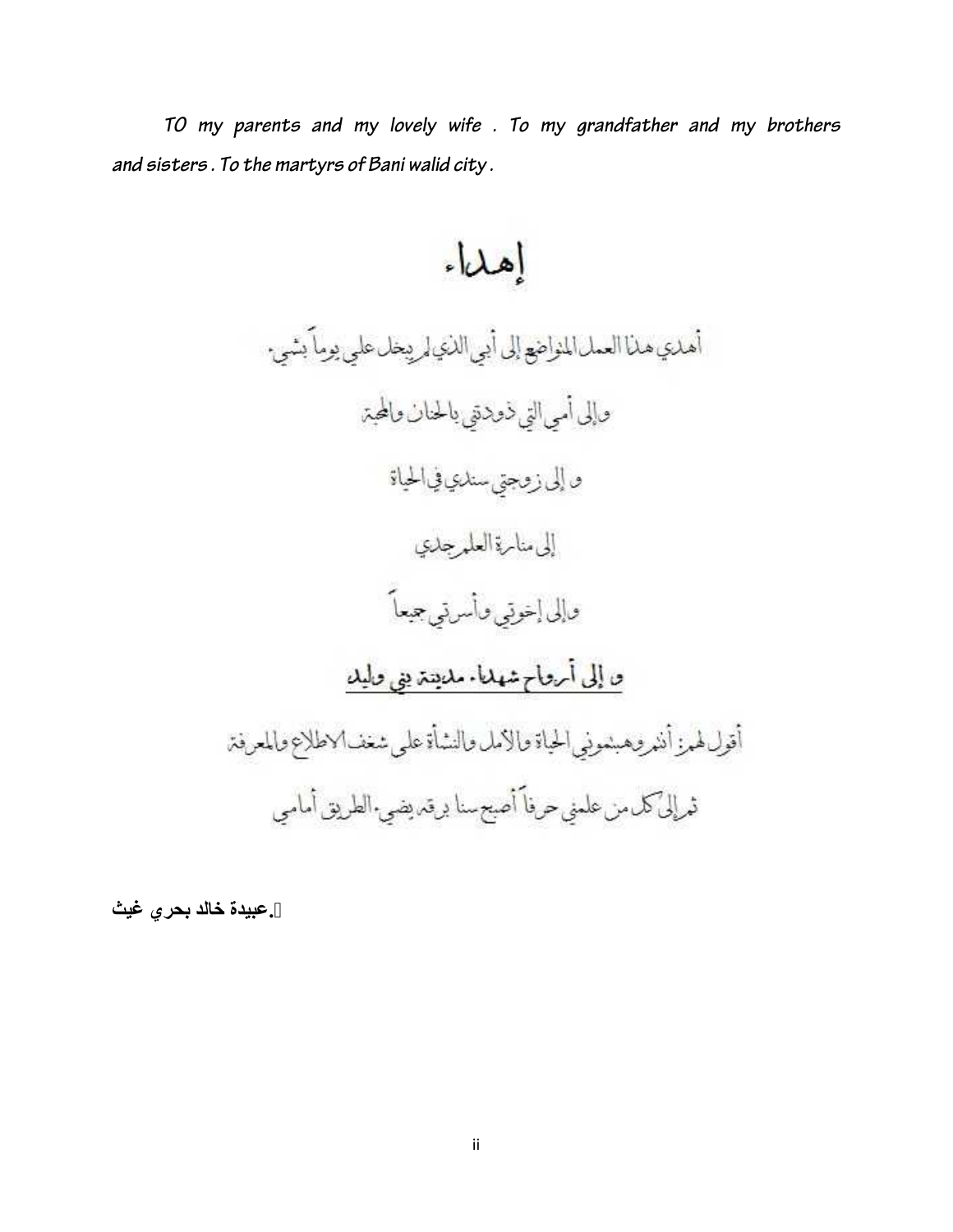# Abstract

Almond (*Prunus amygdalus*) is an important medicinal plant known since ancient times. Almond trees are very common in Mediterranean countries and is also cultivated in similar climates such as California-USA. The nutritional importance of almond fruit is related to its kernel oil. Other parts of fruit such as shells and hulls were used as livestock feed and burned as fuel.

Almond oil contain oleic, palmitic, palmitoleic, stearic, linoleic, -linoleic, arachidic, eicosenoic, behenic, erucic acids and vitamin E, thiamin (B1), riboflavin (B2), niacin (B3), pantothenic acid (B5), vitamin B6, Folate (B9), vitamin C, calcium, iron, magnesium, phosphorus, potassium, zinc. Percent of these substances can change more or less, according to the region where they grow and the methods of obtaining almond oil.

In this study, publications on almond trees and almond oil have been compiled. In this contribution, biological activates of almond oil are also reviewed. Besides information on the traditional obtaining methods and using, especially current obtaining methods ( supercritical CO2 exraction) and analysis methods results are reviewed.

**Keywords**: *Almond , Fatty acids , Mediterranean region , Prunus amygdalus*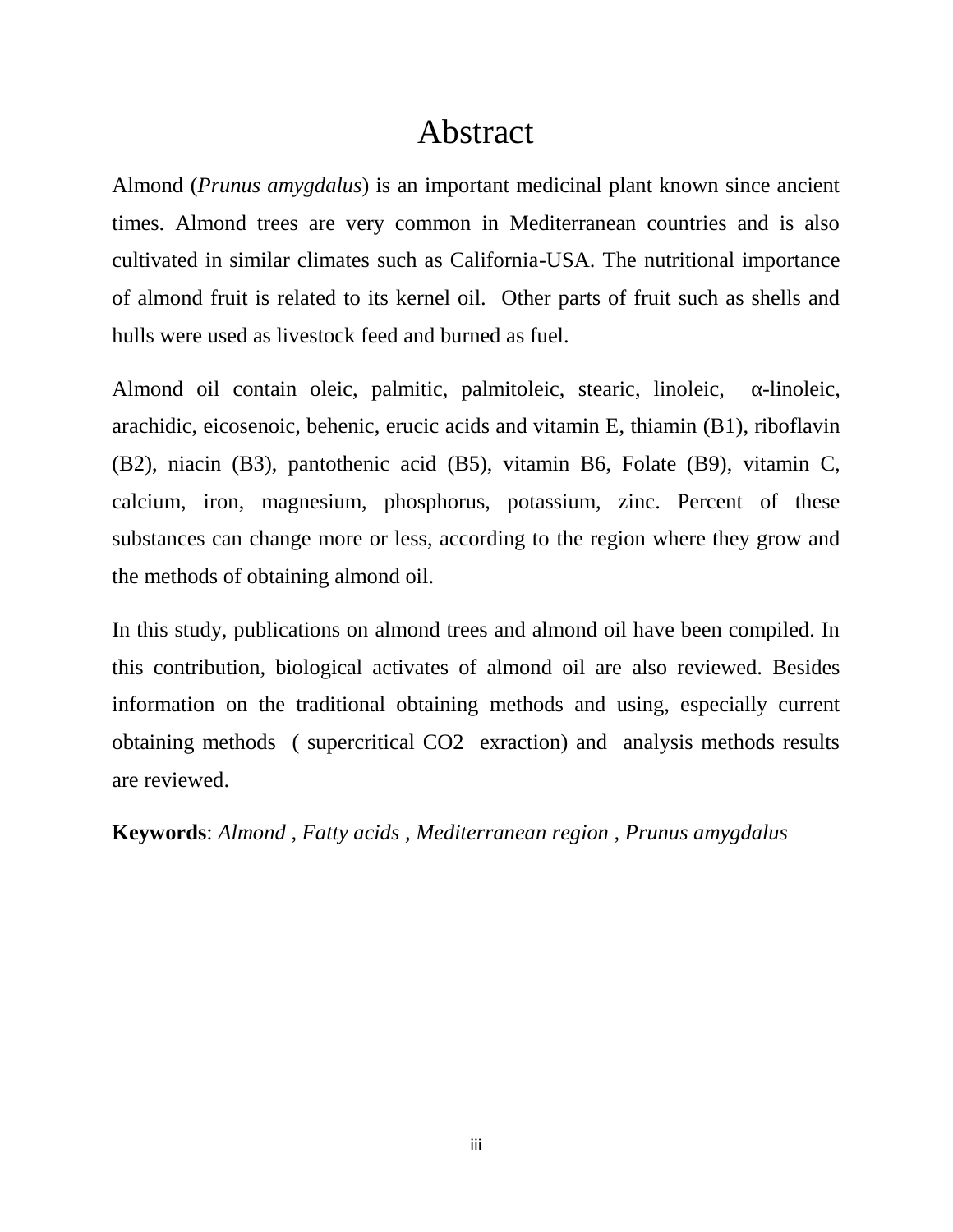# **ÖZET**

Badem (*Prunus amygdalus*) eski çağlardan beri bilinen önemli bir tıbbi bitkidir.. Badem a açları Akdeniz Bölgesi ülkelerinde yaygındır ve benzeri iklimlerde örneğin Kaliforniya'da da kültürü yapılmaktadır. Bademin önemi, meyve tohumlarının içerdi i ya ından dolayıdır. Meyvenin di er kısımları, kabukları hayvan yemi,çekirdek kabukları ise yakacak olarak kullanılır.

Badem ya 1, oleik, -linoleik, palmitik, palmitoleik, stearik, eikosenoik, behenik, erucic asitler ile vitamin E, thiamin (B1), riboflavin (B2), niacin (B3), pantotenik asit (B5), vitamin B6, Folate (B9), vitamin C, kalsiyum, demir, magnesyum, fosfor, potasyum, çinko içermektedir. Bu bile iklerin oranı badem a acının yeti ti i bölgelere ve elde edilme yöntemlerine gore az ya da çok de i mektedir.

Bu çalı mada badem a açları ve badem ya ları ile ilgili makaleler derlenmi tir. Badem ya larının biyolojik aktiviteleri üzerindeki çalı malar da derlenmi tir. geleneksel elde edilme yöntemleri yanında özellikle güncel elde edilme yöntemleri (super kritik  $CO<sub>2</sub>$  ekstraksiyonu) ve analiz metotları da derlenmi tir.

**Anahtar Kelimeler**: *Prunus amygdalus, Badem , Yağ asitleri , Akdeniz Bölgesi*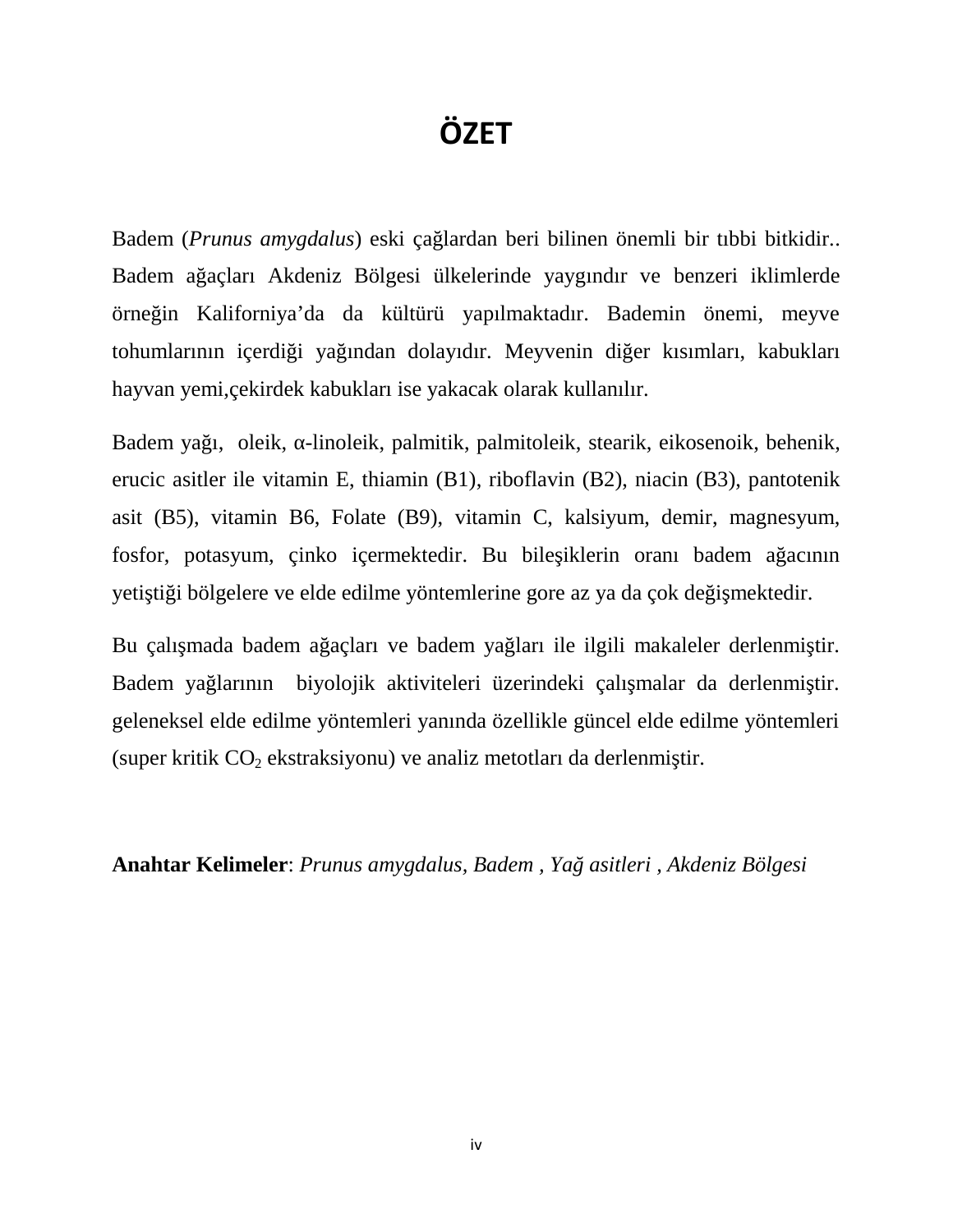# **TABLE OF CONTENTS**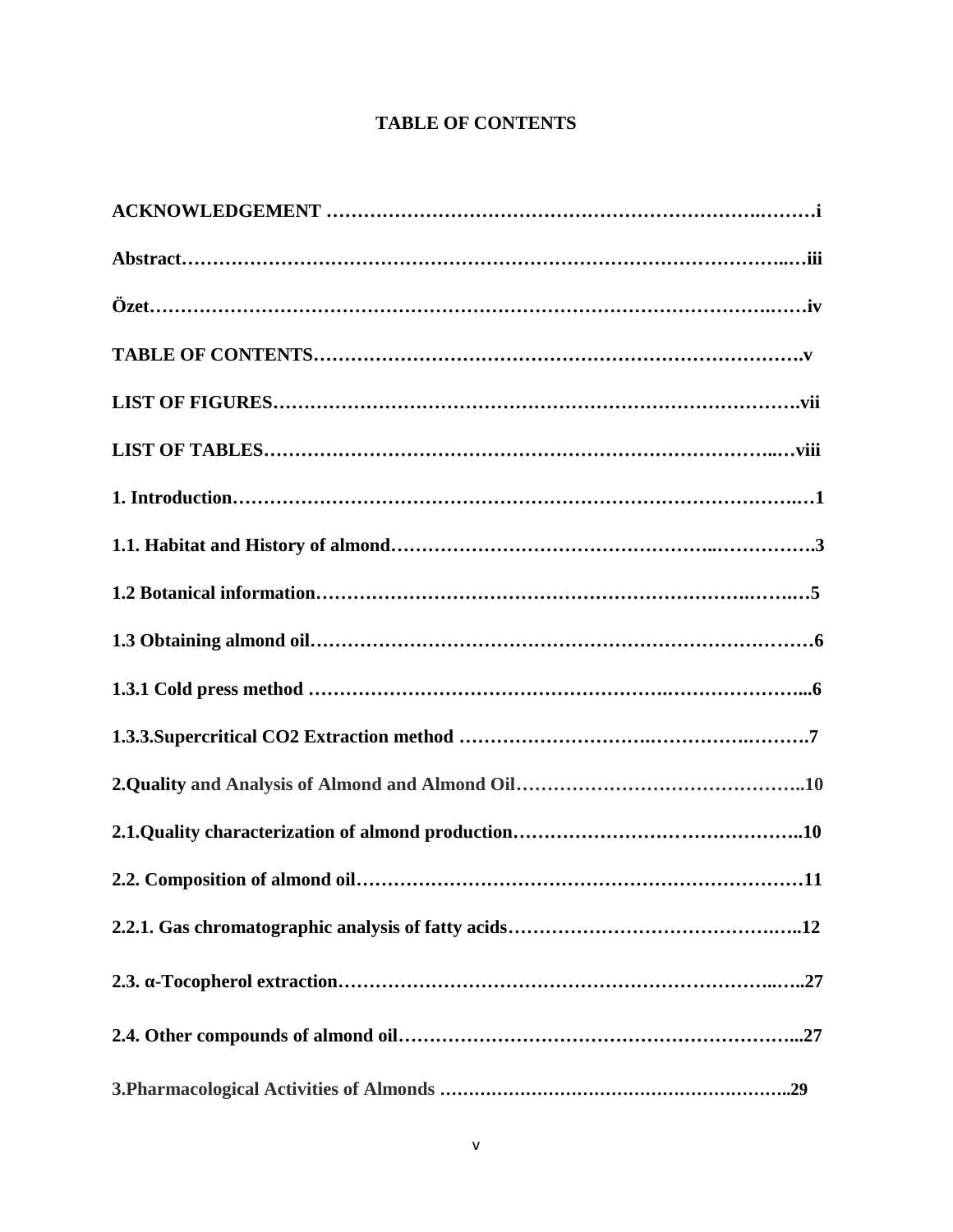| 3.8.1. Effect of almond oil and CCl4 on hepatic antioxidant enzyme36    |  |
|-------------------------------------------------------------------------|--|
| 3.8.2. Effects of almond oil and CCl4 on lipid peroxidation level36     |  |
| 3.8.3. Effect of almond oil and CCl4 on histopathological examination36 |  |
|                                                                         |  |
|                                                                         |  |
|                                                                         |  |
|                                                                         |  |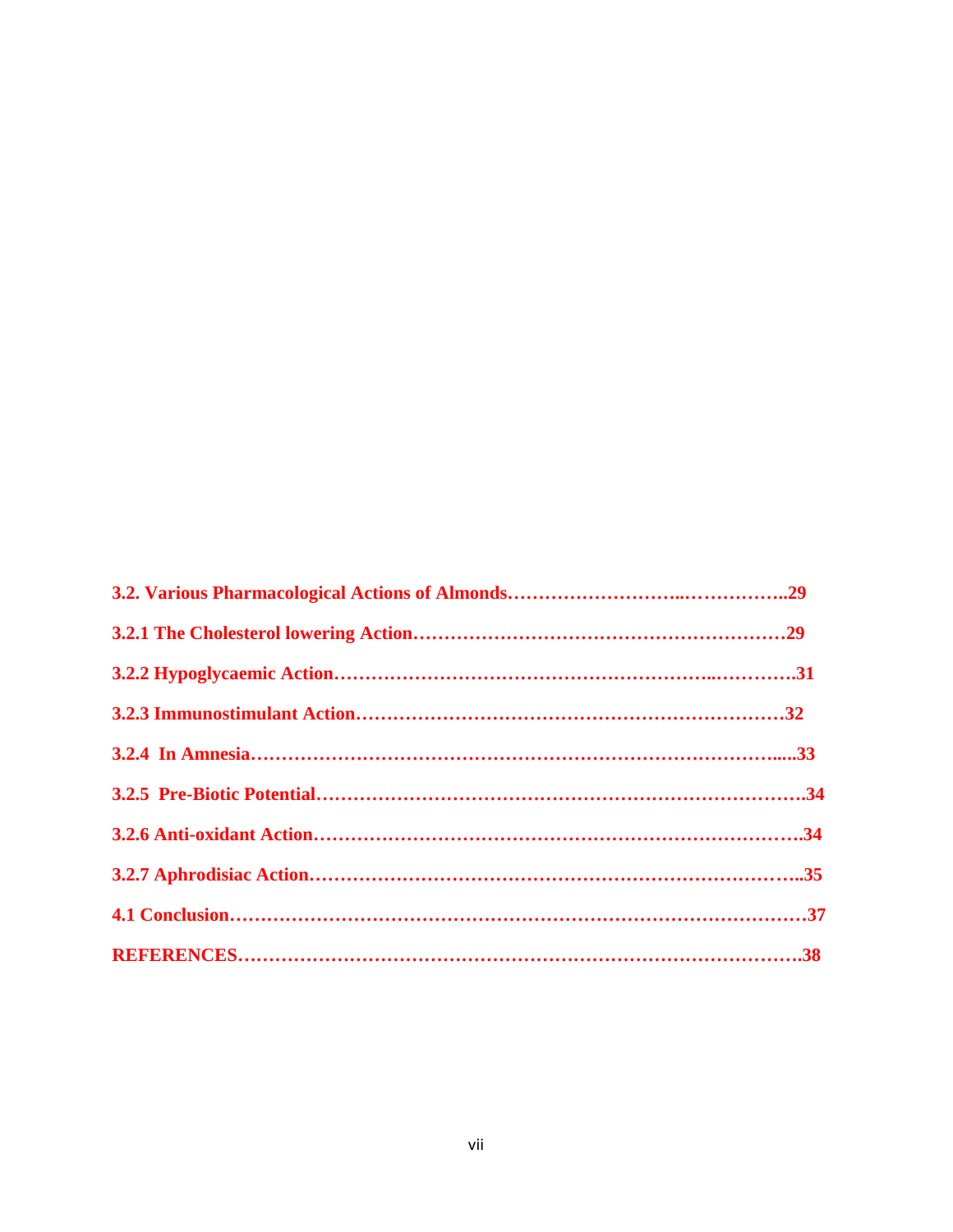# **LIST OF FIGURES**

| Figure 1: Scanning electron microscope image of the surface of an almond particle     |  |
|---------------------------------------------------------------------------------------|--|
|                                                                                       |  |
| Figure 3: One of the almond fatty acids chromatogram example14                        |  |
|                                                                                       |  |
| Figure 4: Dendrogram created according to the combination and rate of fatty acids and |  |
|                                                                                       |  |

# **LIST OF TABLES**